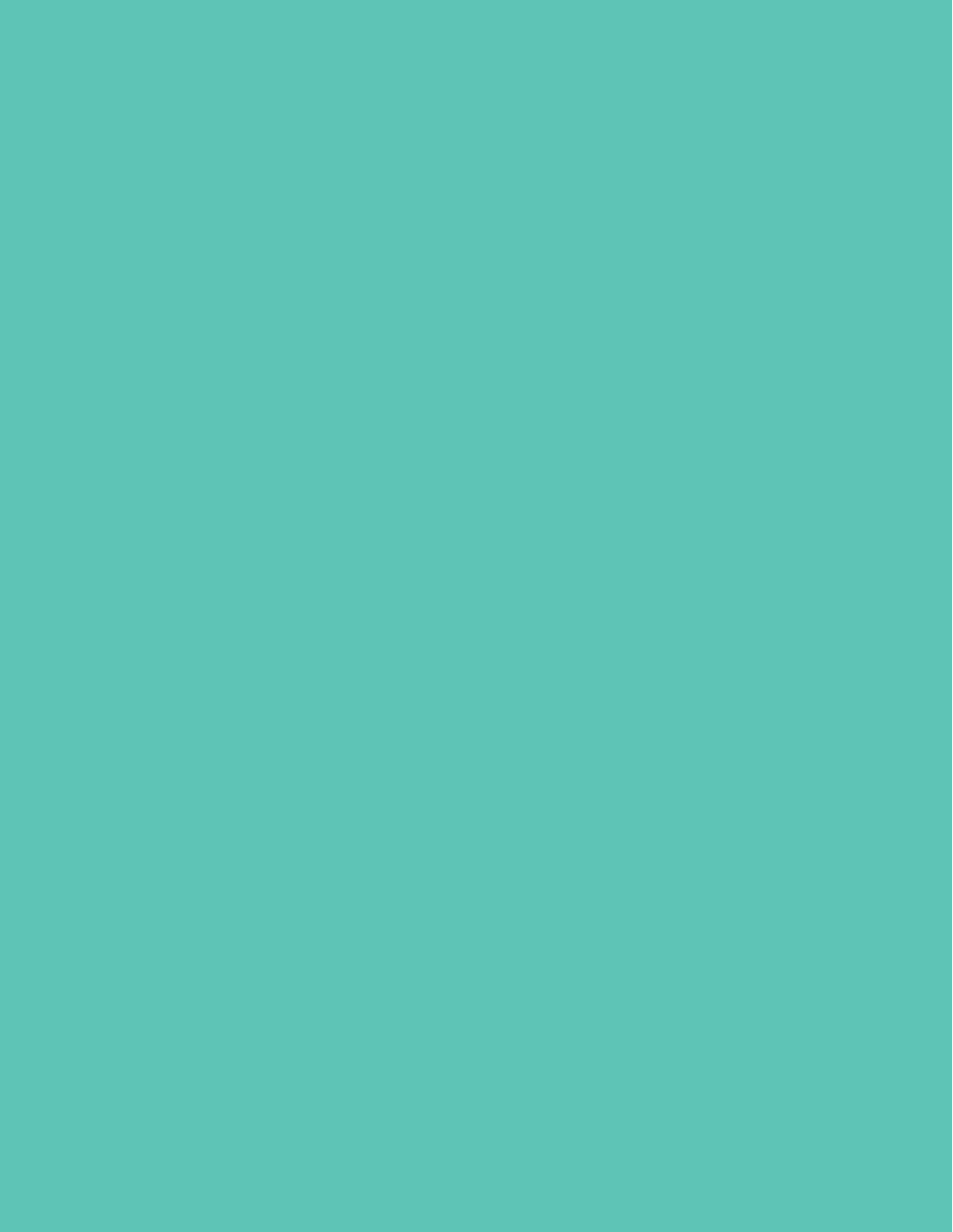# **TOWARD AN OPEN DATA DEMAND ASSESSMENT AND SEGMENTATION METHODOLOGY**

**Stefaan G. Verhulst Andrew Young**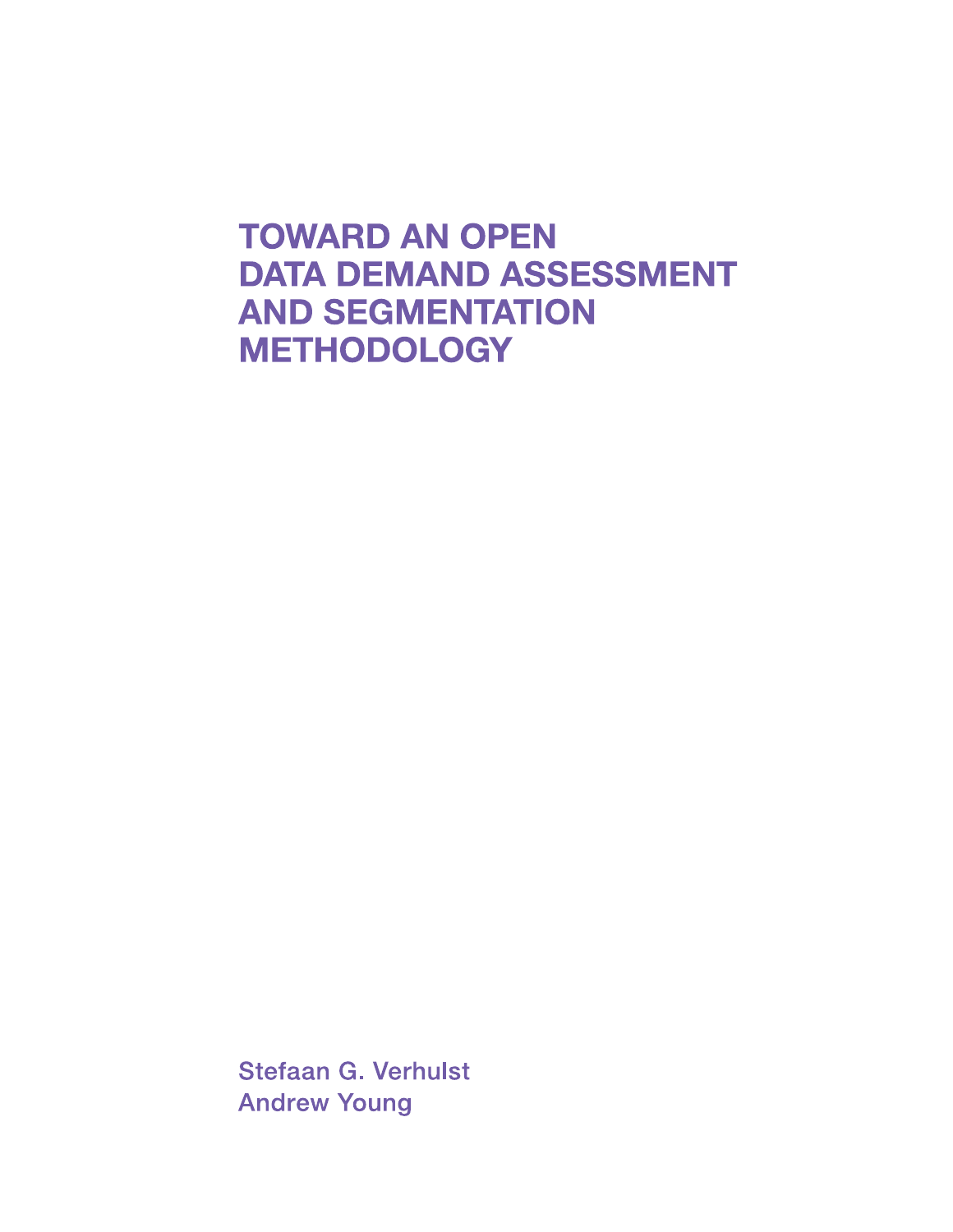| Acknowledgement                                                                                                                                                                                                                                | 3                                |
|------------------------------------------------------------------------------------------------------------------------------------------------------------------------------------------------------------------------------------------------|----------------------------------|
| Open Data: "If You Build It, Will They Come?"                                                                                                                                                                                                  | 5                                |
| Six Steps to Assess and Segment Open Data<br>Demand                                                                                                                                                                                            | $\overline{7}$                   |
| · STEP 1: Taking stock<br>Description<br>Why It's Important<br><b>Considerations and Template</b><br><b>Other Resources</b><br>Example: The Open Data Ecosystem in<br>Costa Rica                                                               | 8<br>9<br>9<br>10<br>11<br>11    |
| . STEP 2: Prioritization of the Problem Area<br>and Possible Use of Open Data<br>Description<br>Why It's Important<br>Considerations<br>Template<br><b>Example: Prioritization of Problems Related</b><br>to the Housing Crisis in U.S. Cities | 14<br>15<br>16<br>16<br>18<br>18 |
| · STEP 3: Formulating Questions<br>Description<br>Why It's Important<br>Considerations<br>Template<br>Example: Costa Rica Climate Change and<br><b>Environmental Degradation Key Questions</b>                                                 | 20<br>21<br>22<br>22<br>23<br>23 |
| · STEP 4: Segmenting Stakeholders<br>Description<br>Why It's Important<br>Considerations                                                                                                                                                       | 26<br>27<br>27<br>27             |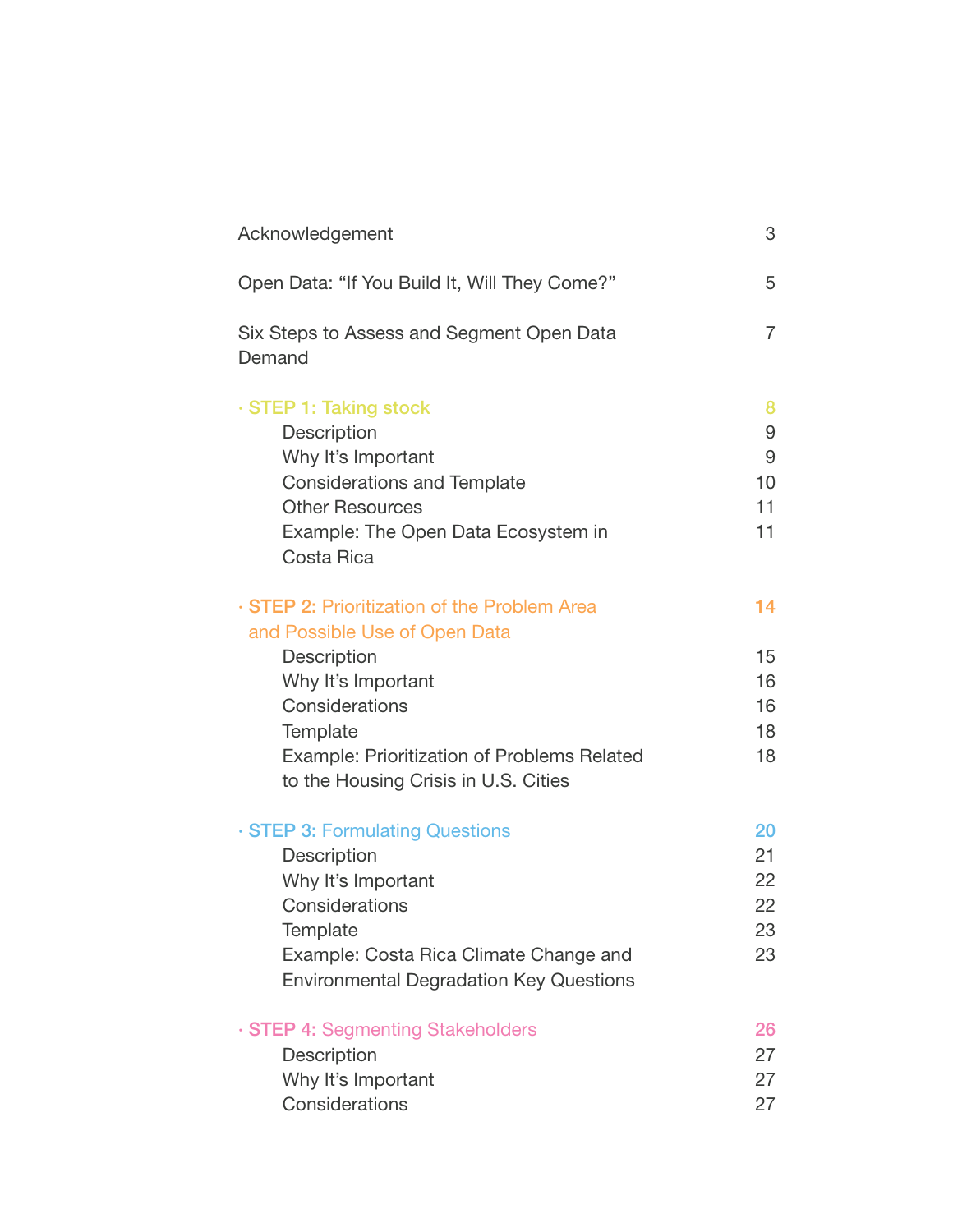| Template<br>Example: Costa Rica Climate Change and<br><b>Environmental Degradation Constituency</b><br>Mapping                                                                                             | 28<br>29                         |
|------------------------------------------------------------------------------------------------------------------------------------------------------------------------------------------------------------|----------------------------------|
| · Step 5: Assessing Readiness and Impact<br>Description<br>Why It's Important<br>Considerations<br>Template<br>Example: Costa Rica Climate Change and<br><b>Environmental Degradation Readiness Matrix</b> | 32<br>33<br>34<br>34<br>34<br>34 |
| · STEP 6: Matching Demand<br>Description<br>Why It's Important<br>Considerations<br>Template                                                                                                               | 36<br>37<br>38<br>38<br>38       |
| <b>Appendix 1: Open Data Demand Assessment</b><br><b>Templates</b>                                                                                                                                         | 40                               |
| <b>Appendix 2: Periodic Table of Open Data Elements</b>                                                                                                                                                    | 46                               |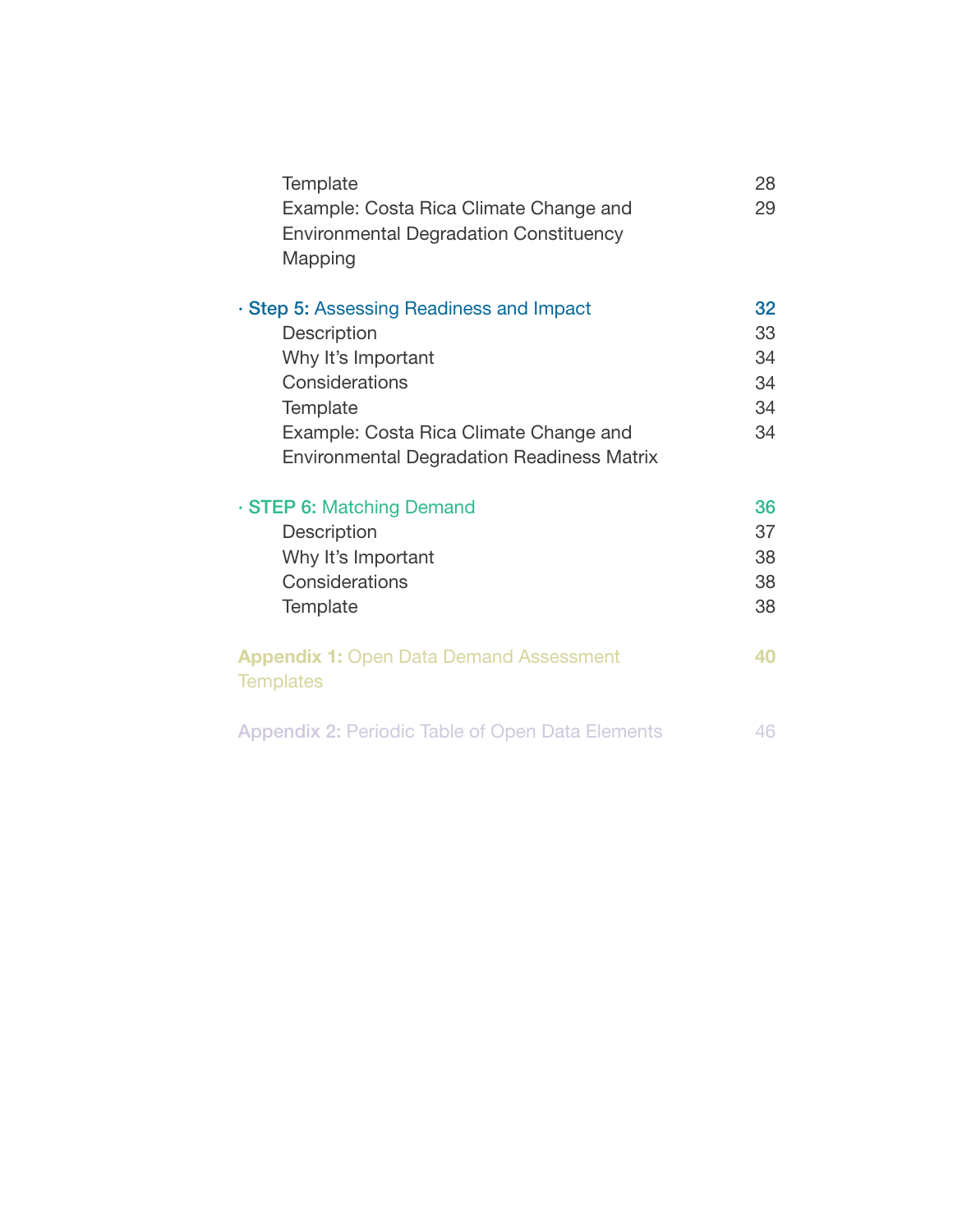#### Acknowledgement

This report and methodology would not have been possible without the support and expert guidance from our collaborators at the Inter-American Development Bank, particularly Arturo Muente-Kunigami and Florencia Serale, as well as key officials within the Viceministerio de la Presidencia of Costa Rica. In addition, Hannah Pierce, Michele Winowatan and Andrew J. Zahuranec provided crucial research assistance for which we are grateful. Finally, thank you to the experts and practitioners from Costa Rica who shared invaluable insight during our workshop aimed at aligning the supply of and demand for open data related to climate change and environmental degradation: Emilia Umaña Acosta, Maria José Álvarez, Oscar Andreoli Karen Araya, Jorge Umaña Cubillo, David Gómez, Manuel Guerrero Hernández, Ana Lucía Moya, Jessica Roccard, and Jairo Quiros Tortos.

#### **Contacts**

Interested in learning more or applying the methodology in your country or city? / 4 Contact Stefaan Verhulst at [stefaan@thegovlab.org](mailto:stefaan@thegovlab.org)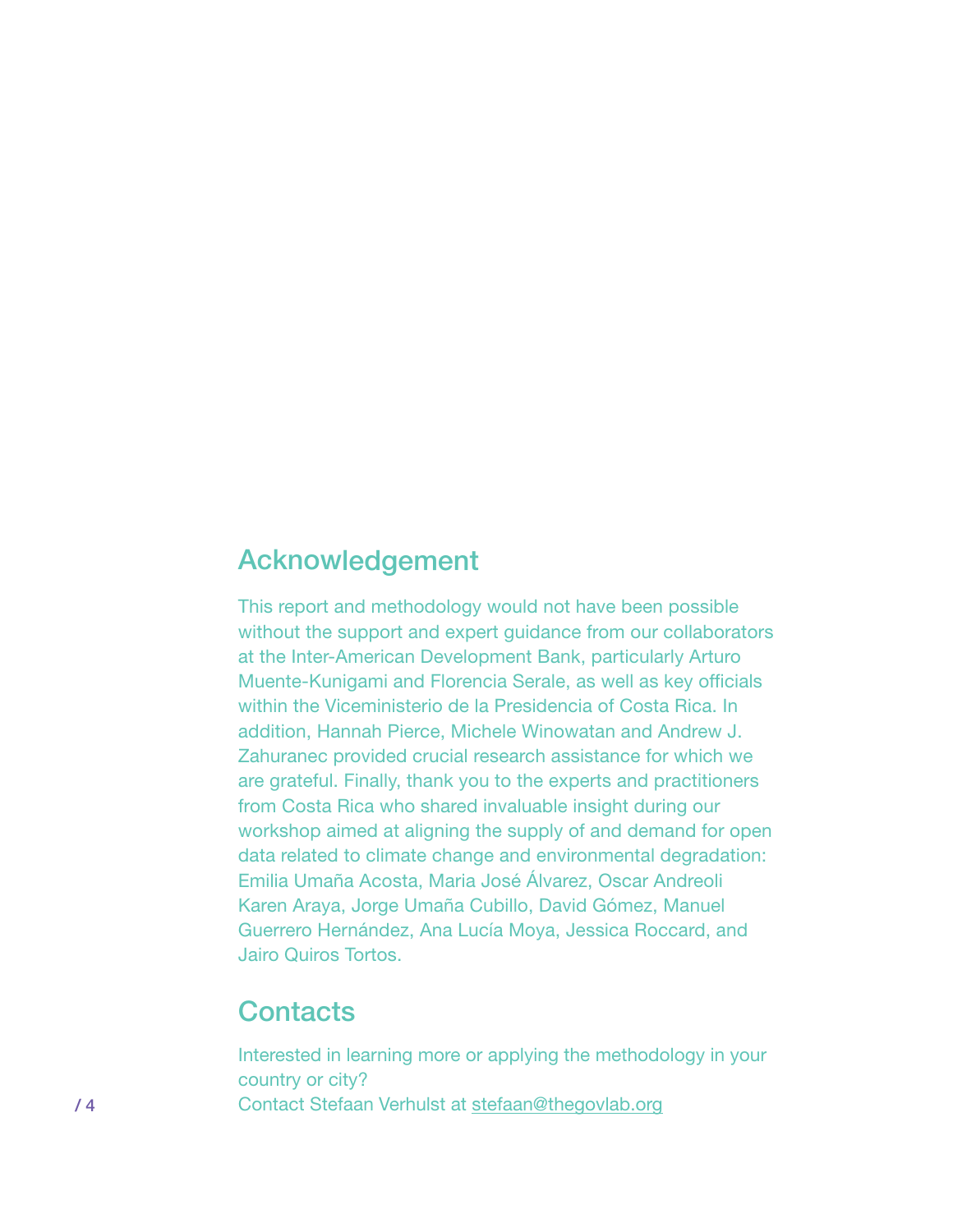### Open Data: "If You Build It, Will They Come?"

#### WHY WE NEED A METHODOLOGY

Across the world, significant time and resources are being invested in making government data accessible to all with the broad goal of improving people's lives. The 2016 Open Data [Barometer](https://opendatabarometer.org/4thedition/report/) found that 79 out of 115 countries examined have an open data portal. As of September 2017, [Data.gov](https://www.data.gov/), the United States' open data portal, provides access to 302,614 datasets. Meanwhile, [54 countries](https://opendatacharter.net/adopted-by-countries-and-cities/) across the globe have adopted the [International Open Data Charter.](https://opendatacharter.net/)

Evidence of [open data's impact](http://odimpact.org/)—on improving governance, empowering citizens, creating economic opportunity, and solving public problems—is emerging and is largely encouraging.

Yet much of the potential value of open data remains untapped, in part because we often do not understand who is using open data or, more importantly, who is not using open data but could benefit from the insights it may generate. By identifying, prioritizing, segmenting, and engaging with the actual and future demand for open data in a systemic and systematic way, practitioners can ensure that open data is more targeted.

We know that we cannot simply focus on releasing open data, nor can we build a portal without understanding its possible uses and demand. Yet, we often do just that. Understanding and meeting the demand for open data can increase overall impact and return on investment of public funds.

#### WHO THE METHODOLOGY IS FOR

In what follows, we provide open data policymakers and practitioners with an approach for identifying, segmenting, and engaging with demand. This process specifically seeks to empower data champions within public agencies who want to improve their data's ability to improve people's lives.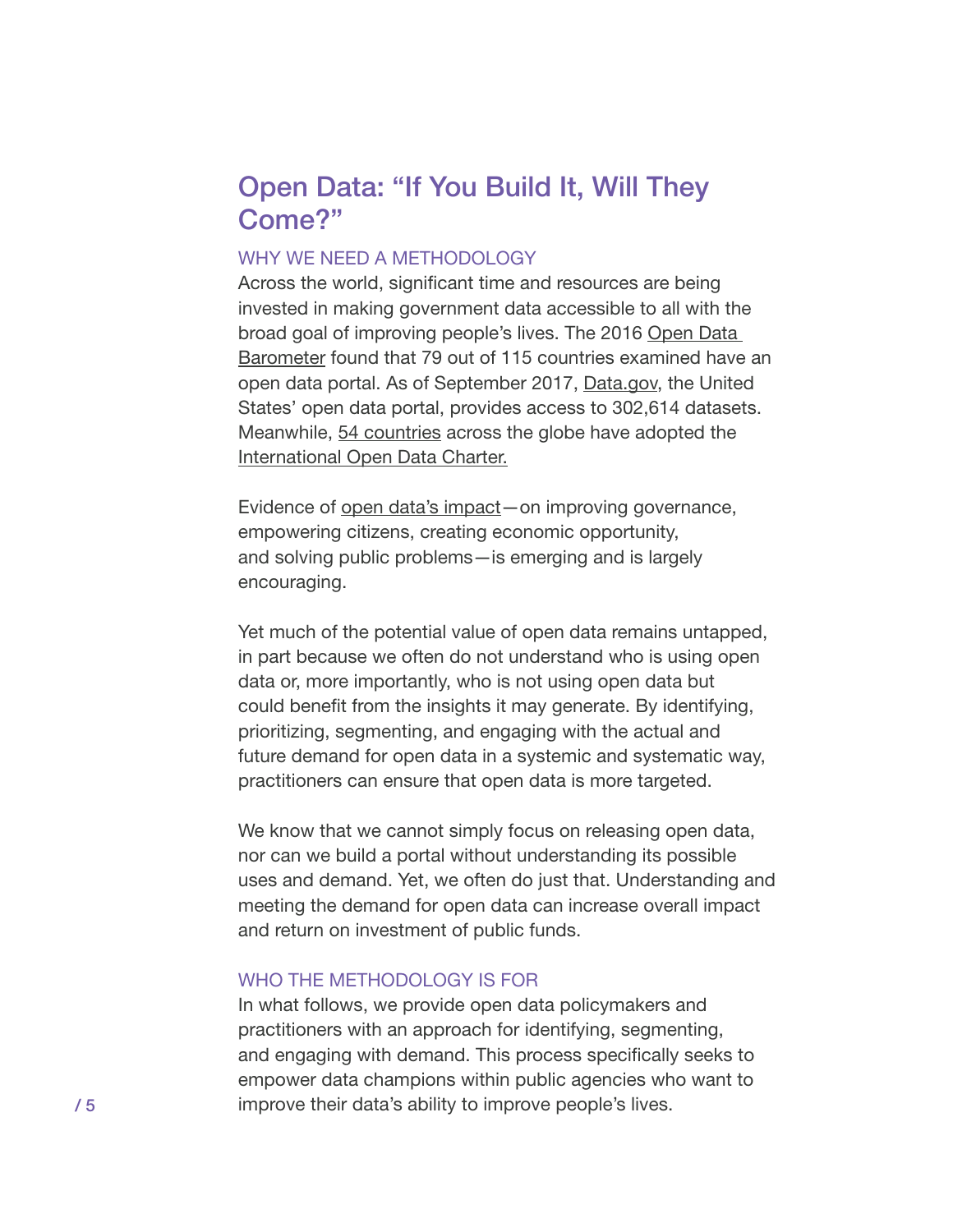#### WHAT THE METHODOLOGY IS NOT MEANT FOR

In implementing our methodology, we learned that assessing demand is often confused with critiquing current open data efforts. Our methodology is not meant to assess current performance. Using a customer-centric and demand-driven strategy, it instead seeks to enable organizations to increase the value of their work.

#### HOW WE DEVELOPED THE METHODOLOGY

We narrowed our methodology to just six steps to enable open data champions to repeatedly map the current and future demand for open data within their country or city. [Previous](http://odimpact.org/)  [work](http://odimpact.org/) examining the global impacts of open data at the GovLab and a six-month, hands-on project with the Inter-American Development Bank informed this methodology.

This latter project was a collaboration with the Viceministerio de la Presidencia of Costa Rica to fine-tune and experiment with the emerging methodology. In what follows, we include some examples of the exercise in a manner that doesn't disclose sensitive or operational details. The methodology was subsequently updated to reflect the lessons learned and, as such, the examples may not always fully match the enhanced templates we present later in the document.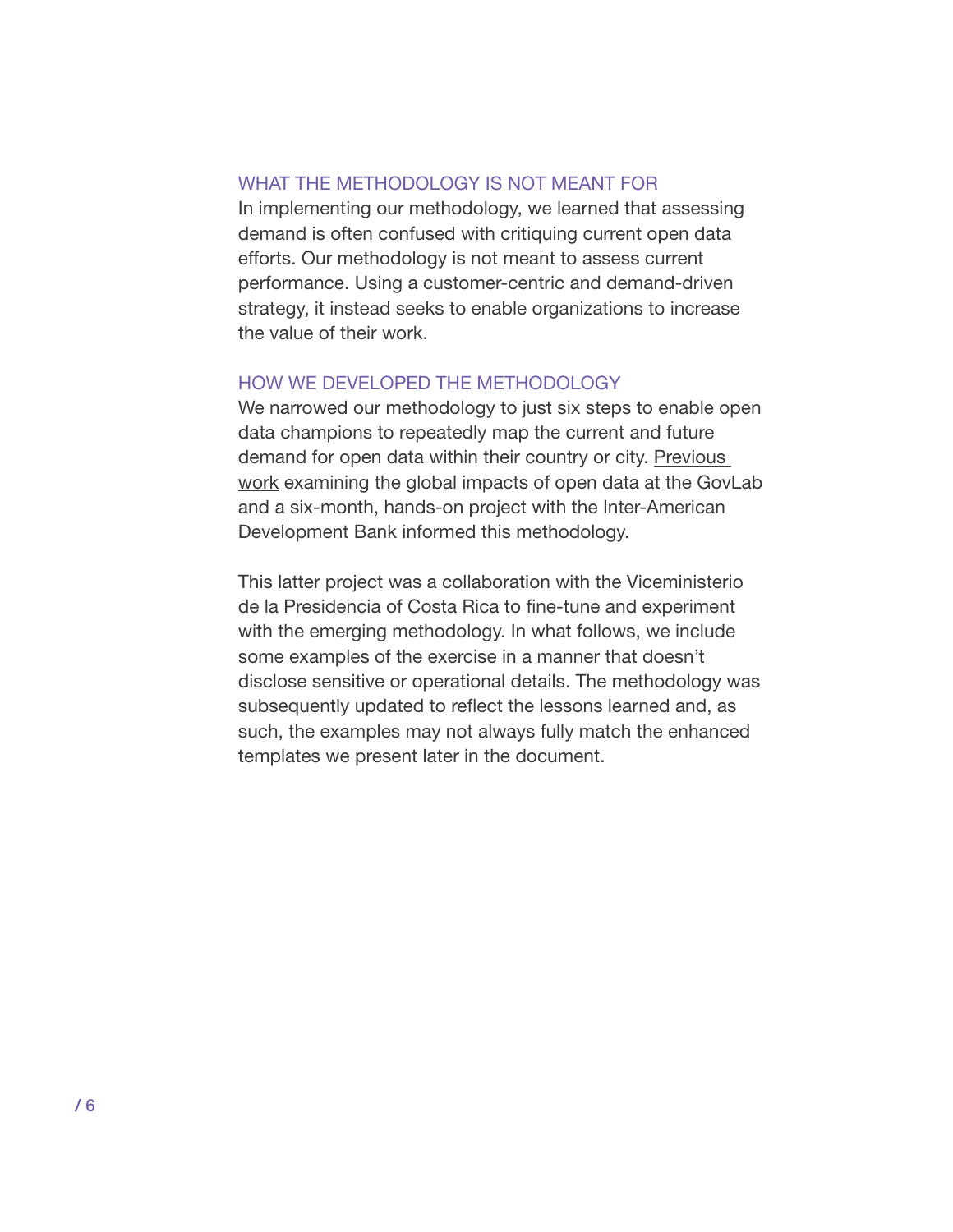# Six Steps to Assess and Segment Open Data Demand



The final step involves translating these assessments and segmentations into clear strategies.

6

5



#### Taking stock

The first step involves developing a rapid baseline of current state of affairs.



2

**STEPS** 

4

1

3

#### **Assessing Readiness**

This step aims to determine which of the actors, are the most ready to engage around open government data.



### **Segmenting Stakeholders**

Mapping the universe of actors who have a clear interest in answering the questions identified using open data allows data holders to segment and target demand around problems and questions.



For open data efforts to make direct impact, they have to be problem-led and focused on important needs and questions within society, not just datasets.

#### **Formulating Questions**

Once priorities have been reviewed andthe options narrowed down, step three focuses on defining, deepening and contextualizing the questions that are associated with the agreed upon problem area.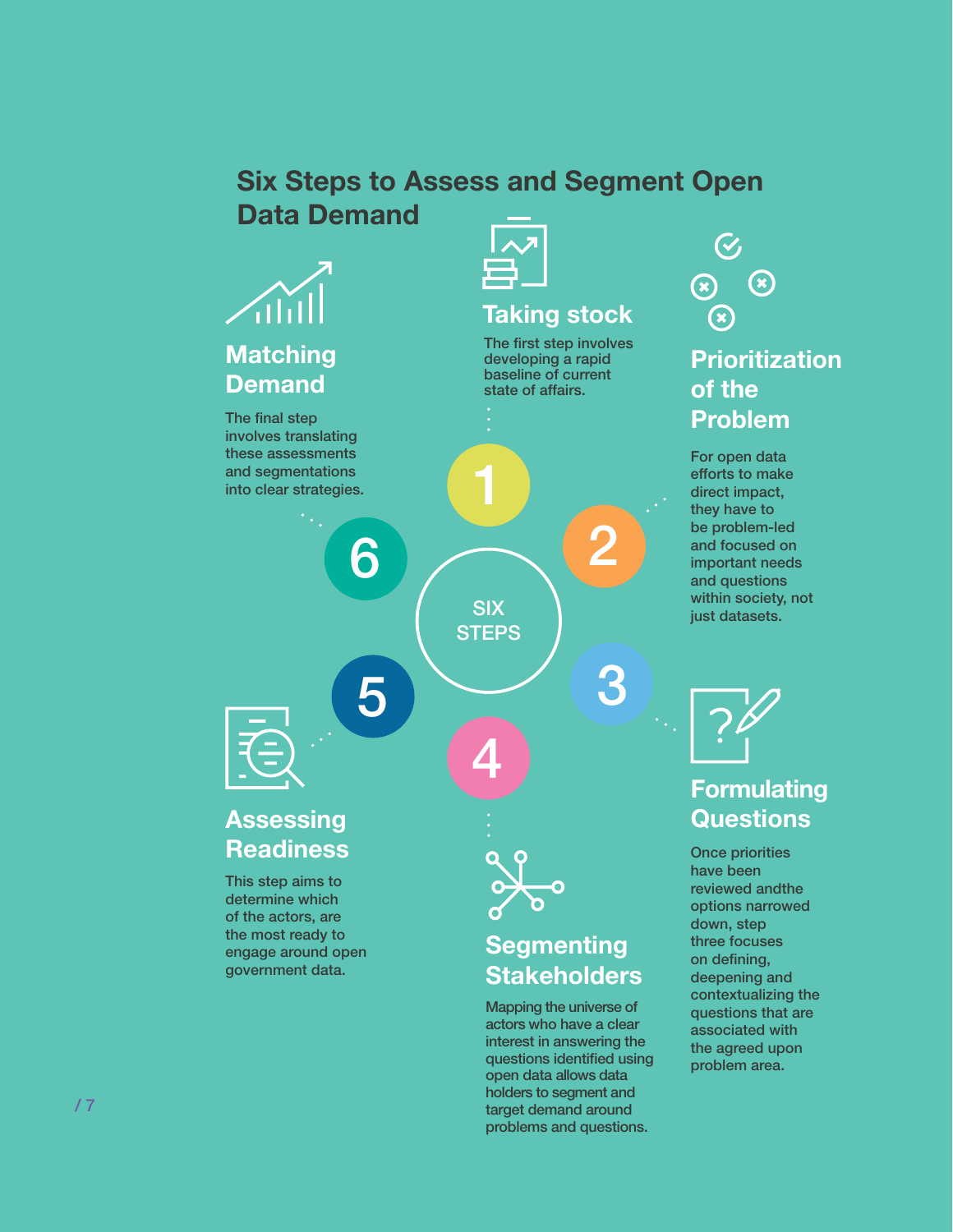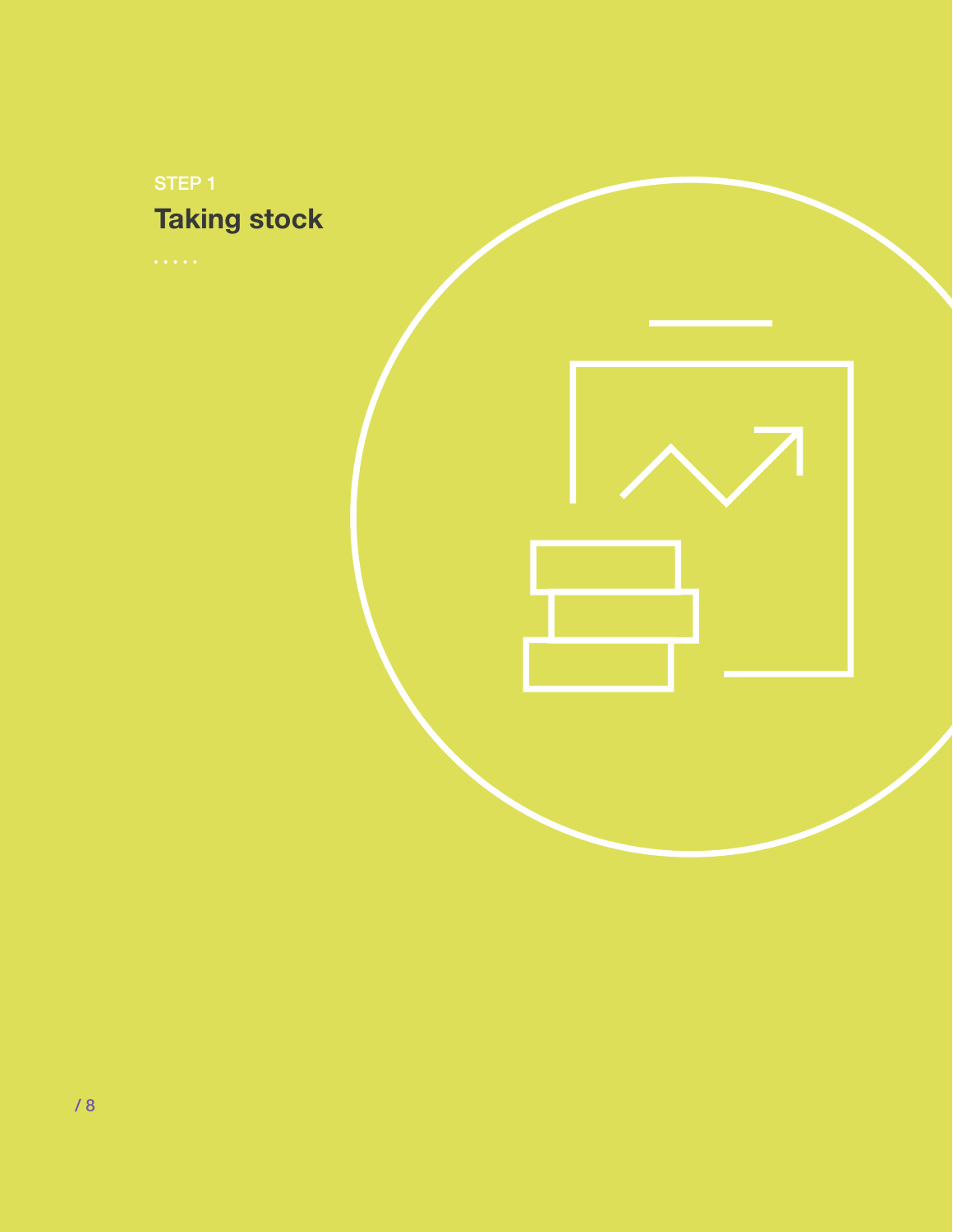

The first step is taking stock and developing a baseline of the supply, use and impact of open data in a particular country or city. Using this information, officials should also specify their expectations and goals moving forward.

# Why It's Important

. . . . .

A baseline can help identify priorities and establish indicators to measure improvements over time. It is essential to project or product management.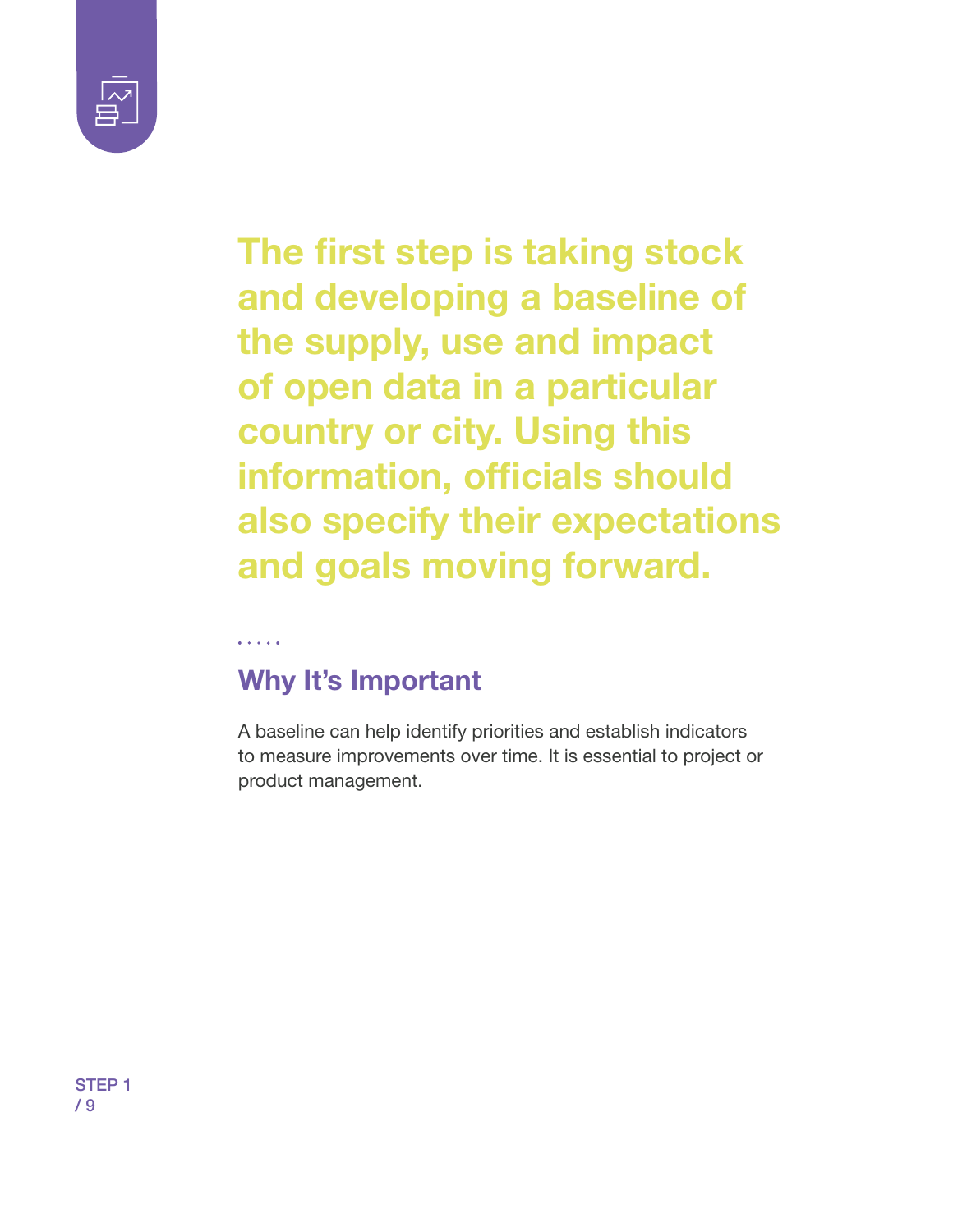

# Considerations and Template

Issues to consider when develop a baseline prior to assessing the demand of open data include:

| TOPIC                                            | <b>METRICS</b>                                                                                                                                                                                                                                         | <b>GOALS</b>                                                                                                          |
|--------------------------------------------------|--------------------------------------------------------------------------------------------------------------------------------------------------------------------------------------------------------------------------------------------------------|-----------------------------------------------------------------------------------------------------------------------|
| Scope and scale<br>of the supply of<br>open data | How, and how many,<br>data sets are available?<br>How well do they perform<br>against objectives?                                                                                                                                                      | What goal do<br>practitioners hope to<br>achieve by opening data<br>sets? When do they want<br>to achieve their goal? |
| Demand and Use<br>of Open Data                   | What is known about<br>the demand or use of<br>data made open? Are<br>instructive examples<br>available? What are<br>common data requests<br>on government feedback<br>platform? What is the<br>current state of "freedom<br>of information" requests? | Any goals with regard to<br>reaching users?                                                                           |
| Impact of Open<br>Data vis-a-vis<br>Priorities   | What is known about the<br>impact of open data to:<br>- Improving Governance<br>- Empowering individuals<br>- Creating economic<br>opportunity<br>- Solving Public<br>Problems?                                                                        | What specific societal<br>priorities should be<br>targeted?                                                           |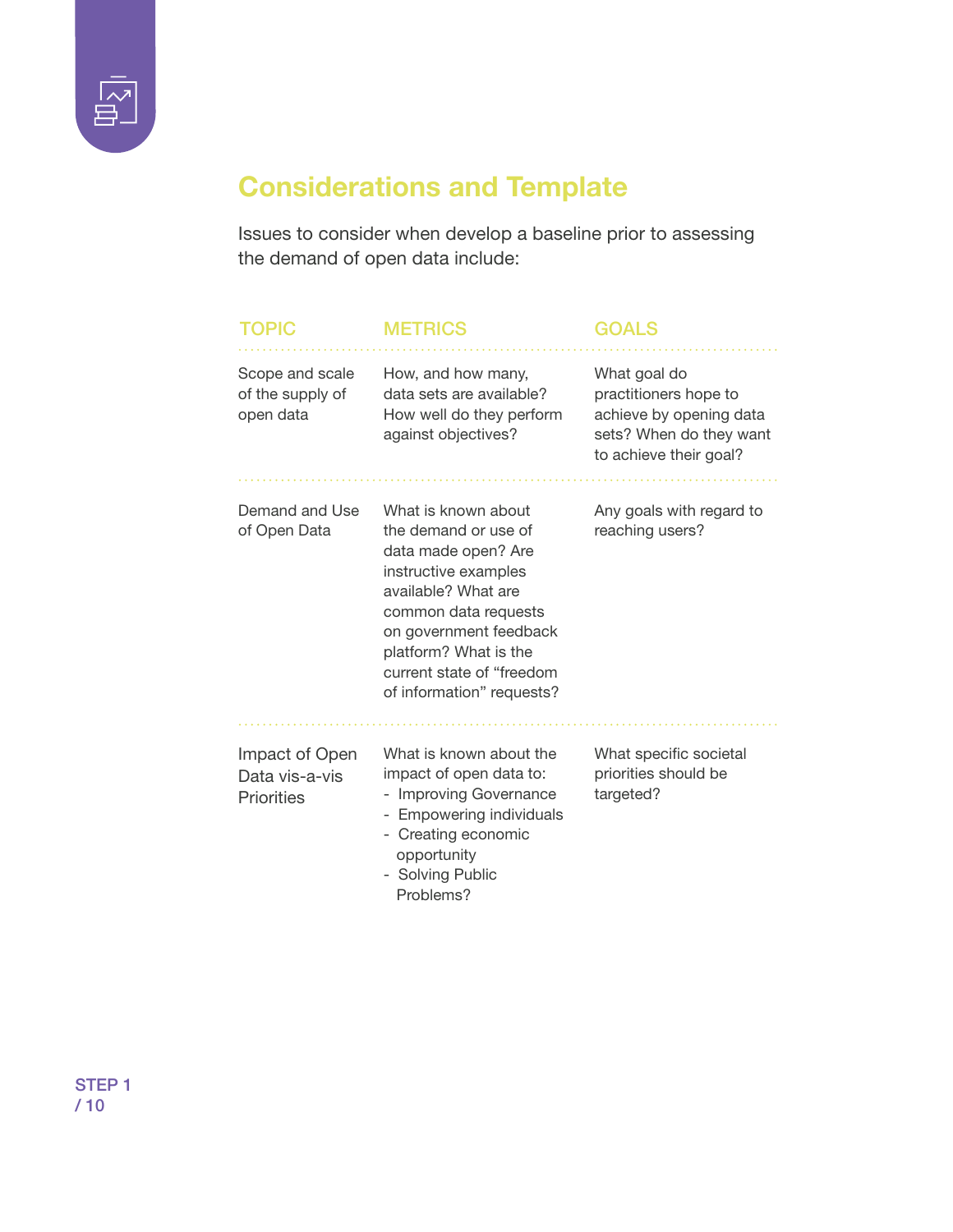

#### Other Resources

template to develop a more detailed baseline by documenting the enabling conditions and disabling factors that often determine the impact of open data initiatives. The 27 elements replicated across countries. Learn more at [odimpact.org](http://odimpact.org)

#### **Examples:** The Open Data Ecosystem in Costa Rica

This broad mapping of the Costa Rican open data ecosystem provides a snapshot of the country's open data ecosystem. This type of high-level assessment can inform how officials consider opportunities, challenges, and priority areas when assessing and segmenting the demand for open data.

*The example does not fully reflect the above approach as it was based upon a previous iteration of the template. Still, it illustrates the type of insights that can help develop a baseline.*

#### TOPIC METRICS

Supply of Open Data Most of Costa Rica's data for 2016 was available through the National Institute of Census and Statistics [\(INEC\)](http://www.inec.go.cr), and the new open data website [\(Datos Abiertos Costa Rica\)](http://datosabiertos.presidencia.go.cr/home) provides links to agency datasets. However, the progress of open data development in Costa Rica is stagnant. The country still ranks poorly according to multiple international open data benchmarks, such as:

> • The [Global Open Data Index,](https://index.okfn.org/place/?filter-table=costa+rica) which rates Costa Rica 23% open, 64th internationally, with 0% of their data "fully" open, defined as "open data and content [that] can be freely used, modified and shared by anyone for any purpose".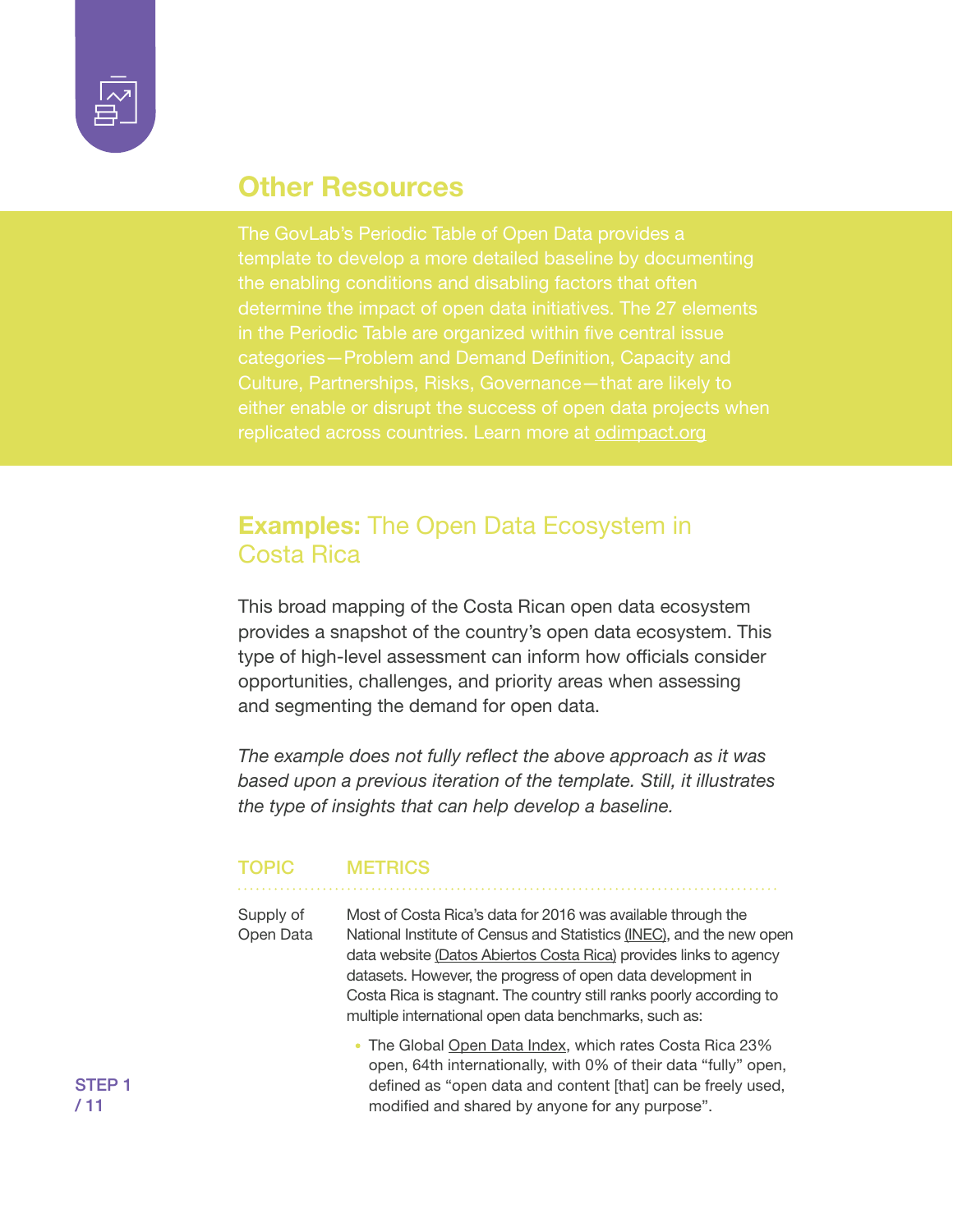

|                                   | • The Open Data Barometer, which gave Costa Rica a<br>score of 20 out of 100 or 71st internationally. Research<br>conducted for the Open Data Barometer for the years<br>2015-2016 found that in terms of "readiness" to<br>successfully secure positive outcomes from open data,<br>government policies were 33% ready while government<br>action showed 20% readiness. Citizens and civil rights<br>were 41% ready while private businesses were 15% ready.<br>Open Data Watch, which scored Costa Rica 52 out of 100<br>for 2017 and ranked it last of 8 Central American countries.<br>In the categories of social, economic, and environment<br>data, Costa Rica's openness and coverage score is highest<br>in the environment category with a score of 25 out of 100. |
|-----------------------------------|------------------------------------------------------------------------------------------------------------------------------------------------------------------------------------------------------------------------------------------------------------------------------------------------------------------------------------------------------------------------------------------------------------------------------------------------------------------------------------------------------------------------------------------------------------------------------------------------------------------------------------------------------------------------------------------------------------------------------------------------------------------------------|
| Demand<br>and Use of<br>Open Data | Some exemplary uses from open data in Costa Rica include:<br>• Civil Society Organizations:<br>- Asociación Centro Ciudadano de Estudios para<br>una Sociedad Abierta (ACCESA)'s Por mi Barrio, a<br>community engagement and citizen-reporting platform.<br>- Organización Abriendo Datos Costa Rica's Atisbando<br>el bus, a prototype transport application bringing built<br>based on evidence and community feedback on current<br>challenges in the transportation system. Asociación<br>Centro Ciudadano de Estudios para una Sociedad<br>Abierta (ACCESA)'s Por mi Barrio, a community<br>engagement and citizen-reporting platform.                                                                                                                                 |
|                                   | • Media and journalists:<br>- The newspaper La Nación's La Nación Data, a news site<br>that provides election data for the public.<br>Government:<br>- Autoridad Reguladora de los Servicios Públicos (ARESEP)<br>runs Estaciones CR, which allows fuel users to check if a<br>service station has reported faults in ARESEP quality controls.<br>Autoridad Reguladora de los Servicios Públicos<br>- (ARESEP) maintains Transporte CR, an app to consult<br>the rates of public transport, bus, and train modality.<br>Users can also report anomalies in the collection of the<br>authorized rate in these services.                                                                                                                                                       |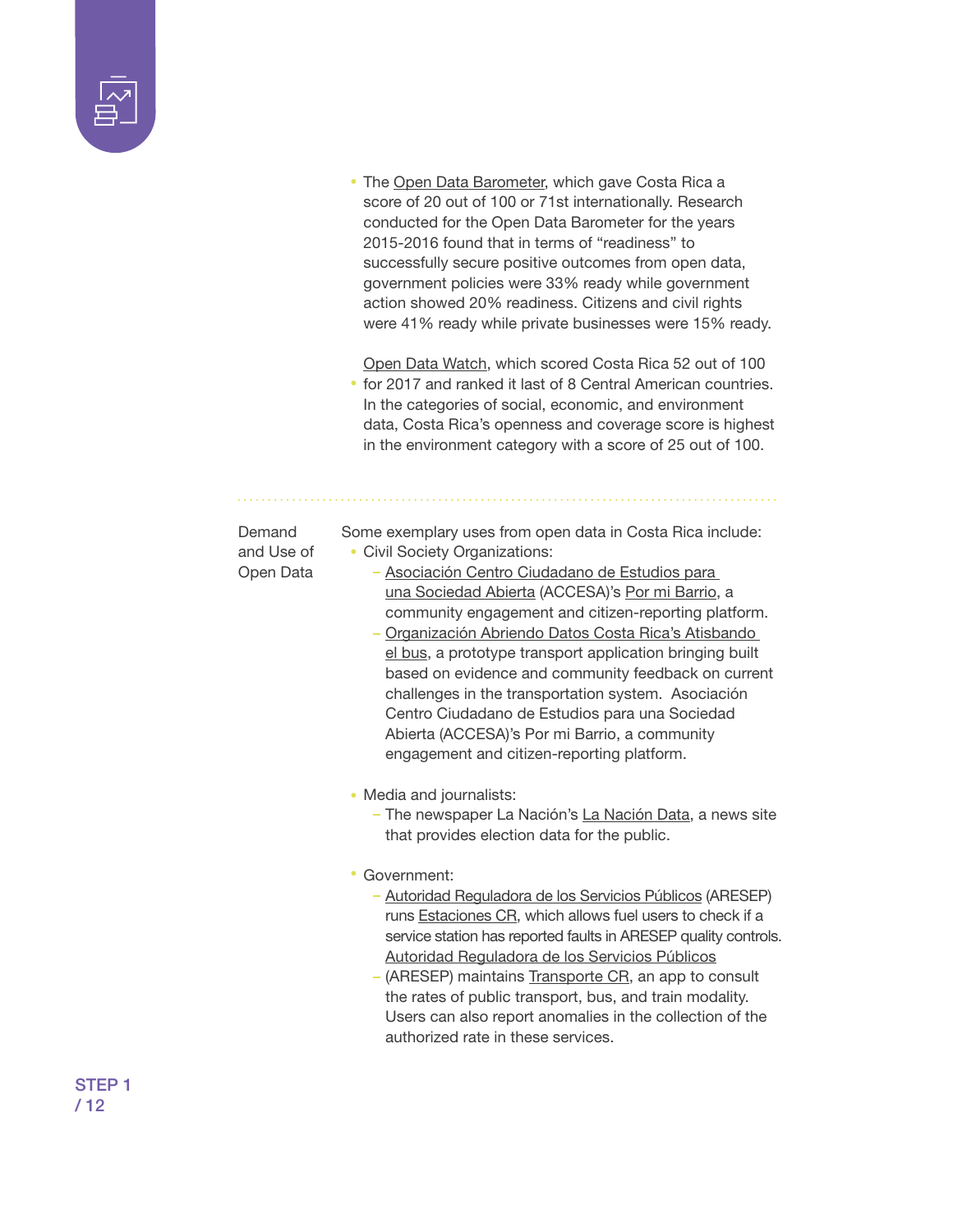

- Curridabat municipality government maintains the open data platform [Municipalidad de Curridabat.](http://www.curridabat.go.cr/)
- The [Global Biodiversity Information Facility](https://www.gbif.org/project/82989/crbio-atlas-of-living-costa-rica) (GBIF) is "an international network and research infrastructure funded by the world's governments and aimed at providing anyone, anywhere, open access to data about all types of life on Earth." Costa Rica has one the richest biodiversity in the world, containing nearly 6% of the world's biodiversity despite only accounting for 0.03% of the earth's surface. That biodiversity makes the GBIF an important data source for Costa Rica's environmental policies and initiatives.

Impact of Open Data vis-a-vis **Priorities** 

The [OECD p](https://www.oecd.org/gov/bycountry/costarica/costa-rica-highlights.pdf)ublic governance review identifies the following as Costa Rica's policy priorities:

- Human Rights and Democracy;
- Economic Growth;
- Social Development and Living Conditions; and
- Education, Environment Protection, and Health.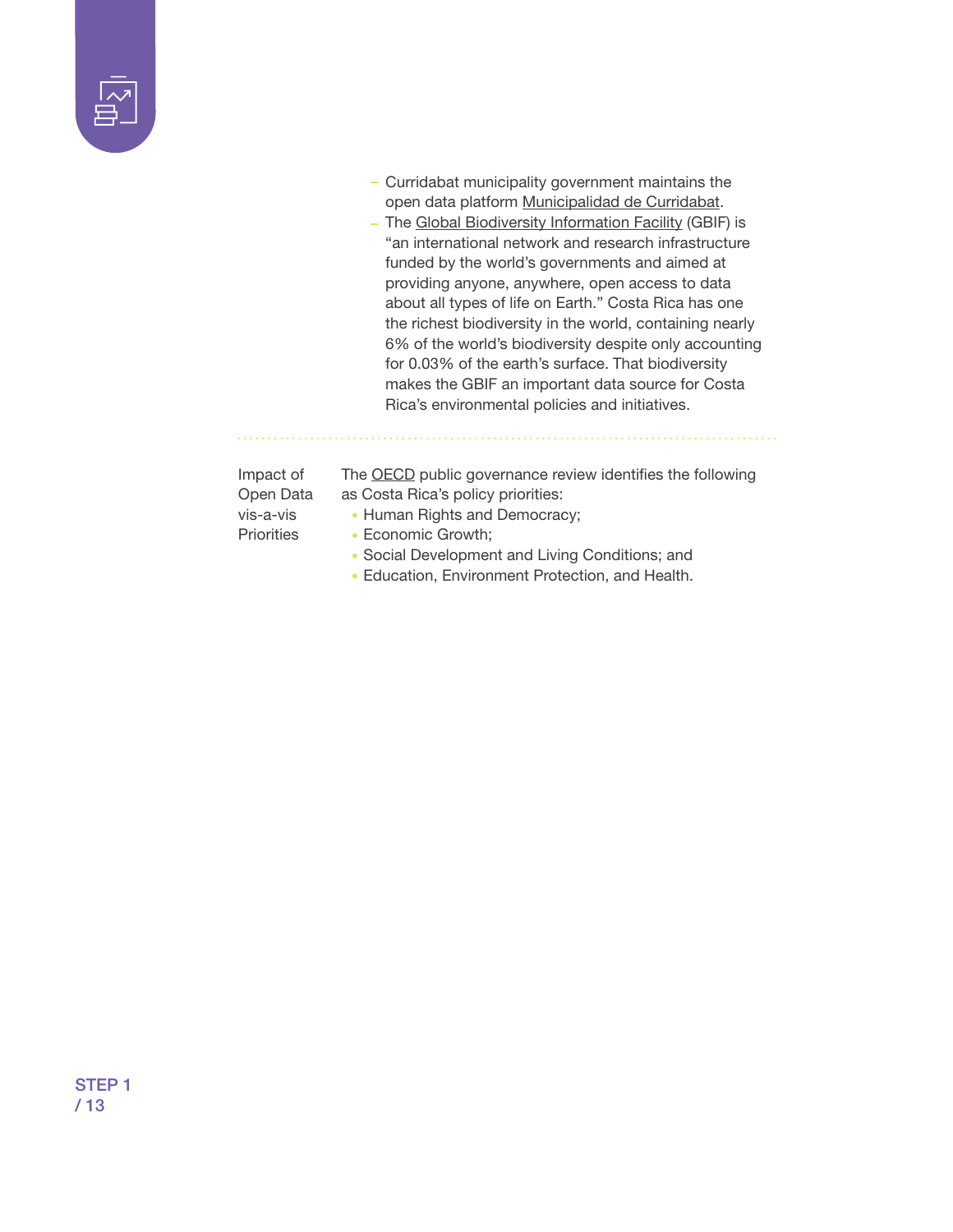STEP 2

Prioritization of the Problem Area and Possible Use of Open Data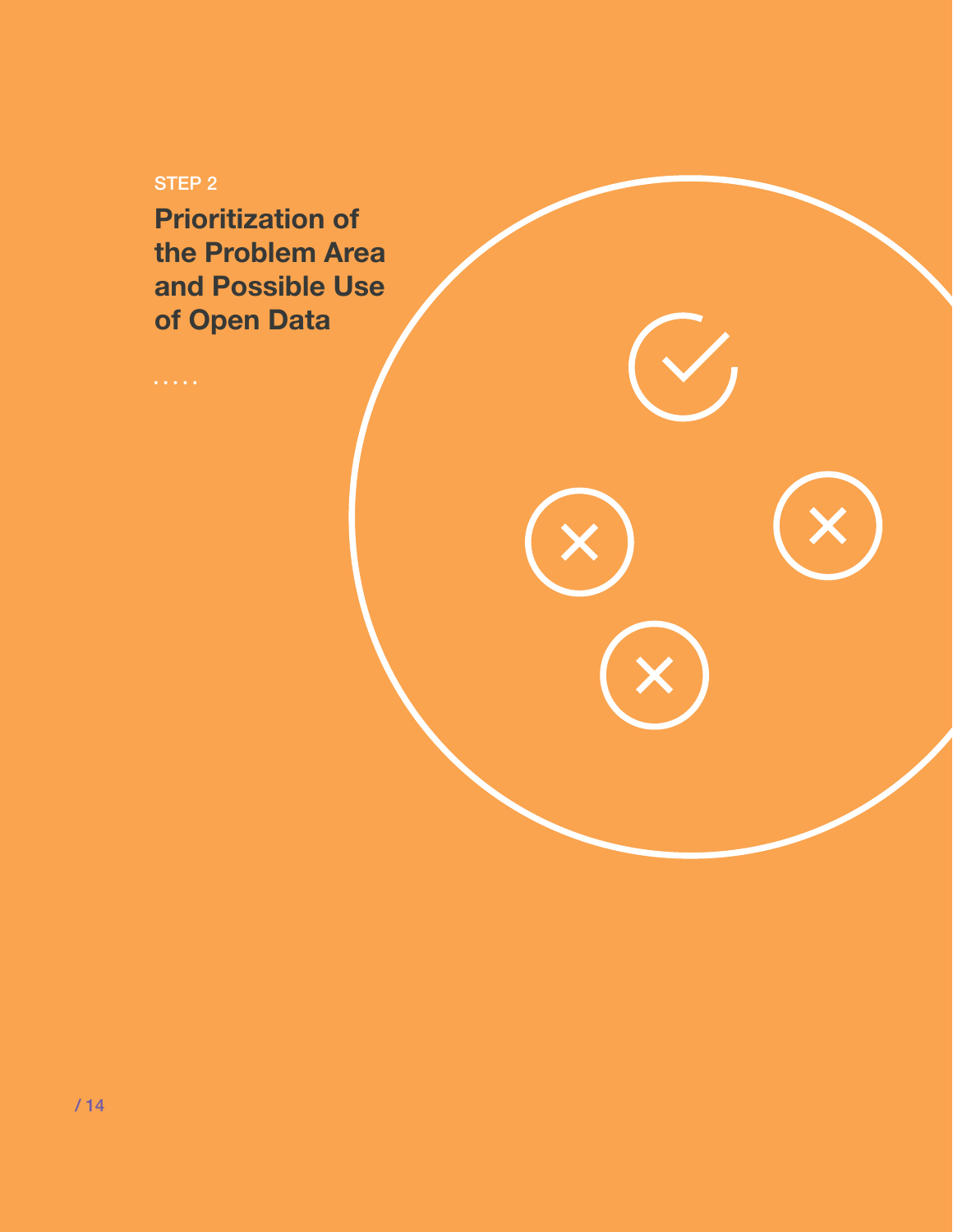

The second step focuses on how to align open data demand with specific priorities, needs, and questions within a society - not just finding potential users of existing datasets. It also involves identifying and prioritizing how open data could address selected problem areas.

# Why It's Important

. . . . .

As with most public goods, the demand for open data may be infinite yet the supply of resources is constrained. To ensure the greatest social return on investment with the resources available, it is important to have a sense of what societal problems are considered priority areas; and what possible uses of open data to address that problem area could be most effective.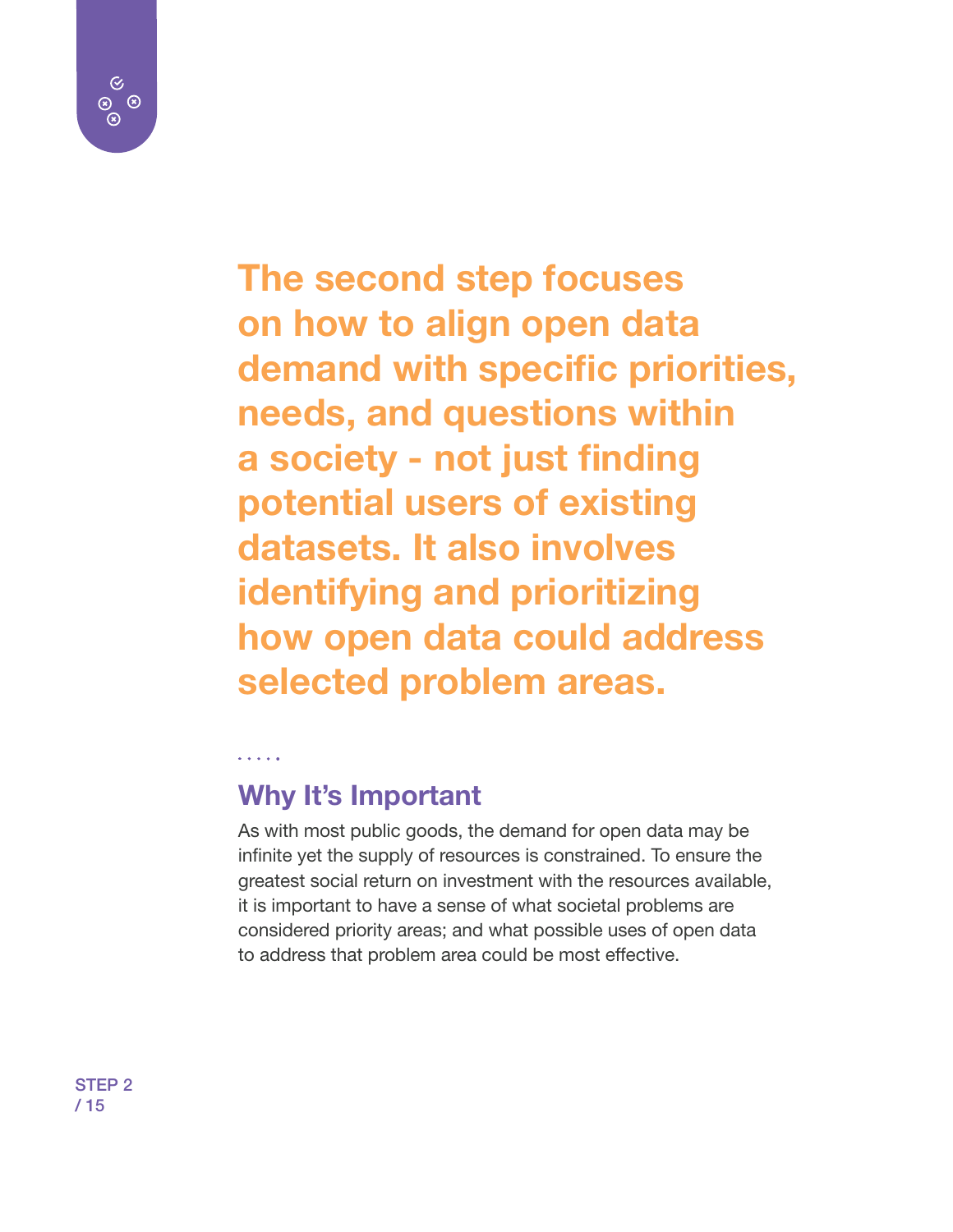Rather than focusing on releasing datasets, government data holders should consider what types of questions could be answered through an open data-driven effort and, subsequently, what constituencies would benefit from having those questions answered.

### **Considerations**

Step 2 involves prioritizing specific problems, questions, and needs in society, such as climate change, economic inequality, housing or human mobility. Ideally, such a prioritization of the problem space should be:

- Developed in a participatory manner; and
- Reflect political realities, practical constraints, and a sense of urgency.

Yet, officials should not just prioritize a problem area but also to describe (and prioritize) the ways open data could be used to address that societal priority.

[Previous research](http://odimpact.org/) documents how open data can address societal challenges and create public value by:

- Improving Government
	- Increasing institutional transparency and accountability of government agencies and officials; and
	- Enhancing policy development and public service delivery.
- **Empowering Citizens** 
	- Providing for more informed decision making among citizens; and
	- New forms of social mobilization.

 $\odot$  $\circledcirc$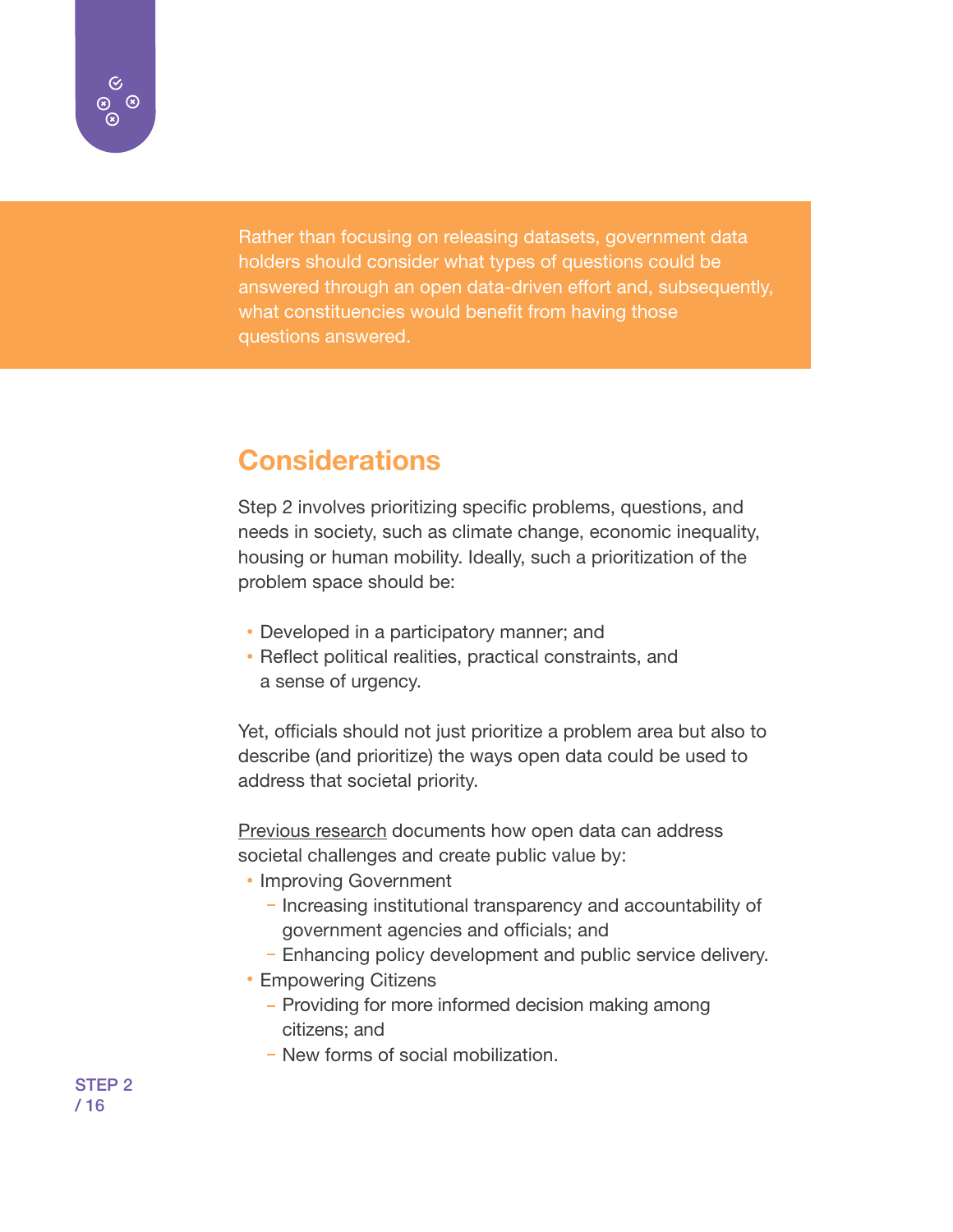

- Creating Economic Opportunity
	- Fostering innovation; and
	- Promoting economic growth.
- Solving Public Problems
	- Providing more data-driven assessments and situational analysis; and
	- Enabling more data-driven engagement.

## Open Data´s Impact



Open Data is changing the world in four ways.

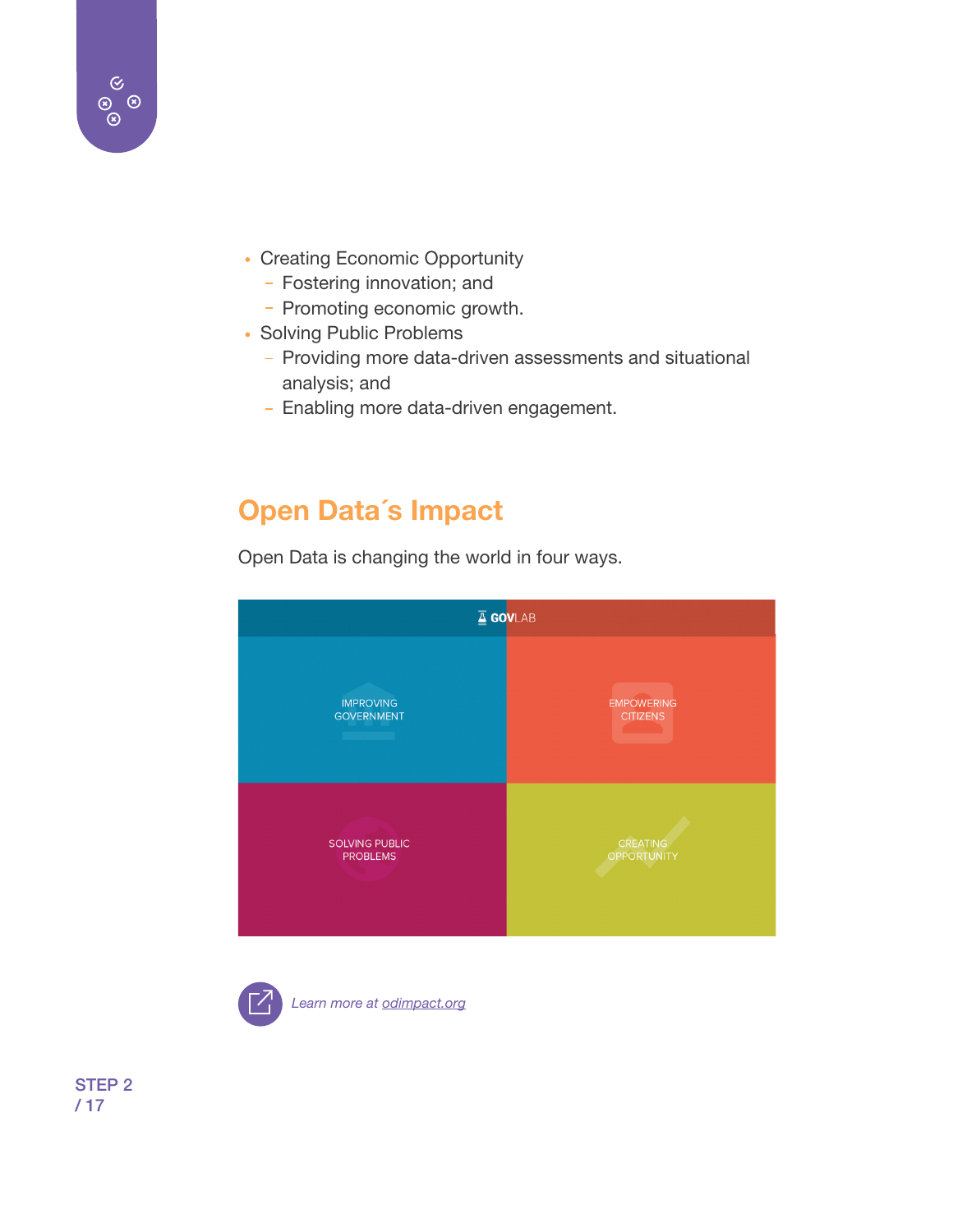

## **Template**

#### Problem priority:

| <b>Open Data Value</b><br><b>Propositions</b>            | How the use of Open Data can<br>address the Problem Area                                                                                 |
|----------------------------------------------------------|------------------------------------------------------------------------------------------------------------------------------------------|
| <b>IMPROVING</b><br><b>GOVERNANCE</b>                    | Does open data increase institutional<br>transparency and accountability?<br>Does it enhance policy development and<br>service delivery? |
| <b>EMPOWERING</b><br><b>CITIZENS</b>                     | Does open data inform decision-making?<br>Can open data support new forms of social<br>mobilization?                                     |
| <b>CREATING</b><br><b>ECONOMIC</b><br><b>OPPORTUNITY</b> | Does it foster Innovation?<br>Does open data promote economic growth?                                                                    |
| <b>SOLVING PUBLIC</b><br><b>PROBLEMS</b>                 | Can open data enable better data-driven<br>assessments and situational analyses?<br>Does it enable more data-driven engagement?          |

#### Example: Prioritization of Problems Related to the Housing Crisis in U.S. Cities

To demonstrate how this process works, the below sample table describes how open data could address a problem like fair and affordable housing in US cities.

#### Problem priority: Housing Crisis in US Cities

| <b>Open Data Value</b>                | How the use of Open Data can                                                                                                  |
|---------------------------------------|-------------------------------------------------------------------------------------------------------------------------------|
| <b>Propositions</b>                   | address the Problem Area                                                                                                      |
| <b>IMPROVING</b><br><b>GOVERNANCE</b> | Data-Driven Enforcement<br>- Improved handling of delinquent landlords,<br>illegal conversions, et al<br>- Demand for repairs |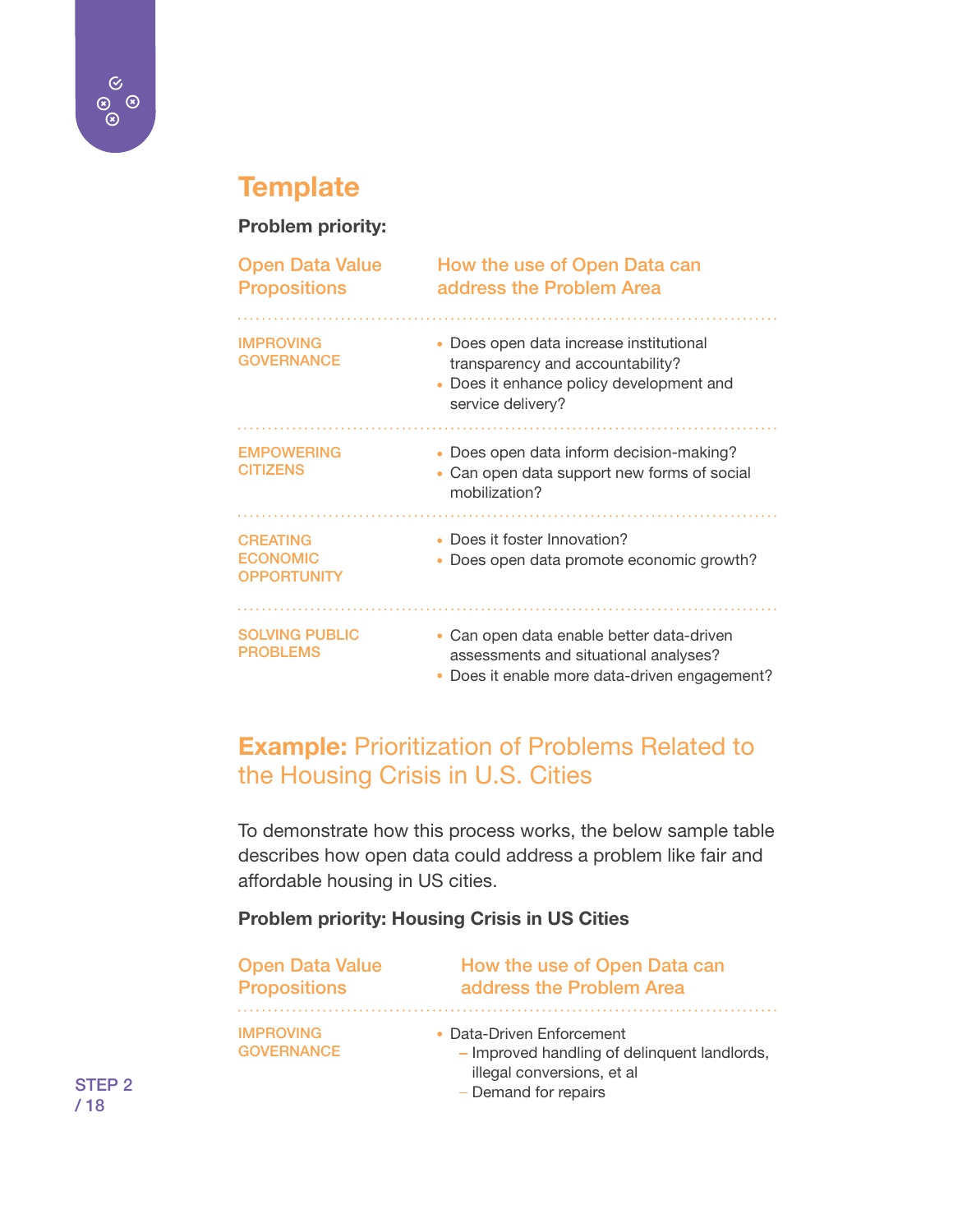|                                                          | Improved allocation and access of housing<br>- Shelter placement<br>- Affordable housing state of play                                                                                                           |
|----------------------------------------------------------|------------------------------------------------------------------------------------------------------------------------------------------------------------------------------------------------------------------|
| <b>EMPOWERING</b><br><b>CITIZENS</b>                     | Improved Navigation of the Housing Market<br>- Rating landlords<br>- Real estate availability and options<br>- Cost of living/property taxes/quality of life<br>- Apartment rental information                   |
| <b>CREATING</b><br><b>ECONOMIC</b><br><b>OPPORTUNITY</b> | • Market Trends Analyses<br>Data for Capital Improvements                                                                                                                                                        |
| <b>SOLVING PUBLIC</b><br><b>PROBLEMS</b>                 | • Increased Awareness of Safety Conditions<br>- Code compliance (e.g., gas lines)<br>$-$ Crime/violence mapping<br>• Data-Driven Resiliency<br>- Environmental impact reporting<br>- Coastal flooding resilience |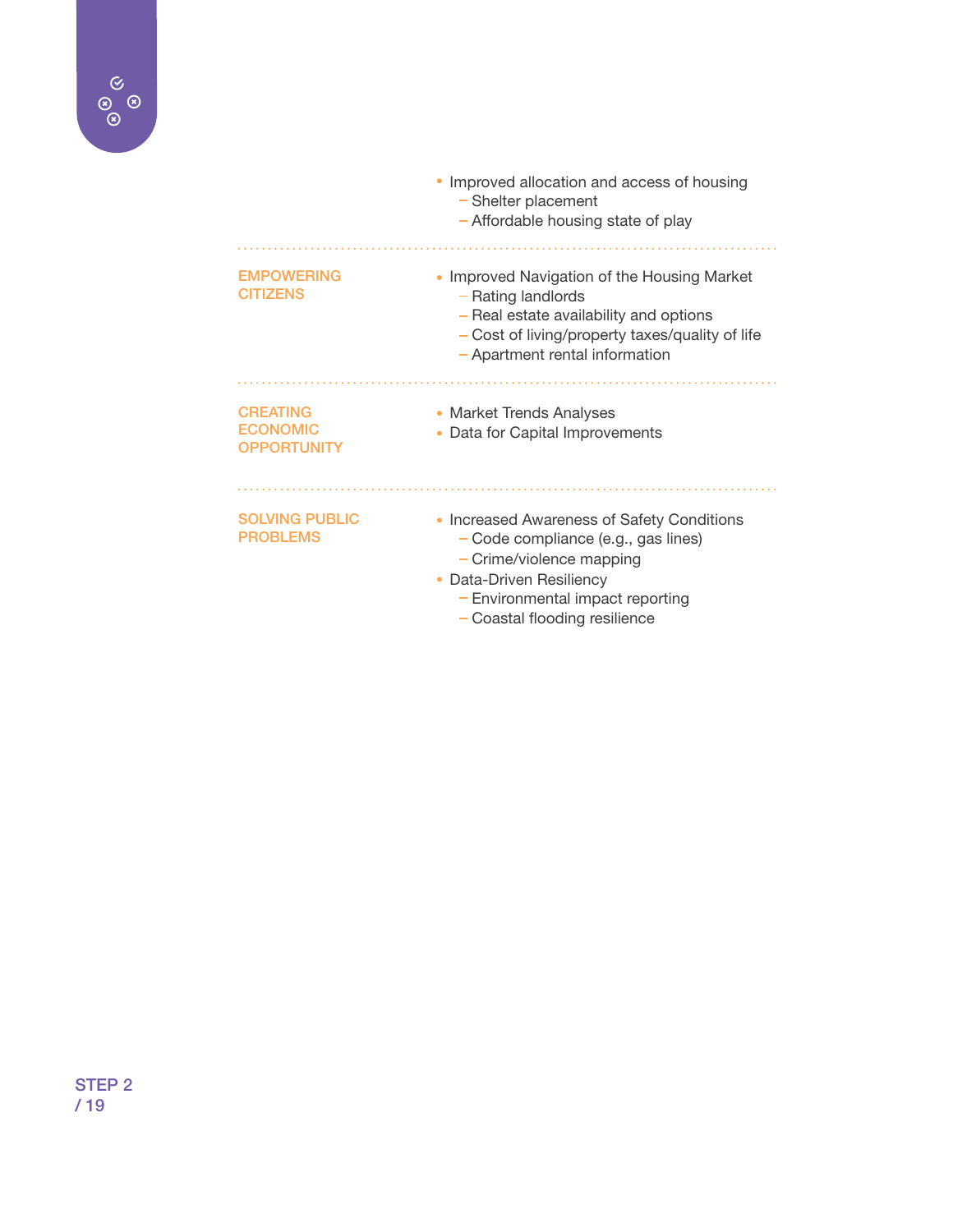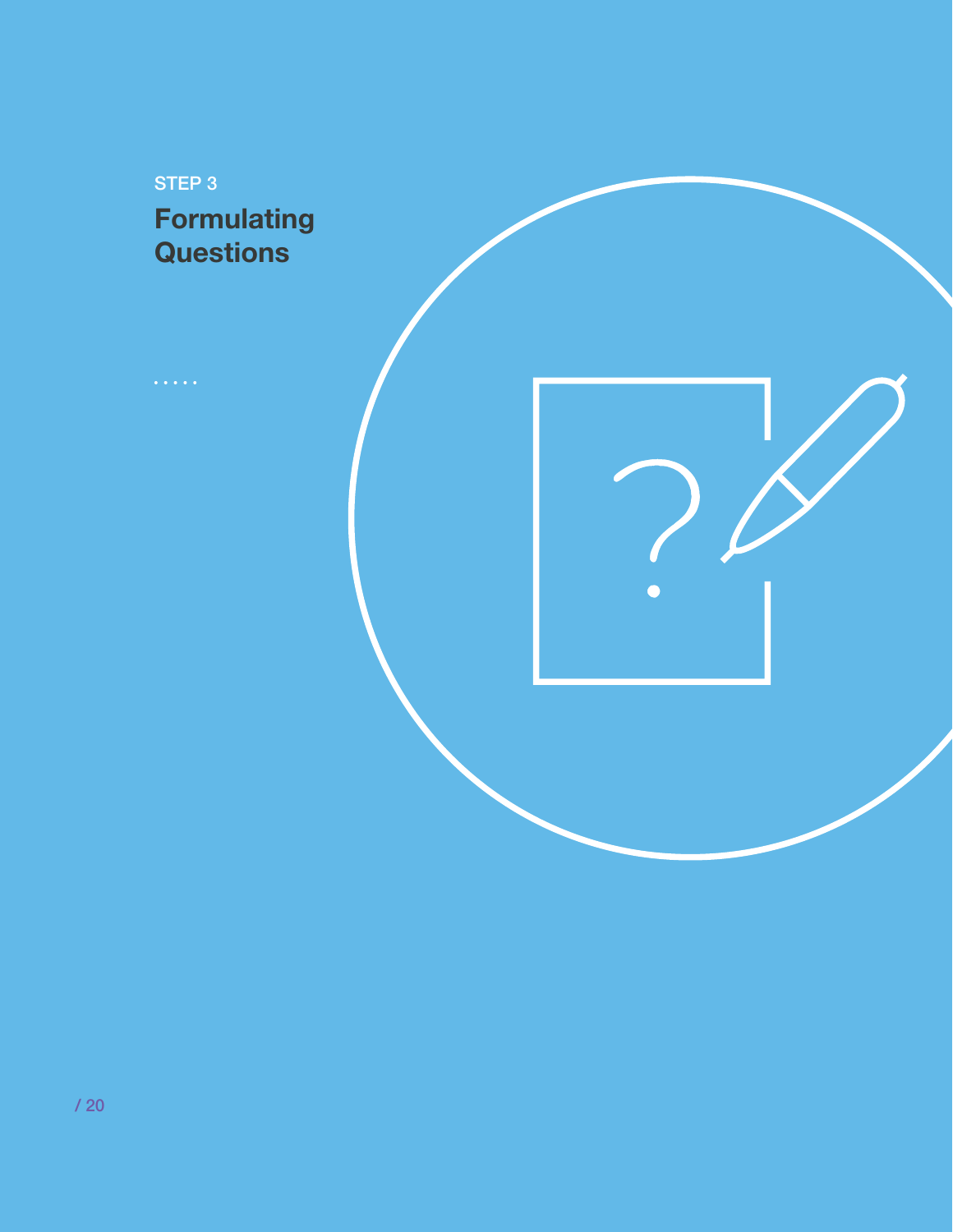

Once officials review their priorities and narrow their options down, step three calls them to define, deepen and contextualize the key questions driving the problem area.

# Why It's Important

. . . . .

Open data is a societal asset but is only valuable if used constructively and appropriately to answer the questions that matter to those with the ability to create public value using data. By spending considerable time and effort formulating key questions, officials can better address those needs.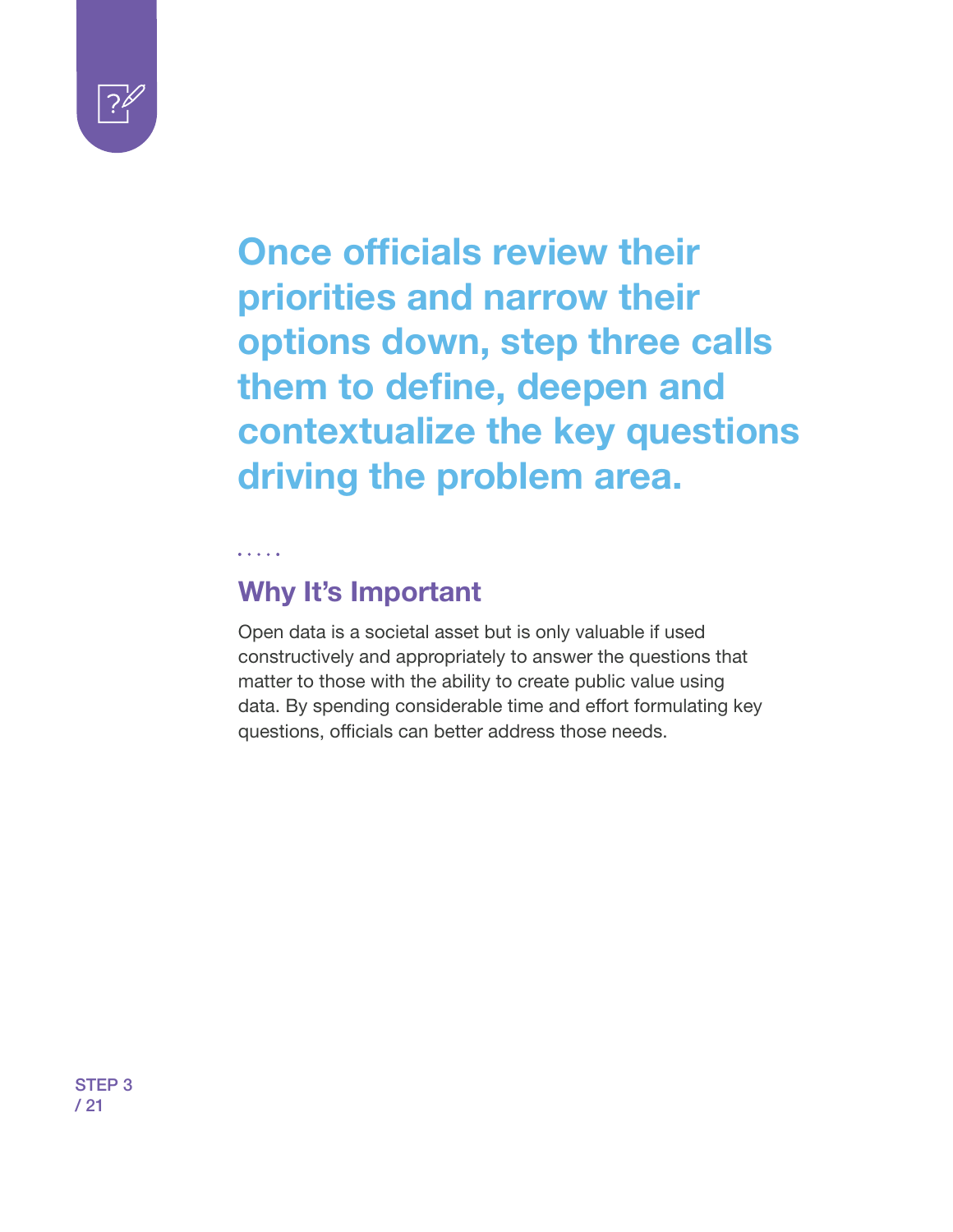

# **Considerations**

At this stage, officials might find it important to assess the supply of data that is currently open or could be made accessible as it relates to newly identified questions to ensure that relevant data is or could be made open.

# **Template**

| <b>Open Data Value</b><br><b>Propositions</b>            | <b>Questions</b>                                                |
|----------------------------------------------------------|-----------------------------------------------------------------|
| <b>IMPROVING</b>                                         | Increasing Institutional Transparency and Accountability        |
| <b>GOVERNANCE</b>                                        | <b>Enhancing Policy Development and Service Delivery</b>        |
| <b>EMPOWERING</b>                                        | More Informed Decision Making                                   |
| <b>CITIZENS</b>                                          | <b>New Forms of Social Mobilization</b>                         |
| <b>CREATING</b><br><b>ECONOMIC</b><br><b>OPPORTUNITY</b> | <b>Fostering Innovation</b><br><b>Promoting Economic Growth</b> |
| <b>SOLVING PUBLIC</b>                                    | More Data Driven Assessments and Situational Analysis           |
| <b>PROBLEMS</b>                                          | <b>Enabling More Data-Driven Engagement</b>                     |

#### Example: Costa Rica Climate Change and Environmental Degradation Key Questions

This table articulates several key questions formulated through research and multi-stakeholder outreach and interviews in Costa Rica. It provides an example of the types of questions matter most in addressing climate change and environmental degradation.

| <b>Open Data Value</b>                | <b>Climate Change and Environmental</b>                                                                                                                                                                                                                                                              |
|---------------------------------------|------------------------------------------------------------------------------------------------------------------------------------------------------------------------------------------------------------------------------------------------------------------------------------------------------|
| <b>Propositions</b>                   | <b>Degradation Questions</b>                                                                                                                                                                                                                                                                         |
| <b>IMPROVING</b><br><b>GOVERNANCE</b> | Increasing Institutional Transparency and Accountability<br>• How can civil society and other non-<br>governmental actors promote institutional<br>transparency and accountability on:<br>- Tracking illegal logging and fishing practices, and<br>increasing accountability of enforcement actions? |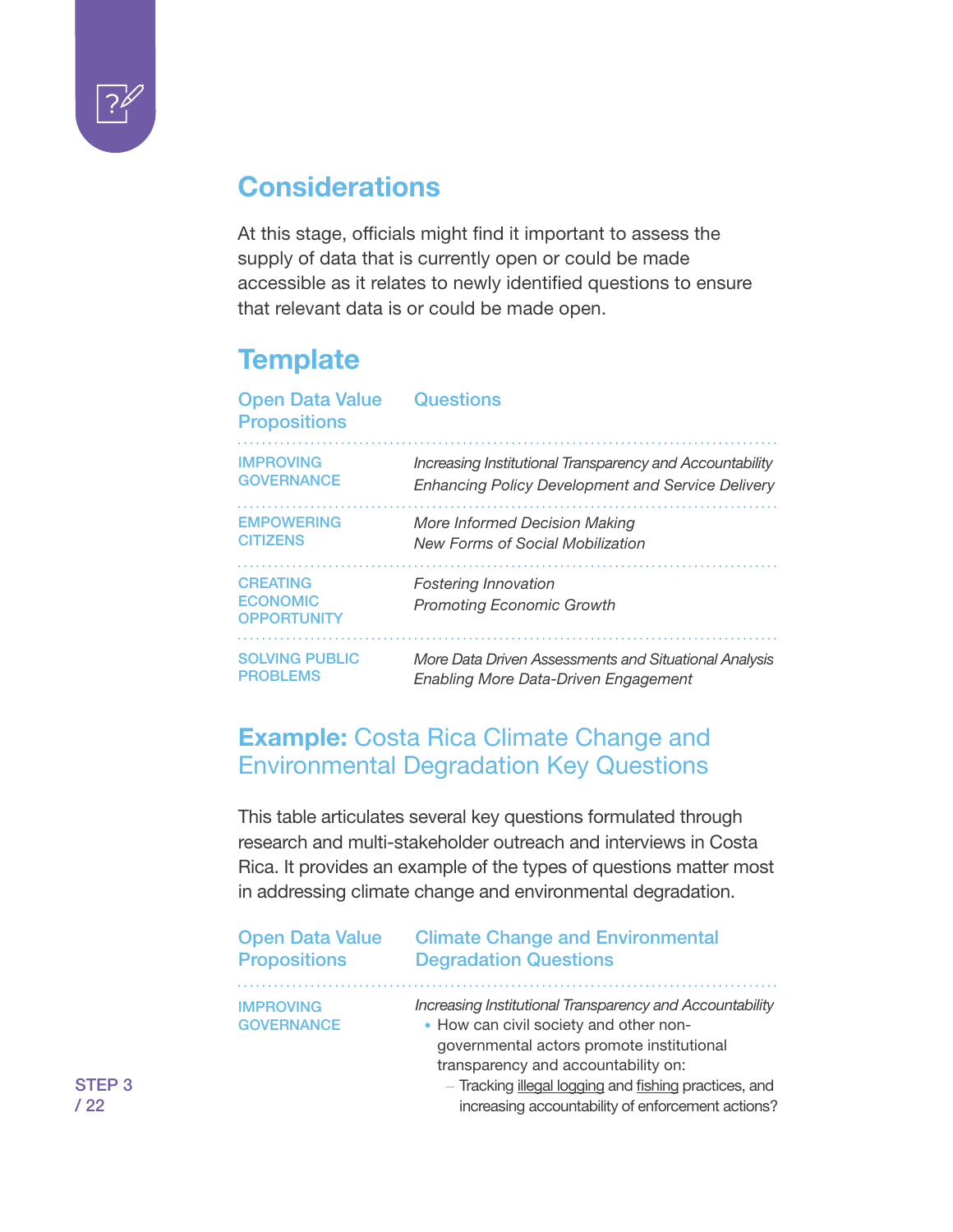

- [Visibility into the functioning, budgets, and](http://datosabiertos.presidencia.go.cr/home)  [contracting of relevant environmental ministries](http://datosabiertos.presidencia.go.cr/home)? Oversight and scrutiny of government's
- compliance with commitments on carbon [neutrality](http://www.worldwatch.org/node/4958)?
- Can stakeholders from different sectors collaboratively develop indicators of success and progress against environmental goals, institutional objectives, and government commitments (e.g., the Sustainable Development Goals)?

*Enhancing Policy Development and Service Delivery*

- How can data fill gaps in environmental policy-making as it relates to:
	- [Carbon emission rates?](https://climateactiontracker.org/countries/costa-rica/)
	- [Rate of forestation/deforestation?](https://www.globalforestwatch.org/country/CRI)
	- [Regional Biodiversity?](https://www.gbif.org/country/CR/summary)
	- [Positive](https://www.sciencedaily.com/releases/2014/02/140224171656.htm) and [negative](https://motherboard.vice.com/en_us/article/59jywz/ecotourism-in-costa-rica-is-putting-wildlife-at-risk?utm_source=mbtwitter) impacts of ecotourism?
	- [Water management?](http://qcostarica.com/the-water-crisis-a-new-water-law-for-costa-rica/)
- How can subnational environmental services (e.g., at the county level), such as [water management](http://www.crusa.cr/water-resources-management/), be improved in an evidence-based manner?
- How environmental data collection infrastructure at the subnational government level be established or improved?
- How can *urban planning* decision-making, particularly in San José, be made more sustainable and forward-thinking?

#### **EMPOWERING CITIZENS**

#### *More Informed Decision-Making*

- How can grassroots organizations move toward more [sustainable practices](http://neotropica.org/en/what-we-do/programs/), such as increasing community cycling and reducing reliance on motor vehicles?
- How can [citizens be prepared for potential climate](https://ac.els-cdn.com/S0142694X15000423/1-s2.0-S0142694X15000423-main.pdf?_tid=d7157678-4024-4409-b18d-40d100e38d76&acdnat=1525120739_4a92fd8ec1bdb789046f5f892fc76ebc)[related weather crises](https://ac.els-cdn.com/S0142694X15000423/1-s2.0-S0142694X15000423-main.pdf?_tid=d7157678-4024-4409-b18d-40d100e38d76&acdnat=1525120739_4a92fd8ec1bdb789046f5f892fc76ebc)?

#### *New Forms of Social Mobilization*

- How can citizen engagement and advocacy be fostered and channeled effectively in areas such as:
	- [Illegal logging,](https://forestsnews.cifor.org/361/even-costa-rica-has-illegal-logging?fnl=en) overfishing, and irresponsible farming?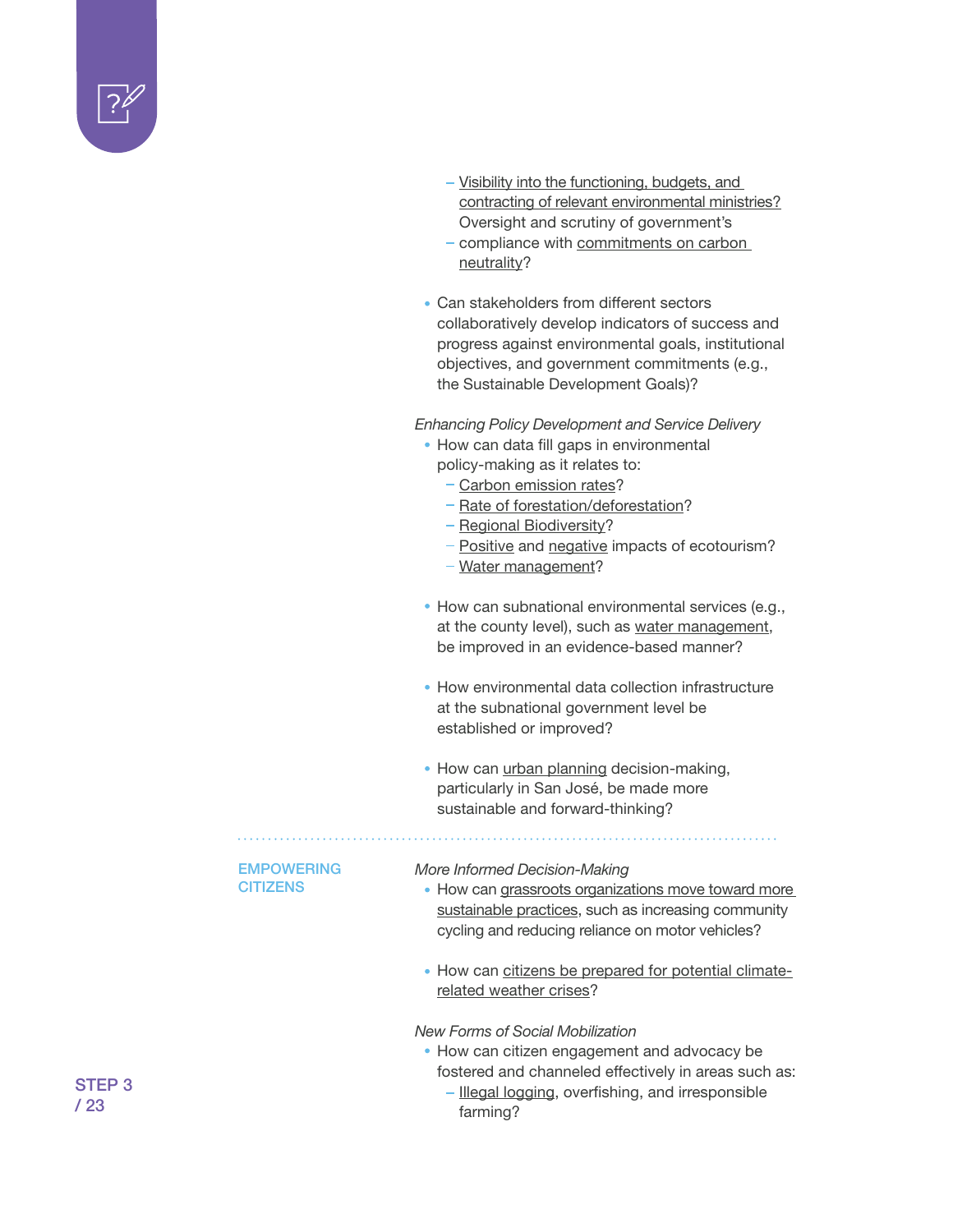

- population distribution and use of protected [areas](http://www.costaricabureau.com/nationalparks/index.html)?
- "Responsible farming" techniques and other eco-initiatives driven by communities?
- Conservation resources and capacity for supporting [volunteerism](http://www.asvocr.org/)?
- How can citizens play a greater role in monitoring the success or failure of [green](http://sustainable-tourism.co.cr/)  [businesses](http://sustainable-tourism.co.cr/) in reducing carbon emissions?

#### CREATING ECONOMIC **OPPORTUNITY**

#### *Fostering Innovation*

- How can sustainable farming practices, whether they pertain to land, water, or other natural resource use, be supported and made more effective?
- How can data empower upstream landowners interested in experimenting with sustainable, [precision farming?](http://www.agleader.com/blog/from-rice-to-pineapples-costa-rican-farmers-crave-precision-agriculture/)
- How can [smallholder farms](https://www.tandfonline.com/doi/full/10.1080/17565529.2018.1442796) navigate shifts in precipitation and temperature levels?
- What strategies could most effectively foster [economic development](https://www.cinde.org/en/rising-cities/clean-tech-sector) in the [renewable energy](https://www.independent.co.uk/news/world/americas/costa-rica-electricity-renewable-energy-300-days-2017-record-wind-hydro-solar-water-a8069111.html) sector?

#### *Promoting Economic Growth*

- How can [ecotourism infrastructure](http://www.umich.edu/~csfound/545/1998/narayans/chap07.htm) be bolstered while minimizing harmful land use effects?
- How can [rural community tourism](http://actuarcostarica.com/?page_id=233&lang=en) and its positive economic impacts be supported and expanded?
- Can new jobs be created using evidence-based "sustainable" fishing and logging practices?

SOLVING PUBLIC PROBLEMS

- *More Data Driven Assessments and Situational Analysis* • How can greenhouse gas emissions be reduced in important agricultural industries, such as [coffee?](https://thecostaricanews.com/costa-rica-seeks-produce-environmentally-friendly-coffee/)
	- How can Costa Rica continue its evolution as a green energy standard-bearer?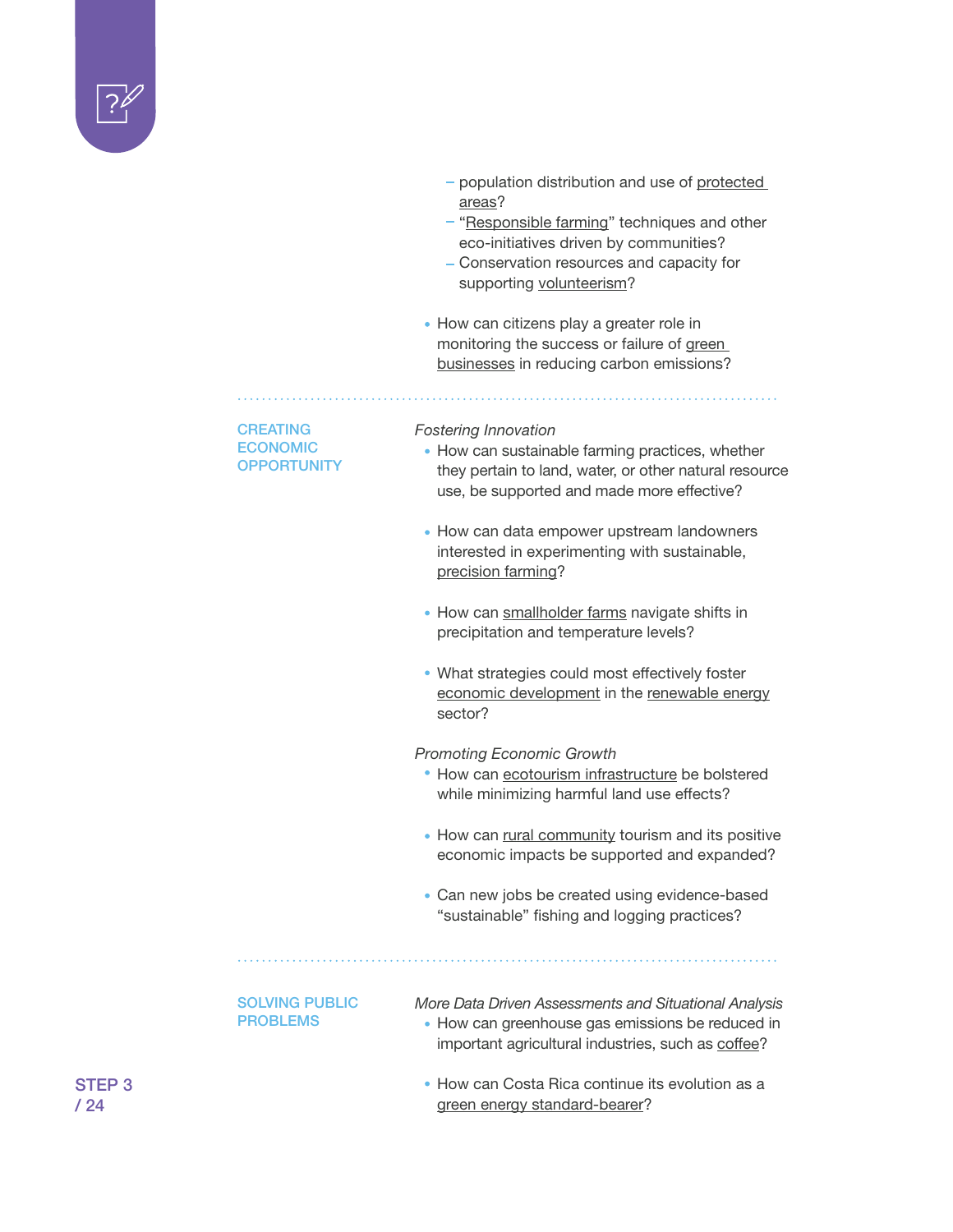

- What is the optimal approach for providing environmental evidence for researchers, advocates, and local residents?
- How can stakeholders more effectively assess the impacts of current environmental issues—such as the impacts of [water security,](https://h2osecurity.net/2017/05/10/water-insecurity-in-central-america/) irresponsible farming, and deforestation—on the exacerbation of [upstream water pollution](https://www.scidev.net/global/pollution/news/scientists-warn-of-toxins-in-costa-rican-drinking.html)?
- How can practitioners more effectively evaluate the impacts of new environmental experiments and pilot projects, such as sanitizing water from flood rains and reintroducing it to needy waterways and drinking supplies?
- How can targeted efforts be crafted to avoid negative impacts of sea level rise on [drinking](http://www.escapeartist.com/costa-rica/live/impacts-climate-change-costa-rica/)  [water supply](http://www.escapeartist.com/costa-rica/live/impacts-climate-change-costa-rica/)?
- How can environmentalists track the adaptation [of wetlands](http://www.ticotimes.net/2017/03/06/wetlands-costa-rica) and other ecological areas resulting from changes in climate?

#### *Enabling More Data-Driven Engagement*

- How can targeted advocacy and conservation initiatives be developed related to:
	- [Wildlife population,](http://www.hsi.org/news/press_releases/2016/02/cr-wildlife-stance-021816.html) behavior, movement and habitat quality?
	- [Air quality](https://news.co.cr/air-pollution-costa-rica-generates-health-problems-big-bills/61995/)?
	- [Greenhouse gas emissions?](http://qcostarica.com/costa-rica-among-the-highest-in-co2-emissions-in-central-amercia/)
	- [Poaching prevention?](https://www.scientificamerican.com/article/illegal-sea-turtle-egg-poaching-rise-costa-rica/)
	- River/ocean surveillance to combat illegal [fishing](http://www.oceanmind.global/conservation-international-and-oceanmind-announce-their-continued-partnership-to-combat-illegal-fishing-in-costa-rica/) and marine waste?
- How can disaggregated environmental information be collectively assessed and analyzed to inform civil society interventions, targeted partnerships, and problem-solving efforts related to:
	- [Soil erosion prevention](https://www.researchgate.net/publication/237021779_The_Extent_and_Economic_Impacts_of_Soil_Erosion_in_Costa_Rica)?
	- Regions with value in terms of biodiversity, tourism, and country history (e.g., [Monteverde](https://www.monteverdeinfo.com/cloud-forests)  [cloud forest](https://www.monteverdeinfo.com/cloud-forests))?
- How can preparation and resiliency efforts for [potential, climate change-related natural disasters](http://qcostarica.com/impacts-of-climate-change-on-costa-rica/) achieve better outcomes?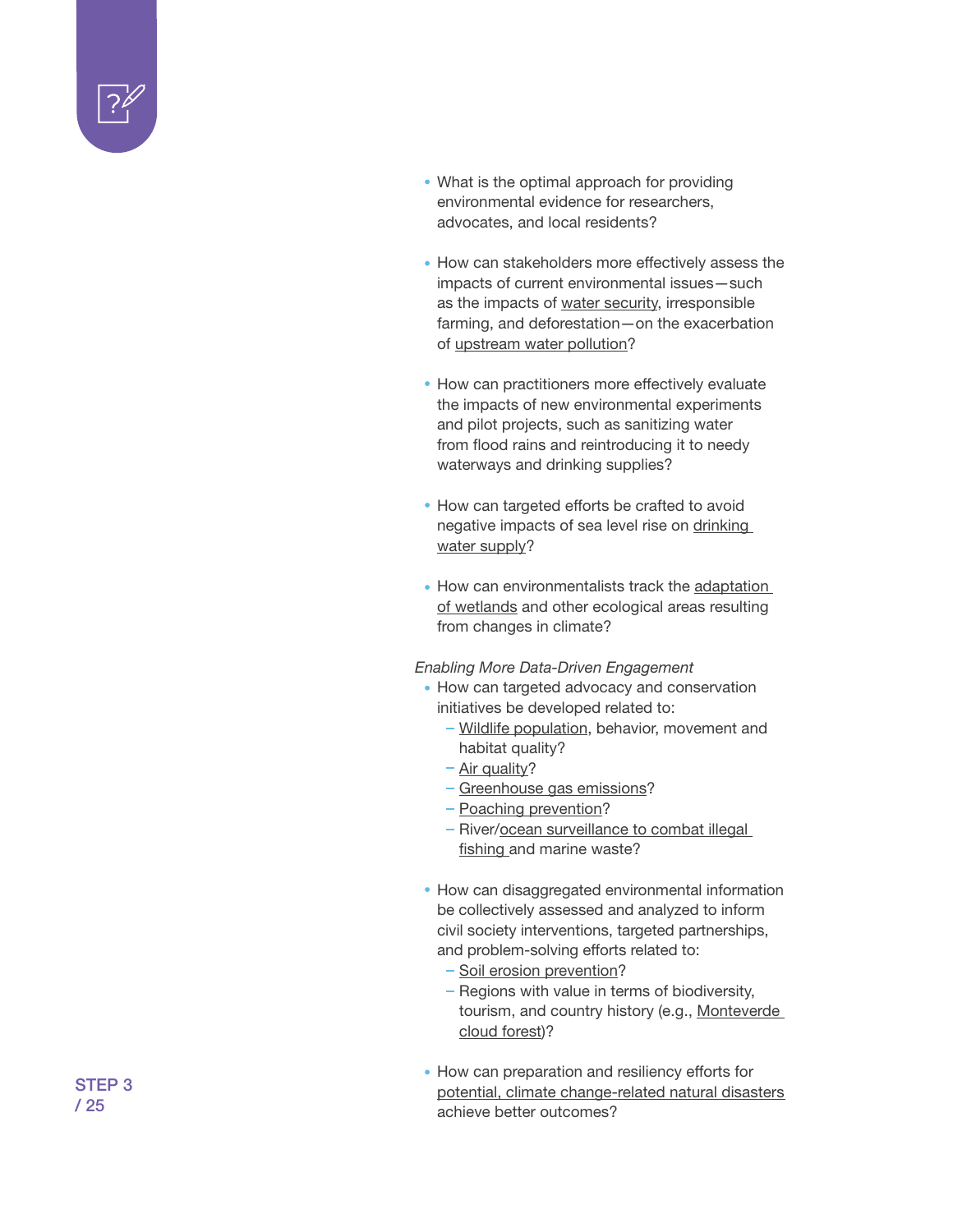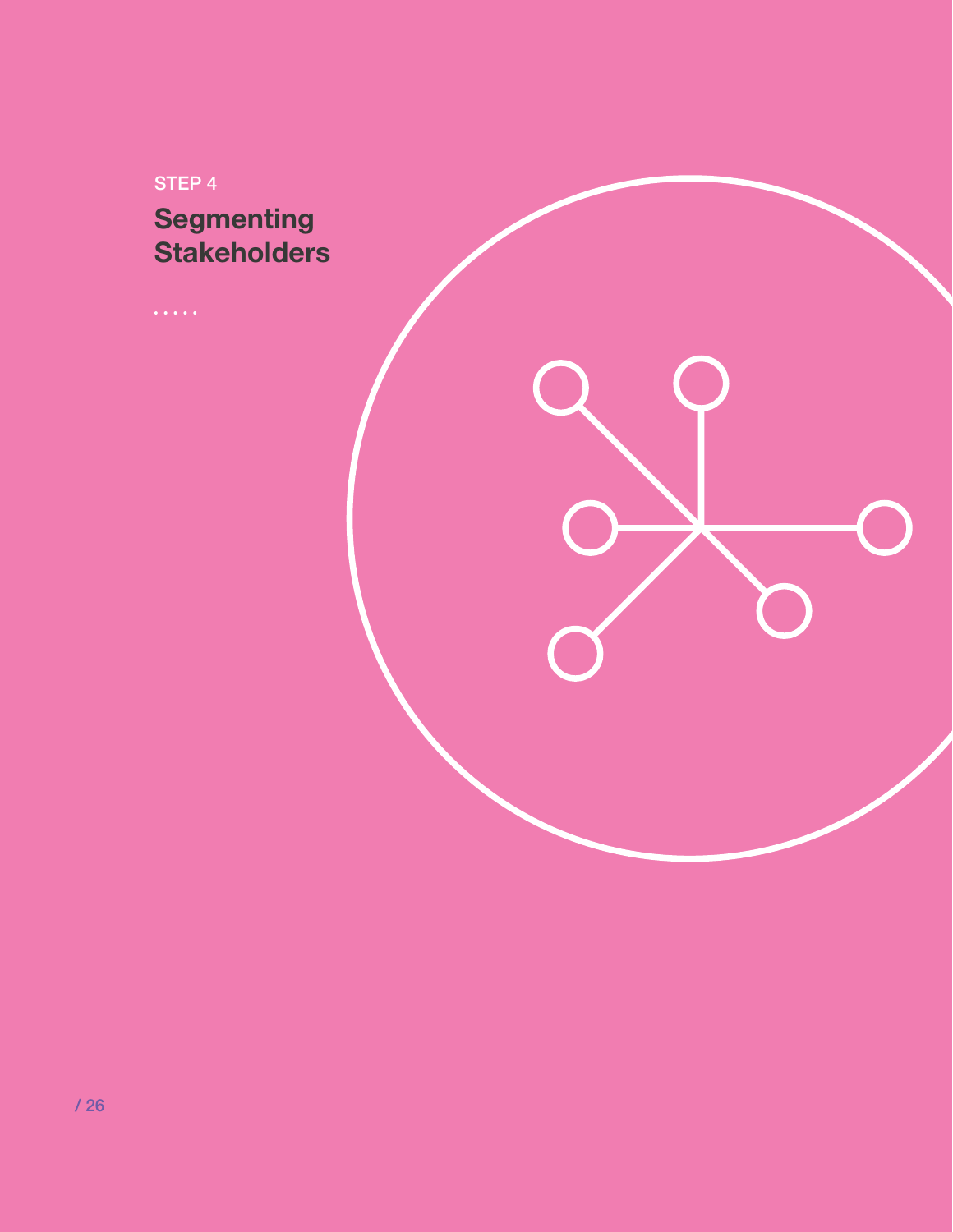

# Mapping and targeting actors who have a clear interest in the questions prioritized.

# Why It's Important

 $\sim$   $\sim$   $\sim$   $\sim$ 

Taking a more question and problem-driven approach to stakeholder segmentation helps officials to avoid open data release and engagement efforts targeted exclusively at the "usual suspects" already benefiting from open data. While those voices are important, determining who has a mission to address the prioritized problems and questions can help broaden the scope and scale of potential open data users.

STEP 4 / 27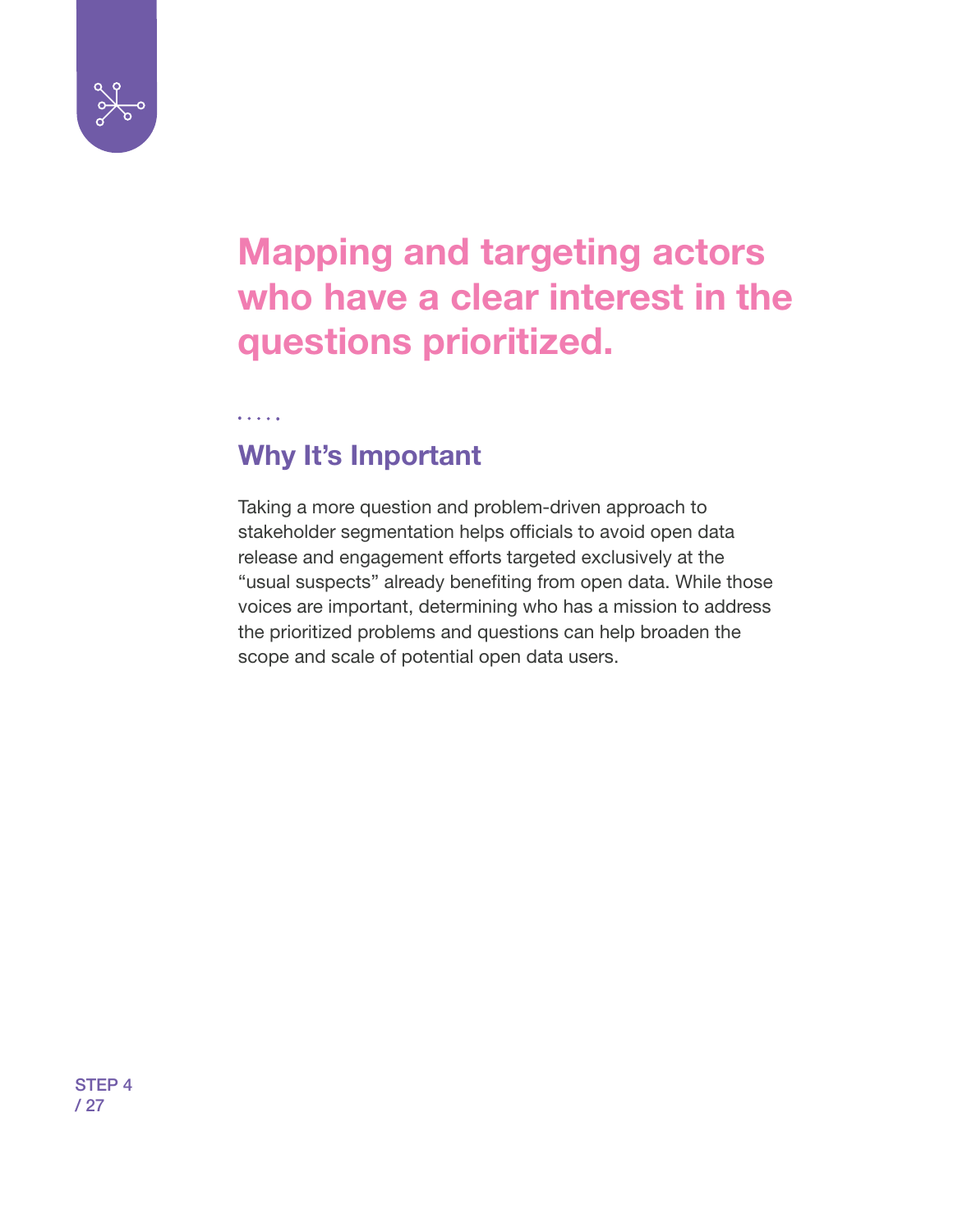

# **Considerations**

Actors can be segmented according to their relation to the policy questions and subsequent answers to them. Some organizations have a clear responsibility or stated mission to address the problem. Other actors can act upon the answers or might directly benefit from solving the problem.

# **Template**

Guiding questions that could help officials complete the mapping exercise include:

- What government bodies or intermediaries are responsible for addressing the problem or providing services? What are their priorities and needs?
- What private actors (including civil society, academia, community groups and industry) and advocacy groups are focused on the problem area? Who represents their constituencies and main funders?

Who makes up the affected user base?

- What experts, including think tanks and academics, are
- working in the space?

| <b>Open Data Value</b><br><b>Propositions</b> | <b>Key Actors</b>                                                                                            |
|-----------------------------------------------|--------------------------------------------------------------------------------------------------------------|
| <b>IMPROVING</b><br><b>GOVERNANCE</b>         | Government<br>Private Sector (including civil society, academia,<br>community groups, and industry)<br>Other |
| <b>EMPOWERING</b><br><b>CITIZENS</b>          | Government<br><b>Private Sector</b><br>Other                                                                 |

STEP 4 / 28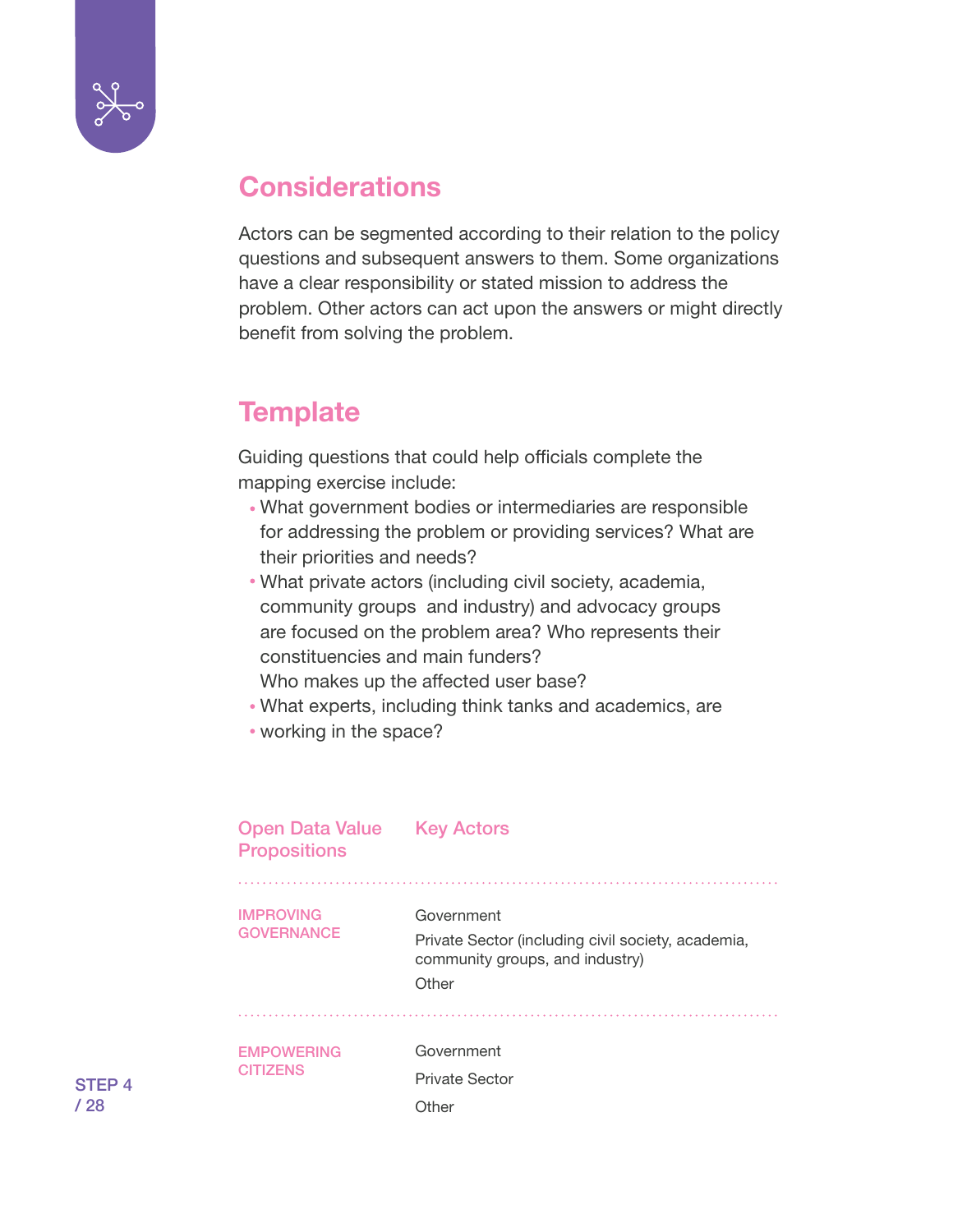

CREATING ECONOMIC **OPPORTUNITY**  Government Private Sector **Other** 

SOLVING PUBLIC PROBLEMS

**Government** Private Sector **Other** 

#### Example: Costa Rica Climate Change and Environmental Degradation Constituency Mapping

This table, showing important stakeholders in Costa Rica interested in addressing climate change and environmental degradation, shows how officials can segment actors. This constituency mapping considers actors in the public and civil sectors that could improve governance, empower citizens, create opportunity, and solve public problems through the more effective use of open climate data.

| <b>Open Data Value</b><br><b>Propositions</b> | <b>Climate Change and Environmental</b><br><b>Degradation Questions</b>                                                                                                                                                                                                                                   |
|-----------------------------------------------|-----------------------------------------------------------------------------------------------------------------------------------------------------------------------------------------------------------------------------------------------------------------------------------------------------------|
| <b>IMPROVING</b><br><b>GOVERNANCE</b>         | Government<br>• Ministry of Environment, Energy and<br>Telecommunications (MINAET - Ministerio de<br><b>Ambiente, Energía y Telecomunicaciones)</b><br>National System of Conservation Areas (SINAC -<br>Sistema Nacional de Áreas de Conservación)                                                       |
|                                               | Private Sector (including civil society, academia,<br>community groups, and industry)<br><b>INBio: National Biodiversity Institute of Costa Rica</b><br><b>CATIE</b><br><b>Organization for Tropical Studies</b><br>• NAMA Cafe<br>CRUSA (Costa Rica - USA) Foundation<br>Inter-American Development Bank |

STEP 4 / 29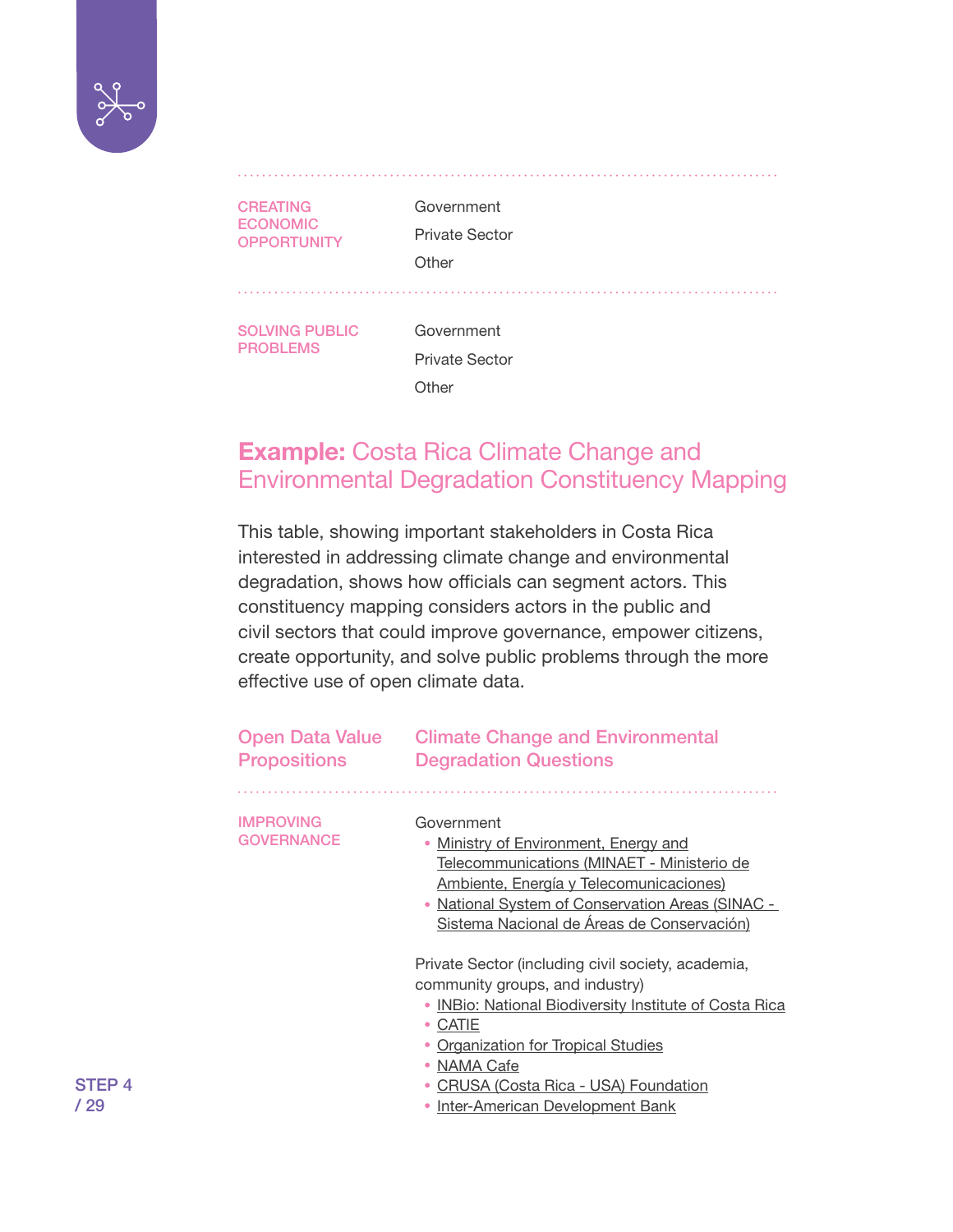

#### EMPOWERING **CITIZENS**

#### Government

- [Ministry of Environment, Energy and](http://www.minae.go.cr/) [Telecommunications \(MINAET - Ministerio de](http://www.minae.go.cr/) [Ambiente, Energía y Telecomunicaciones\)](http://www.minae.go.cr/)
- [Ministry of Health \(MinSalud\)](https://www.ministeriodesalud.go.cr/)
- [Ministry of Public Works and Transport](http://www.mopt.go.cr/wps/portal/Home/inicio/!ut/p/z1/hY9NT8MwDIZ_yw49pnHbDSFumQTVYNKAHehyQe7HkkCWVE42Pn49VTltKsIHS379vnpsLnnFpcOTURiNd2iHeSevXlePJWQPc1iX2V0G4knAdnubF5DP-ctogD9KAJf_5eVoucwtn_NlAVBu8knDGeKeS2V9_XuucHVxrbikbt9RR-mRBlnH2N8kkIDS7WeqO7RRtxgx9aQSGBo68z3-HBI4GGdCpC_WH2trGvbh6T0wdC2LhC70niJrfIjIyDQ4xdTDllcTLN4fKnhb2NNazGY_oD5dQQ!!/dz/d5/L2dBISEvZ0FBIS9nQSEh/)

#### Private Sector

- [BiciBus](https://www.facebook.com/BiciBusAlTrabajoEnBici/)
- [Fundacion Neotropica](http://neotropica.org/en/who-we-are/history/)
- [Association of Volunteers for Service in](http://www.asvocr.org/index.php/2017-12-04-05-47-41/quienes-somos)  [Protected Areas \(ASVO\)](http://www.asvocr.org/index.php/2017-12-04-05-47-41/quienes-somos)
- [Corcovado Foundation](http://www.corcovadofoundation.org/about-us/#mission)
- [Comunidades Ecologistas la Ceiba \(Friends of](https://www.foei.org/member-groups/latin-america-and-the-caribbean/costa-rica)  [the Earth Costa Rica\)](https://www.foei.org/member-groups/latin-america-and-the-caribbean/costa-rica)
- **[Earth Charter Initiative](http://earthcharter.org/)**
- [Costa Rican Organic Agriculture Movement](http://maoco.cr/)  [\(MAOCO\)](http://maoco.cr/)
- [GIZ Office: Costa Rica](https://www.giz.de/en/worldwide/393.html)
- [Nosara Civic Association](https://www.nosaracivicassociation.com/costa-ricas-solid-waste-management/)
- [Costa Rica Bird Observatories](http://costaricabird.org/)

**CREATING** ECONOMIC **OPPORTUNITY** 

#### Government

- [FONAFIFO](http://www.fonafifo.go.cr/home/about_us/index.html)
- [Ministry of Agriculture and Livestock](http://www.mag.go.cr/)

Private Sector

- [The Nature Conservancy's subsidiaries](https://www.nature.org/ourinitiatives/regions/latinamerica/costarica/explore/index.htm)
	- Water Fund (Agua Tica)
	- Indigenous Eco Tourism Network
- [Monteverde Conservation League](https://www.monteverdeinfo.com/community/monteverde-conservation-league) Children's Eternal Rainforest
- [Global Open Data for Agriculture and Nutrition](http://www.godan.info/)  [\(GODAN\)](http://www.godan.info/)
- [Asociación Comunitaria Conservacionista de](http://actuarcostarica.com/)  [Turismo Alternativo y Rural \(ACTUAR\) Costa Rica](http://actuarcostarica.com/)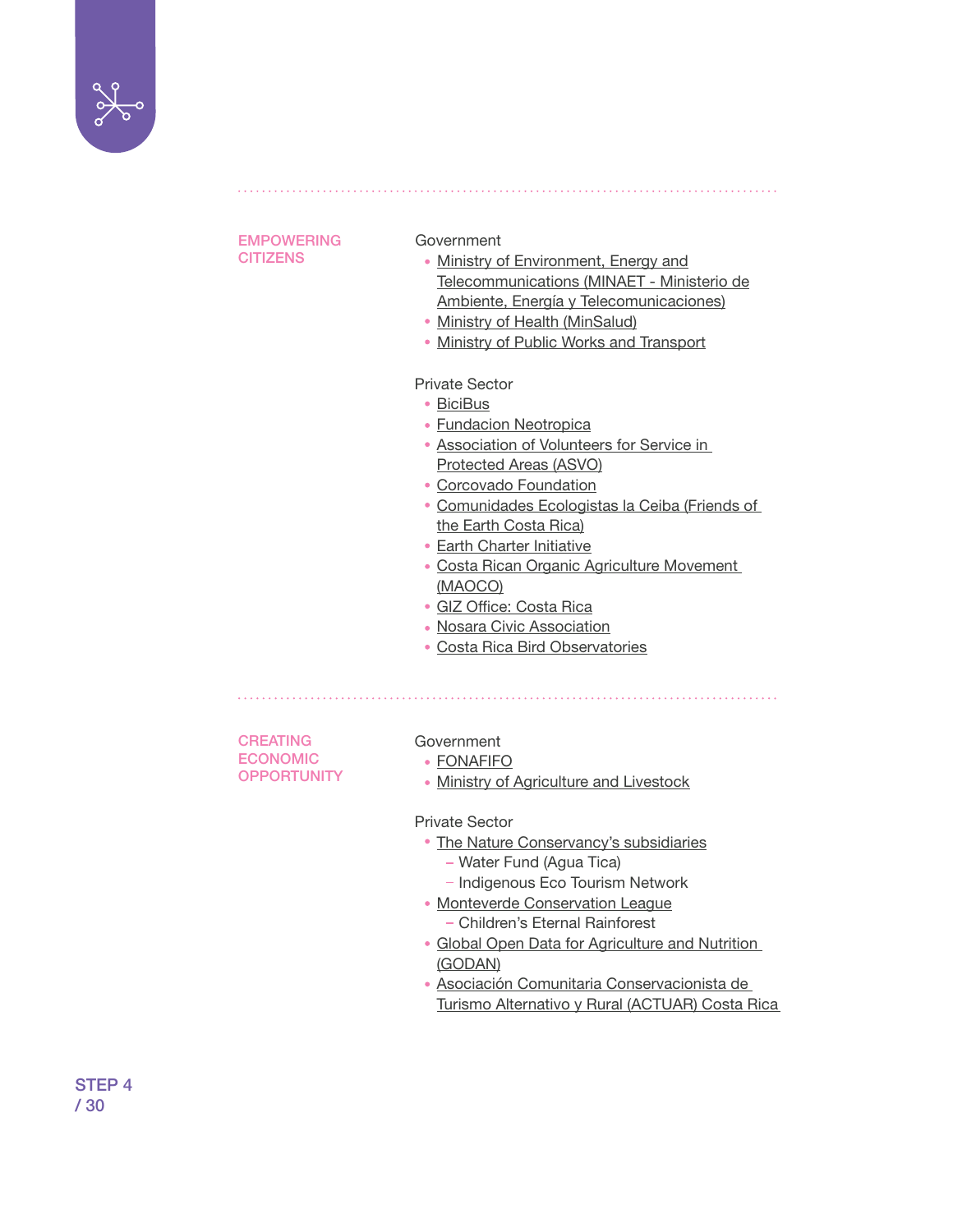

#### SOLVING PUBLIC PROBLEMS

#### Government

. . . . . . . . . . . .

• Ministry of Environment, Energy and [Telecommunications \(MINAET - Ministerio de](http://www.minae.go.cr/)  [Ambiente, Energía y Telecomunicaciones\)](http://www.minae.go.cr/) 

- [National System of Conservation Areas \(SINAC\)](http://www.sinac.go.cr/EN-US/Pages/default.aspx)

• [Ministry of Health \(MinSalud\)](https://www.ministeriodesalud.go.cr/)

Private Sector

- [NAMA Cafe](http://www.namacafe.org/)
- [Osa Conservation](http://osaconservation.org/projects/)
- $\cdot$  [INBio](http://www.inbio.ac.cr/en/que-es-inbio/acerca.html)
- [Foundation Keto](http://www.fundacionketo.org/conozcanos.php)
- [Conservation International](https://www.conservation.org/where/Pages/Costa-Rica.aspx)
- [The Nature Conservancy](https://www.nature.org/ourinitiatives/regions/latinamerica/costarica/explore/our-work-in-costa-rica-water.xml)
- [CPSU](https://cpsurbana.org/)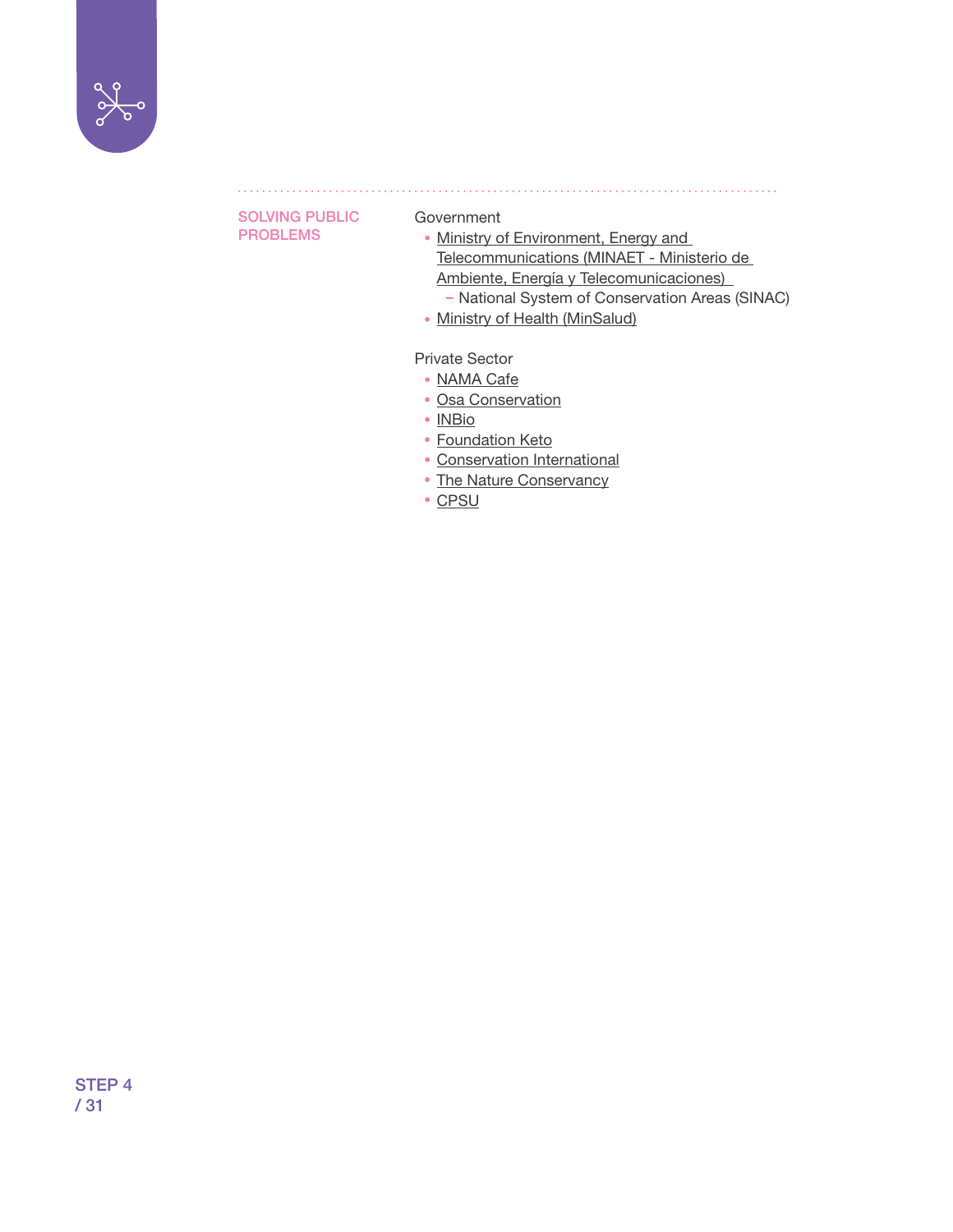STEP 5 **Segmenting Assessing Readiness** and Impact

 $\ddotsc$ 

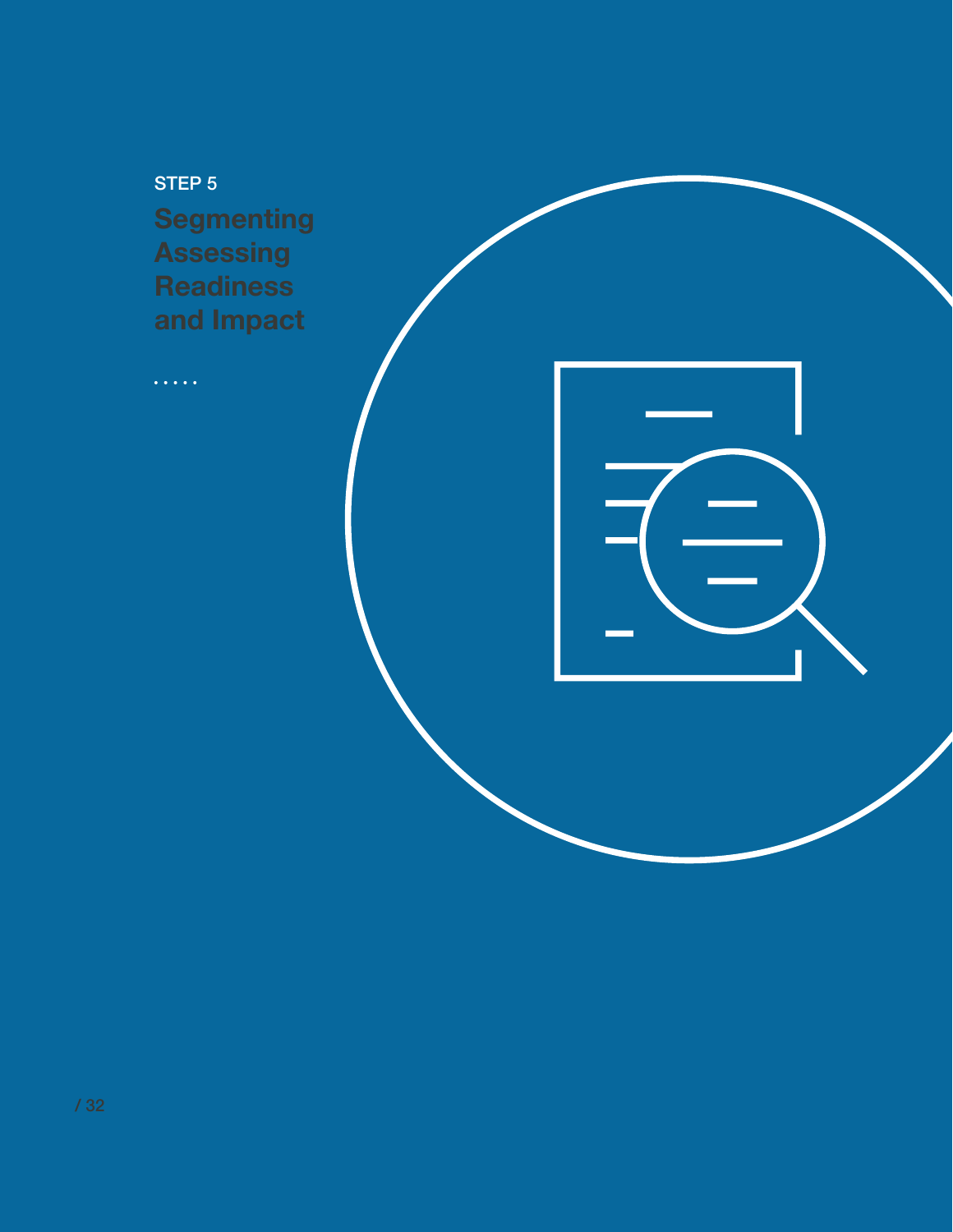

At this step, officials should assess demand in terms of "readiness" and impact. In other words, they should ask which of the actors, segmented above, would most effectively use the datasets if the data was made open.

# This assessment can be achieved by adding the actors to a matrix according to their:

- Capacity to analyze data; and
- Potential to impact the prioritized problem area.

# Why It's Important

An assessment of "readiness" can help identify both gaps and opportunities, informing:

- Who to engage with first to gain rapid result and impact;
- How to align existing resources with gaps in capacity; and
- What roles that each actor can play in leveraging open data to address key questions that if answered could help address priority problem areas.

STEP 5 / 33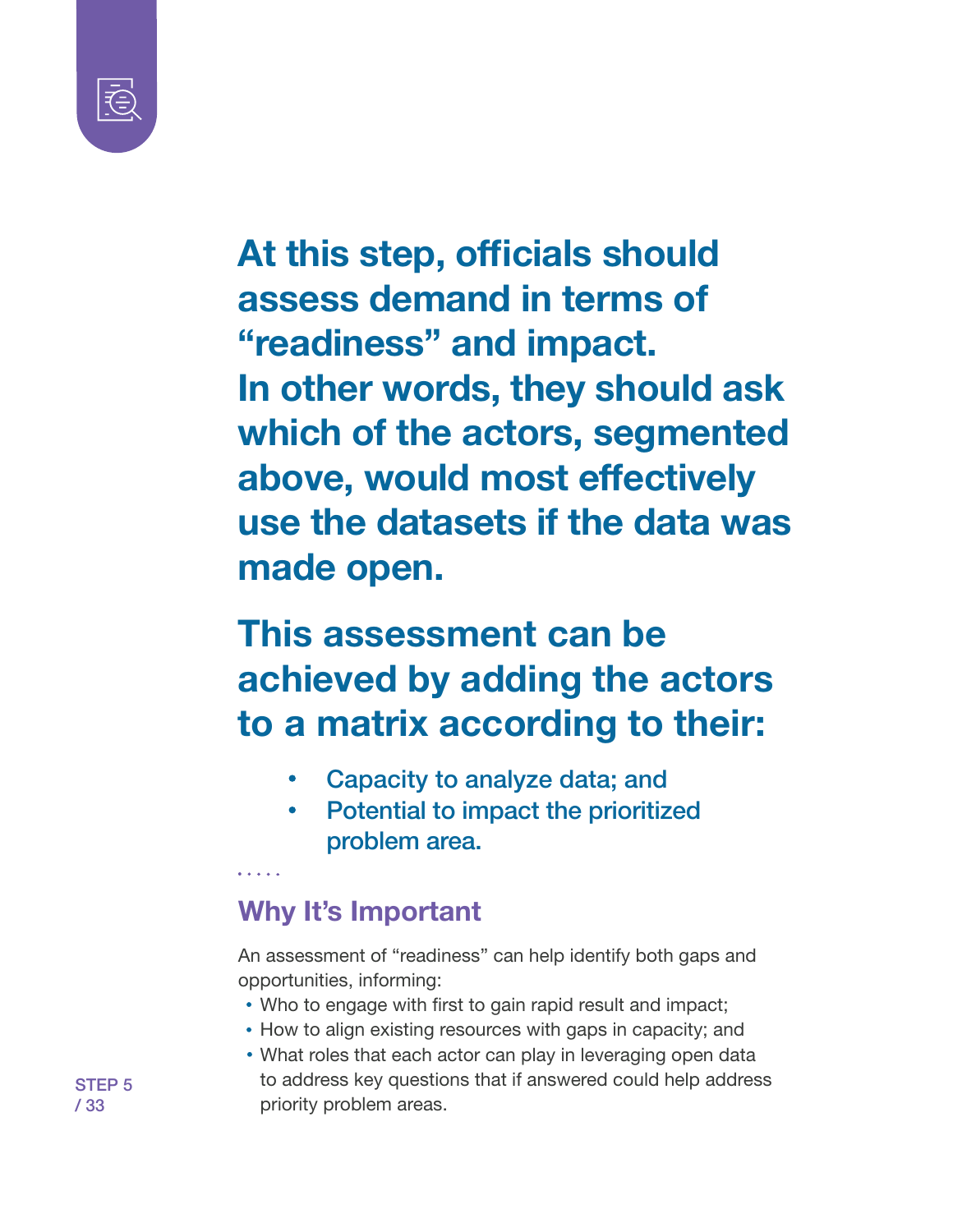

# **Considerations**

Assessing from a distance an organization's technical capacity and potential to impact a situation over the short term can be challenging. While the readiness assessment will need to be driven somewhat by proxy analysis and desk research, the following questions can help provide some insight into an organization's readiness:

- Are resources limited, such as overall staffing or data capacity?
- Does the entity exhibit a clear focus on addressing the problem under consideration in the targeted region?
- Are human capital and other resources available to act on insights generated through the data?

# **Template**



#### Example: Costa Rica Climate Change and Environmental Degradation Readiness Matrix

STEP 5 / 34

The following matrix shows how previously identified actors can be assessed within the context of addressing climate change challenges using open data.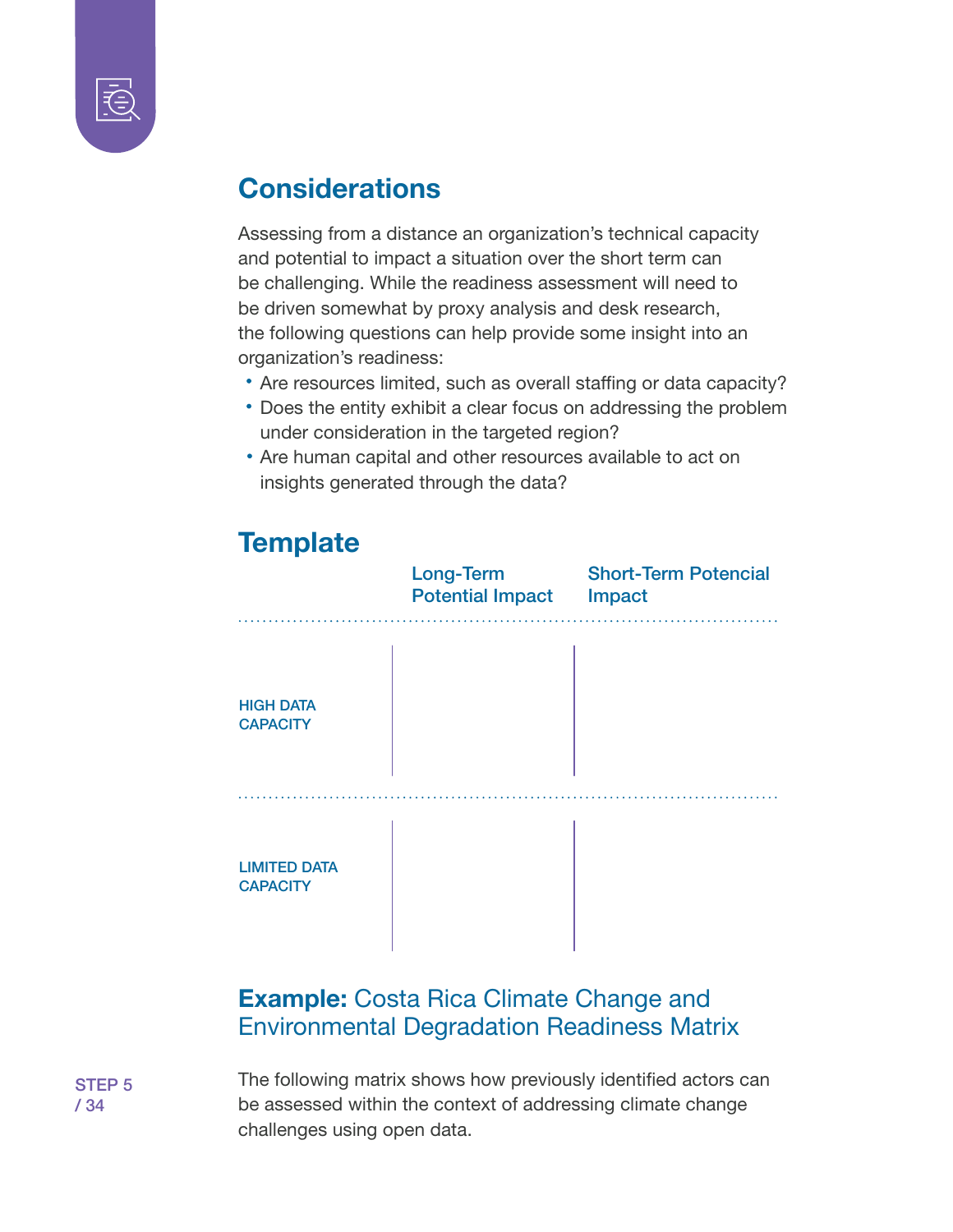

#### Long-Term Potential Impact

#### Short-Term Potential Impact

High Data • [GODAN](http://www.godan.info/) - This global **Capacity** network has the potential to create a large global impact for agriculture. Despite its high data capacity, however, its international remit renders it somewhat less likely to create immediate on-theground impacts in Costa Rica compared to other actors doing dedicated work in the country.

#### • [NAMA Cafe](http://www.namacafe.org/) – A coffee farming practice involving minimum carbon emission that is based on the Nationally Appropriate Mitigation Actions (NAMA), which is a recommendation of COP 2007.

- [Fundacion Neotropica](http://neotropica.org/en/who-we-are/history/) One of the oldest environmental organization in Costa Rica, which contributes to sustainable development by conducting and disseminating research to promote sciencebased efforts to protect the environment.
- [Centro Para la Sostenibilidad](https://cpsurbana.org/)  [Urbana \(CPSU\)](https://cpsurbana.org/) - An organization that works to create more inclusive and sustainable cities through research, action, advocacy, and capacity building.

#### **Limited Data Capacity**

- [CATIE](https://www.catie.ac.cr/en/what-is-catie/our-mission-vision-strategy-and-values.html) A global organization with a broad mission contributing to the "sustainable growth of communities" — CATIE's capacity and potential for impact is more globally distributed because of its relatively small footprint in Costa Rica.
- [BiciBus](https://www.facebook.com/BiciBusAlTrabajoEnBici/)  Working to make San José a more bike-friendly and low-emission city but with a small team that would benefit from additional data science capacity.
- CRUSA (Costa Rica USA) [Foundation](http://www.crusa.cr/) – Building on Costa Rica's previous relationship with the US Agency for International Development, CRUSA is a philanthropic organization that can create significant impact by giving grants in priority areas like water resource management and energy efficiency, even though it does not directly use data to address these issues in the same way as other identified actors.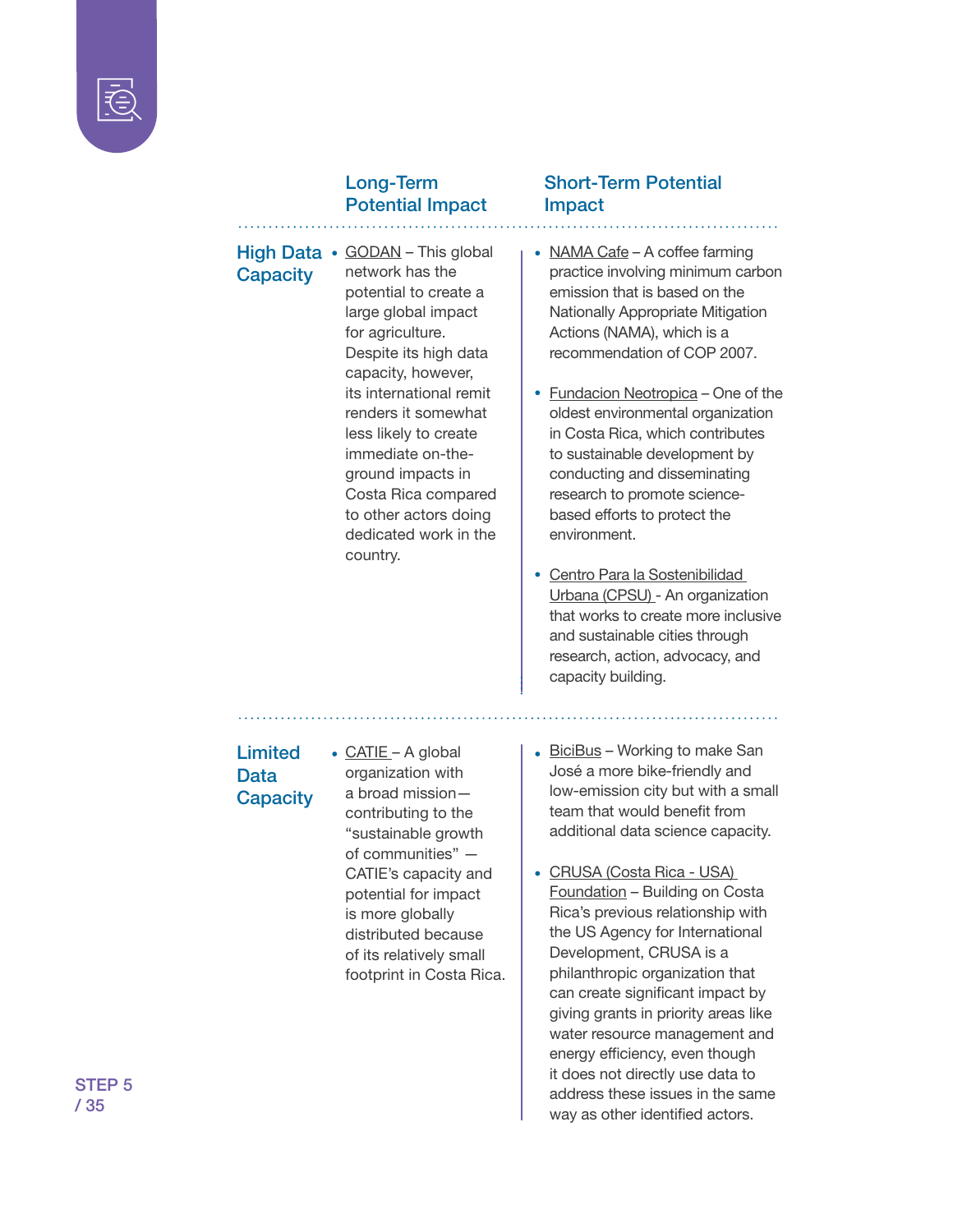# STEP 6 **Matching Demand**

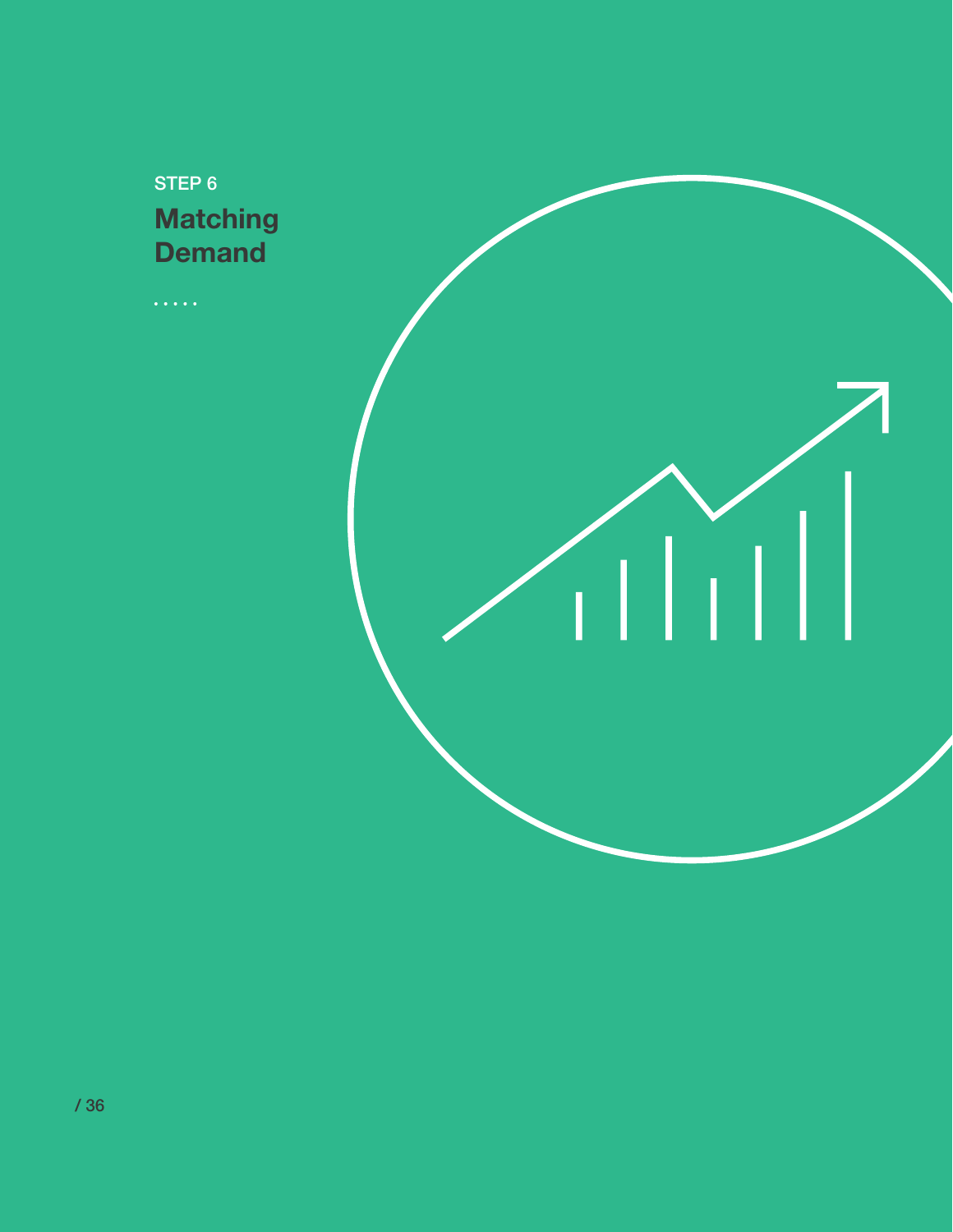

The final step is finding ways to address the identified demand. Officials can address demand by translating their assessments and segmentations into clear strategies for:

- Improving the supply of open data to match demand;
- Targeting and engaging actors representing the demand side;
- Collaboratively leveraging open data to  $\bullet$ answer the most important questions relevant to the problem at hand; and
- Creating new public value and positively impacting the identified societal problem.

# Why It's Important

. . . . .

Assessing and segmenting the demand for open data as it relates to particular problems and questions can enable the design of more targeted and effective engagements with relevant actors. Rather than open calls for input (which also have value) or hackathons with the "usual suspects," this methodology helps design engagements with a more diverse and potentially impactful group of current and potential open data users.

STEP 6 / 37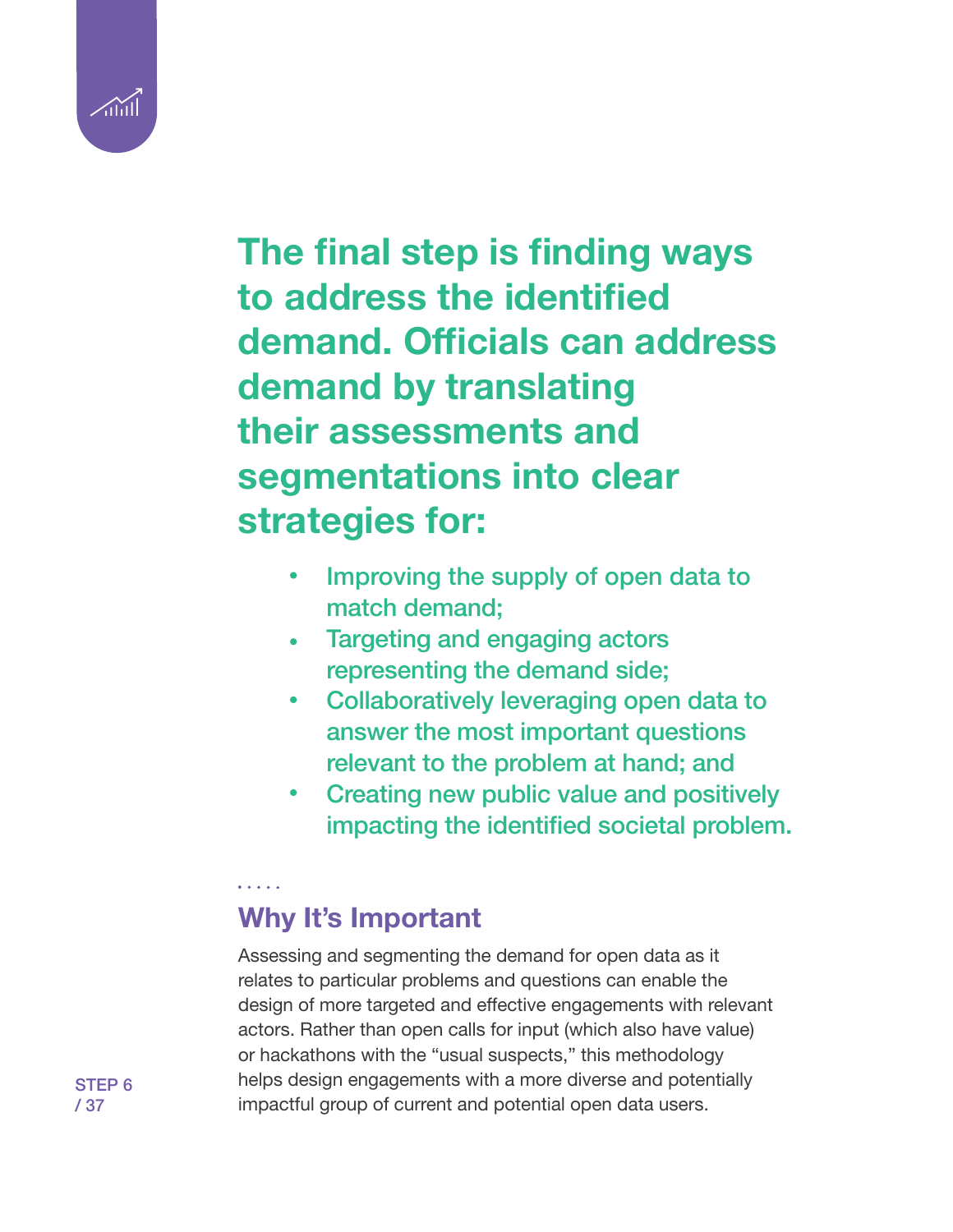

# **Considerations**

Engagement and approaches for matching supply and demand, co-created with actors representing the demand side, could include data collaboratives, where data and data science expertise is exchanged across sectors.<sup>1</sup> It could also include open innovation challenges, public events, or open data education programs.

# **Template**

The following table explains how practitioners might match demand within the context of a hypothetical project targeting affordable housing in the United States. It includes actions that project leads might take.

| <b>Step</b>                                                           | Things to do                                                                                                                                                                                                                                                                   |
|-----------------------------------------------------------------------|--------------------------------------------------------------------------------------------------------------------------------------------------------------------------------------------------------------------------------------------------------------------------------|
| <b>DATA AUDIT</b>                                                     | In an effort to match supply and demand around<br>housing crisis open data, compare existing open<br>data sets from across agencies with the types of<br>information needed to answer priority questions<br>surfaced earlier in the methodology.                               |
| <b>CONSIDER</b><br><b>THE POLITICAL</b><br><b>ECONOMY</b>             | Prior to launching an engagement with the demand<br>for housing data, assess political considerations and<br>sensitivities can ensure that the matching exercise is<br>well-positioned for navigating politically fraught topics.                                              |
| <b>ENGAGE</b><br><b>AGENCIES</b><br><b>HOLDING THE</b><br><b>DATA</b> | Coordinate with housing policy experts at relevant<br>agencies can ensure that the engagement's structure is<br>consistent with the datasets available and government<br>priorities as well as consistent with relevant efforts to<br>address the housing crisis in the works. |

STEP 6 / 38



<sup>1</sup>*More information on Data Collaboratives can be found at [http://datacollaboratives.org/.](http://datacollaboratives.org/)*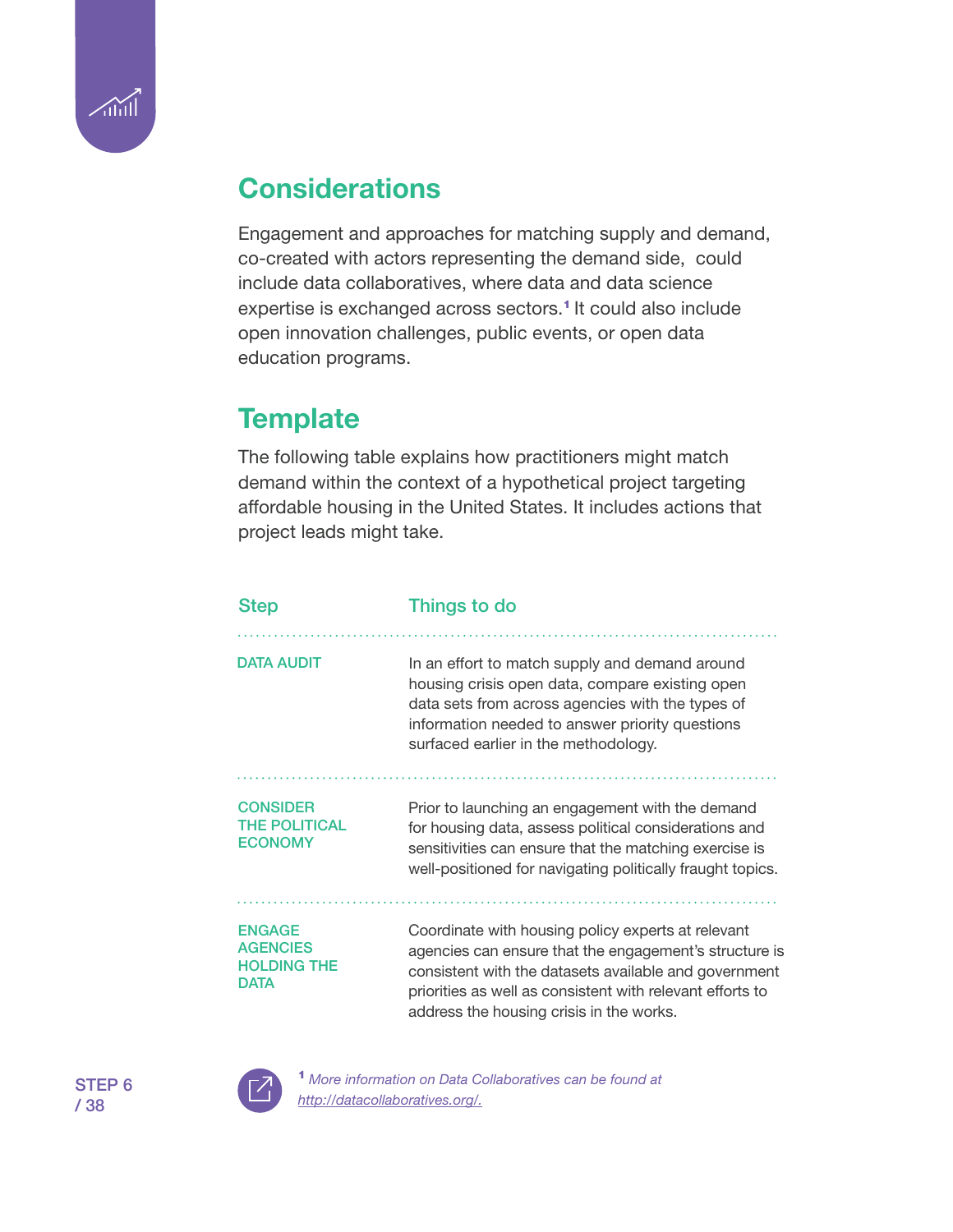

| <b>ASSESS DATA</b><br><b>QUALITY AND</b><br><b>RELEVANCE</b>                                              | Work closely with agency stakeholders, an upfront<br>consideration of the quality of available datasets, and<br>their relevance for key housing questions to ensure<br>that engagement with the demand side is positioned<br>for success.                                                                                                                                                                                                          |
|-----------------------------------------------------------------------------------------------------------|----------------------------------------------------------------------------------------------------------------------------------------------------------------------------------------------------------------------------------------------------------------------------------------------------------------------------------------------------------------------------------------------------------------------------------------------------|
| <b>BRING DATA</b><br><b>EXPERTISE TO</b><br><b>THE TABLE</b>                                              | Involve data experts within agencies working to<br>address the housing crisis as well as high-capacity<br>data users from the local 'civic hacking' community,<br>to ensure engagement can practically address<br>opportunities and challenges                                                                                                                                                                                                     |
| <b>DATA</b><br><b>PREPARATION</b>                                                                         | Work with identified data experts from the<br>housing space and undertake a data preparation<br>effort involving data cleaning, consolidation and<br>augmentation to align the engagement with demand.                                                                                                                                                                                                                                             |
| <b>SHARE</b><br><b>ANALYSES WITH</b><br><b>STAKEHOLDERS</b>                                               | During the outreach stage, share the products of the<br>data audit and quality assessment with stakeholders<br>to sync expectations and enable pre-event ideation.                                                                                                                                                                                                                                                                                 |
| <b>ORGANIZE</b><br><b>ENGAGEMENT(S)</b><br><b>BRINGING</b><br><b>TOGETHER SUPPLY</b><br><b>AND DEMAND</b> | Armed with the insights gained throughout the<br>implementation of the methodology, design and<br>facilitate a workshop with government representatives<br>working to address the housing crisis as well as open<br>the contract of the contract of the contract of the contract of the contract of the contract of the contract of the contract of the contract of the contract of the contract of the contract of the contract of the contract o |

data champions and identified demand-side actors in a knowledge-sharing and brainstorming process to better align supply and demand and develop new

approaches for the housing crisis.

STEP 6 / 39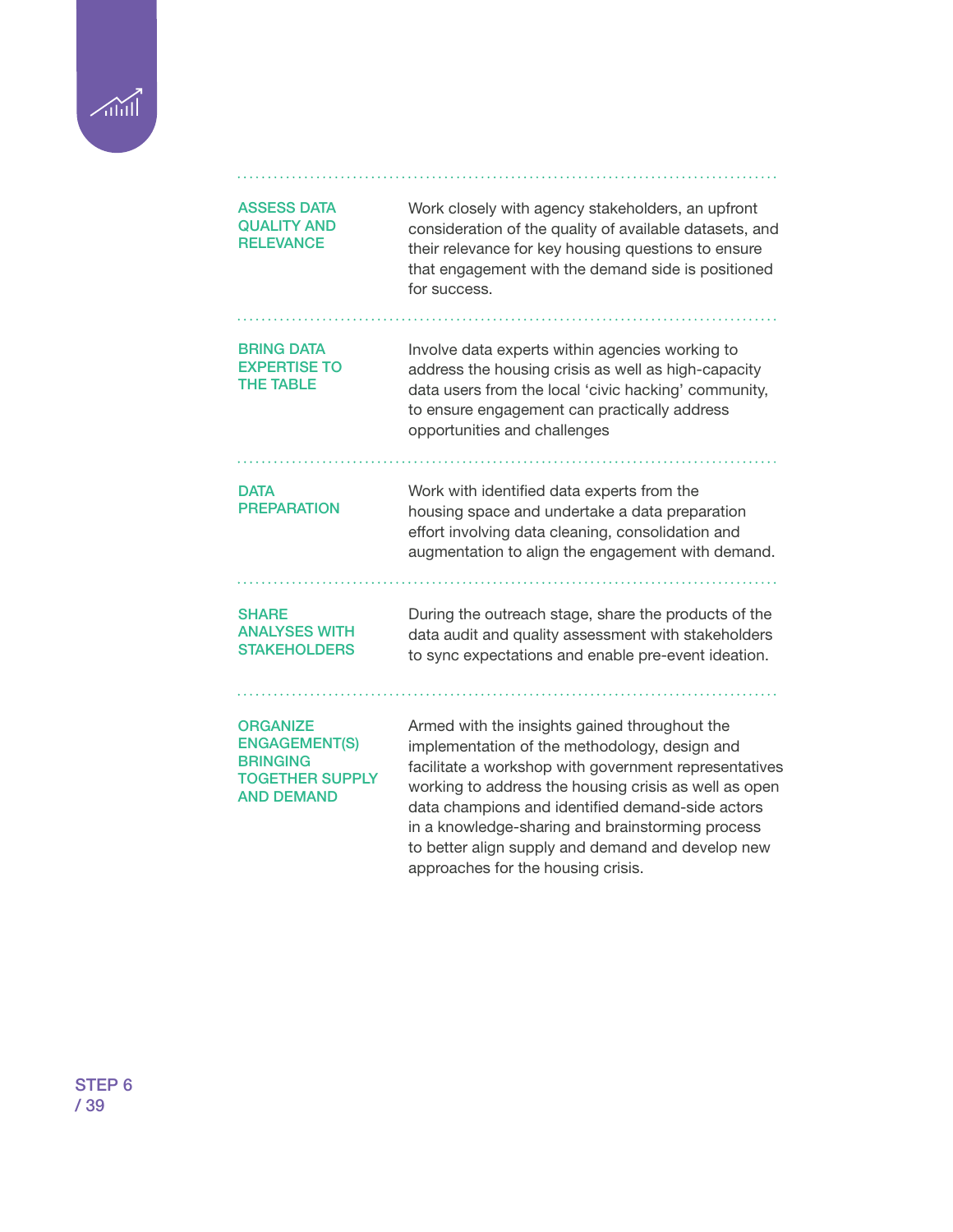# APPENDIX 1:

Open Data Demand Assessment Templates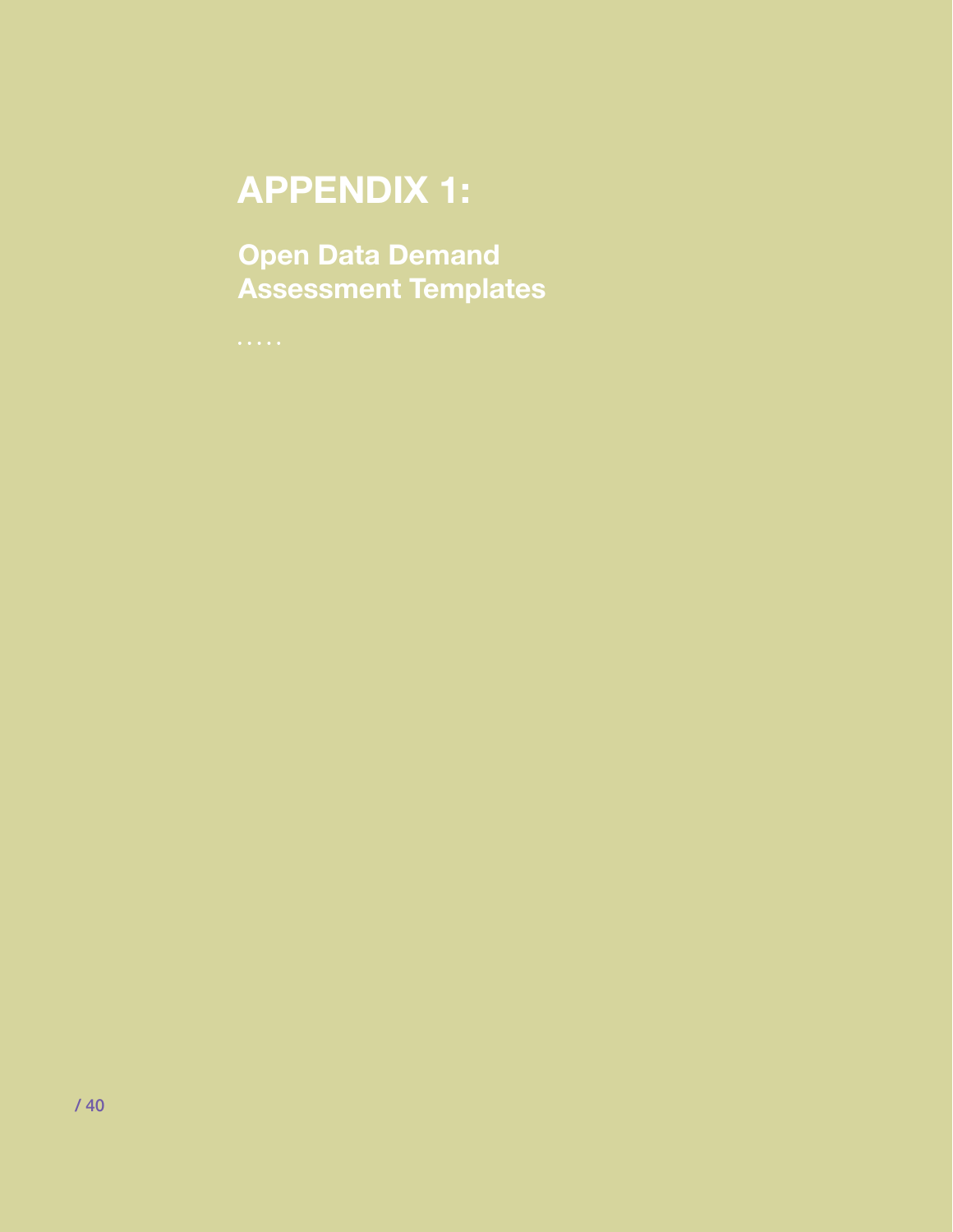# STEP 1: Taking stock STEP 1: Taking stock

| <b>TOPIC</b>                                           | <b>METRICS</b> | <b>GOALS</b> |
|--------------------------------------------------------|----------------|--------------|
| Scope and<br>scale of the<br>supply of<br>Open Data    |                |              |
| Demand and<br>Use of Open<br>Data<br>.                 |                |              |
| Impact of<br>Open Data<br>vis-a-vis<br>Priorities<br>. |                |              |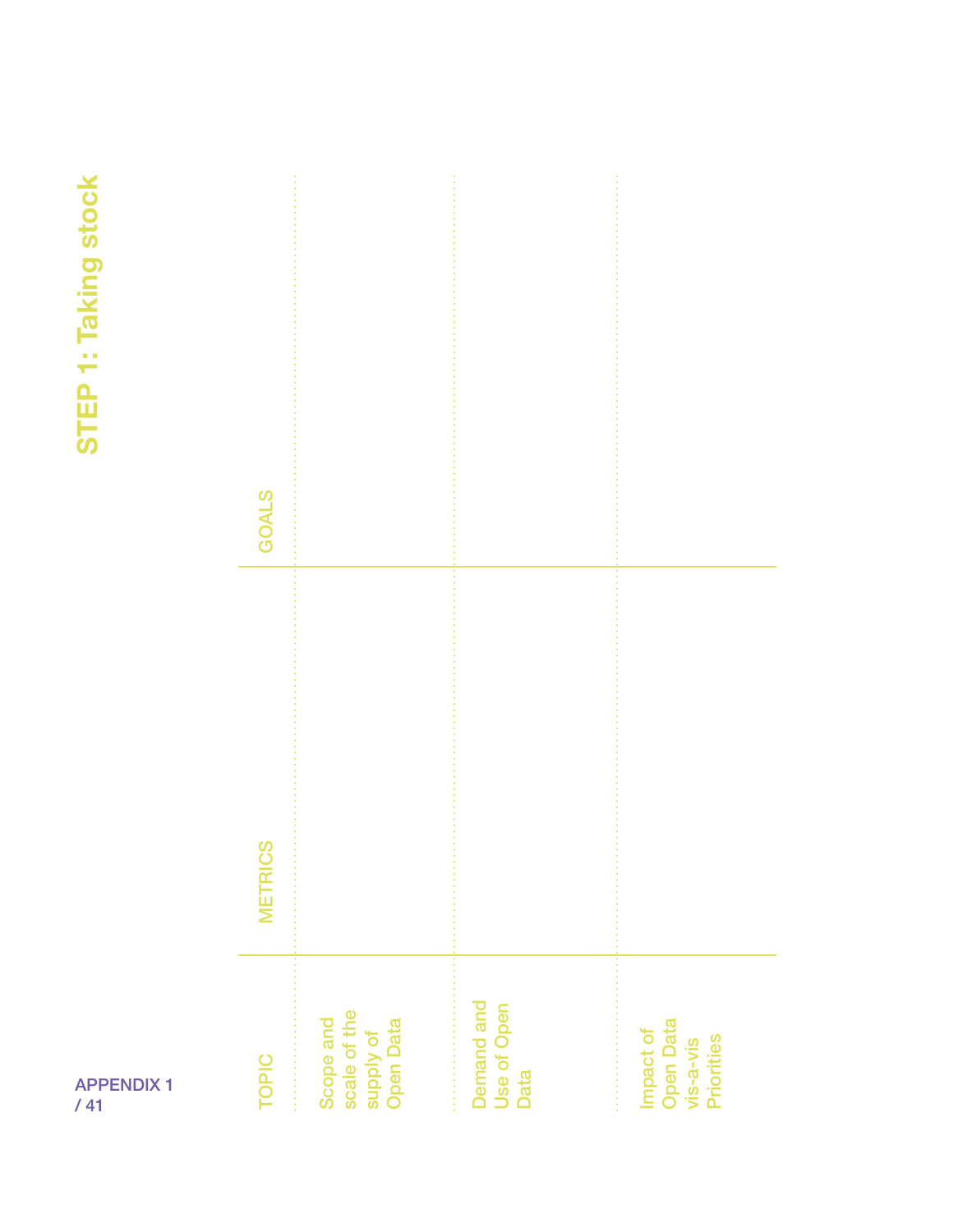# STEP 2: Taking stock STEP 2: Taking stock

| <b>OPEN DATA VALUE</b><br>Problem prioriry:                                                                                                       | HOW THE USE OF OPEN                  |
|---------------------------------------------------------------------------------------------------------------------------------------------------|--------------------------------------|
| PROPOSITIONS                                                                                                                                      | DATA CAN ADDRESS THE<br>PROBLEM AREA |
| <b>Increasing Institutional Transparency</b><br>and Accountability; Enhancing Policy<br>Development and Service Delivery)<br>Improving Governance |                                      |
| (More Informed Decision Making; New<br>Forms of Social Mobilization)<br>Empowering Citizens                                                       |                                      |
| Creating Economic Opportunity<br>(Fostering Innovation; Promoting<br>Economic Growth)                                                             |                                      |
| Situational Analysis; Enabling More Data-<br>More Data Driven Assessments and<br>Solving Public Problems<br>Driven Engagement)                    |                                      |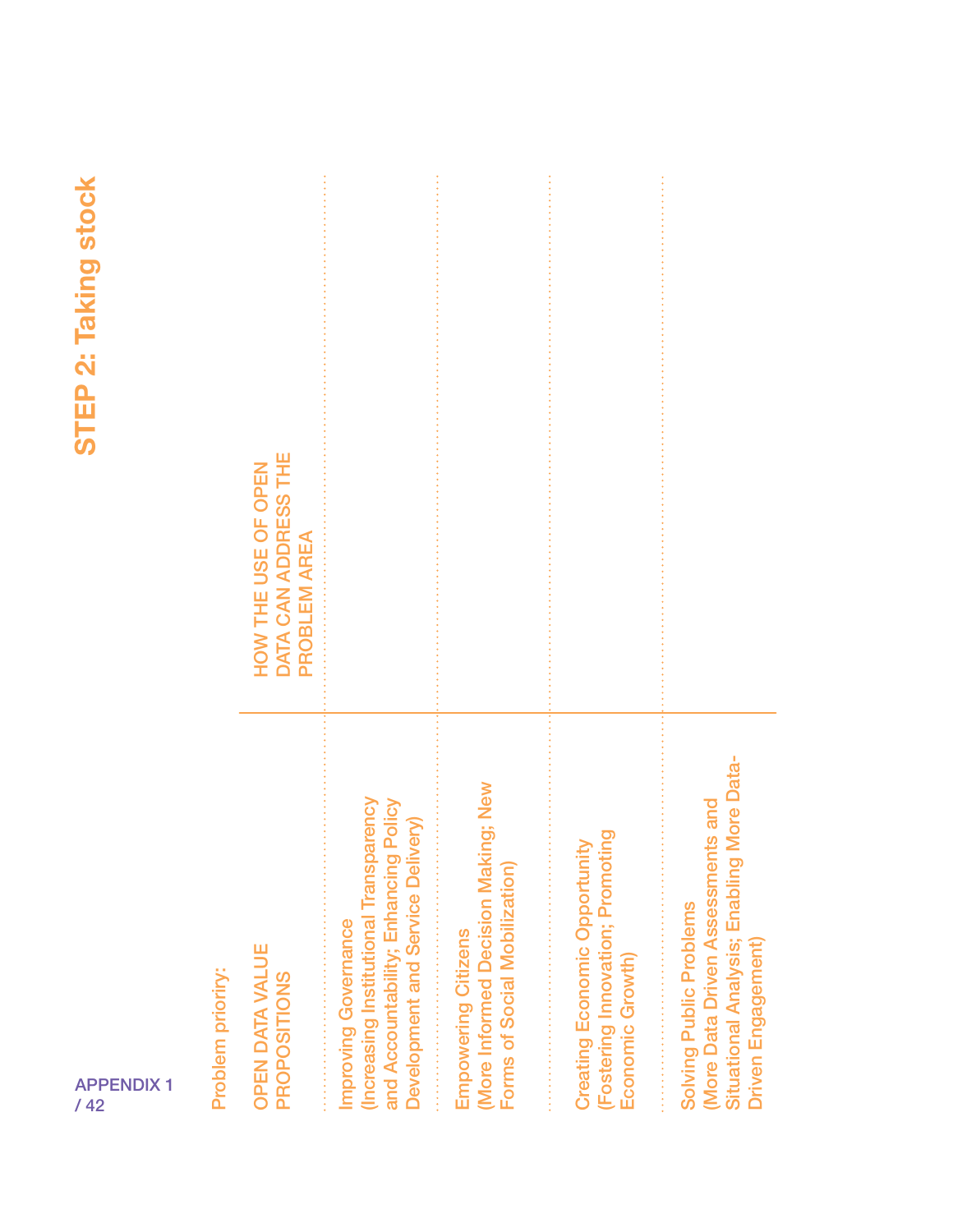# **STEP 3: Formulating Questions** STEP 3: Formulating Questions

| <b>Open Data Value</b><br>Propositions   | Questions                                                      |
|------------------------------------------|----------------------------------------------------------------|
| <b>GOVERNANCE</b><br><b>IMPROVING</b>    | Institutional Transparency and<br>Accountability<br>Increasing |
|                                          | Enhancing Policy Development and Service Delivery              |
| EMPOWERING                               | More Informed Decision Making                                  |
| CITIZENS                                 | New Forms of Social Mobilization                               |
| CREATING                                 | Fostering Innovation                                           |
| OPPORTUNITY<br>ECONOMIC                  | Promoting Economic Growth                                      |
| <b>SOLVING PUBLIC</b><br><b>PROBLEMS</b> | Driven Assessments and Situational<br>More Data<br>Analysis    |
|                                          | Enabling More Data-Driven Engagement                           |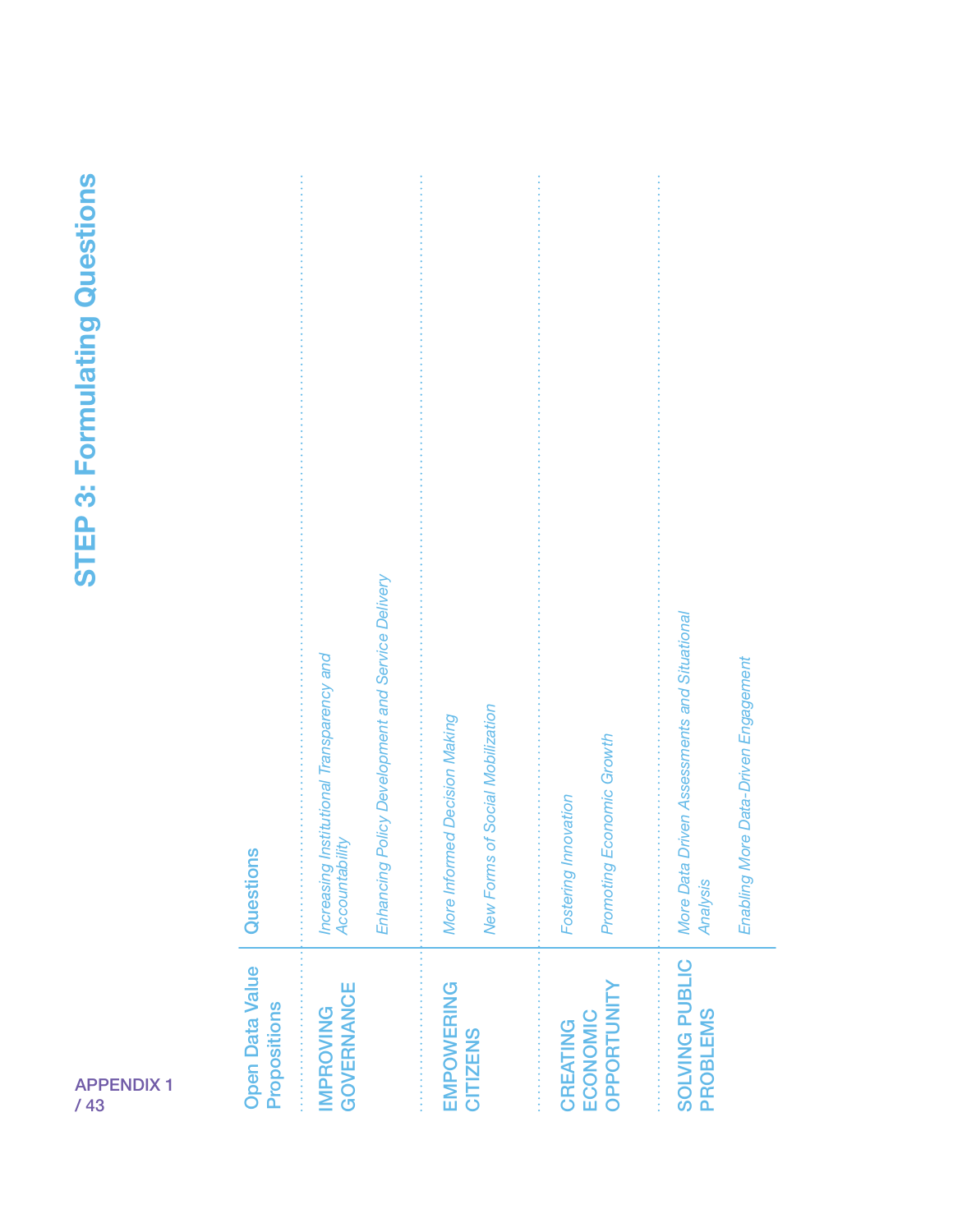# STEP 4: Segmenting Stakeholders STEP 4: Segmenting Stakeholders

| <b>Open Data Value</b><br>Propositions   | <b>Key Actors</b>                                                                                            |
|------------------------------------------|--------------------------------------------------------------------------------------------------------------|
| IMPROVING<br>GOVERNANCE                  | Private Sector (including civil society, academia,<br>community groups, and industry)<br>Government<br>Other |
| <b>EMPOWERING</b><br><b>CITIZENS</b>     | <b>Private Sector</b><br>Government<br>Other                                                                 |
| ECONOMIC<br>OPPORTUNITY<br>CREATING      | Private Sector<br>Government<br>Other                                                                        |
| <b>SOLVING PUBLIC</b><br><b>PROBLEMS</b> | Private Sector<br>Government<br>Other                                                                        |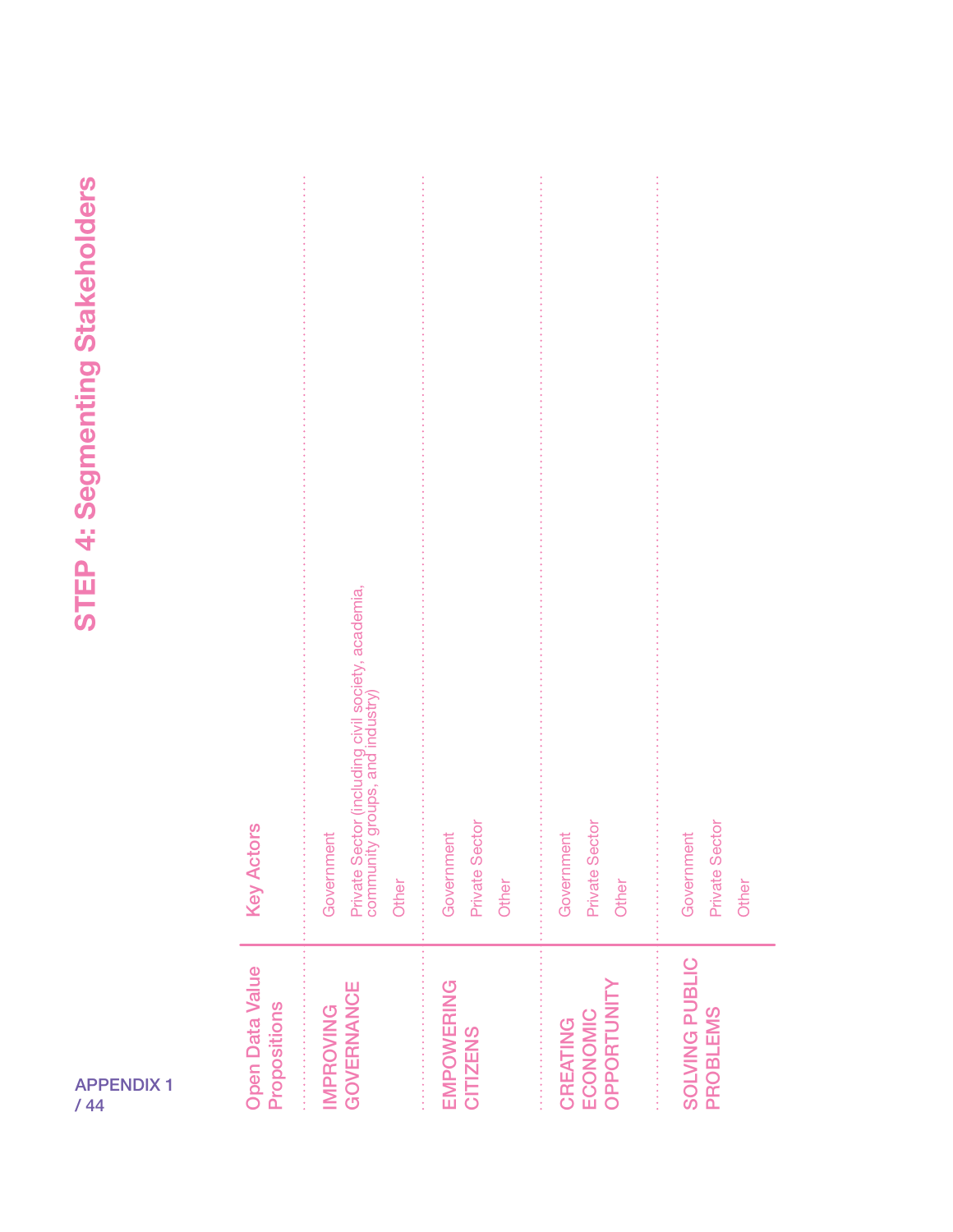# STEP 5: Assessing Readiness and Impact STEP 5: Assessing Readiness and Impact

|                                 | <b>pact</b><br>Long-Term<br>Potential Imp | Short-Term Potencial<br>Impact |
|---------------------------------|-------------------------------------------|--------------------------------|
| HIGH DATA<br>CAPACITY           |                                           |                                |
| <b>LIMITED DATA</b><br>CAPACITY |                                           |                                |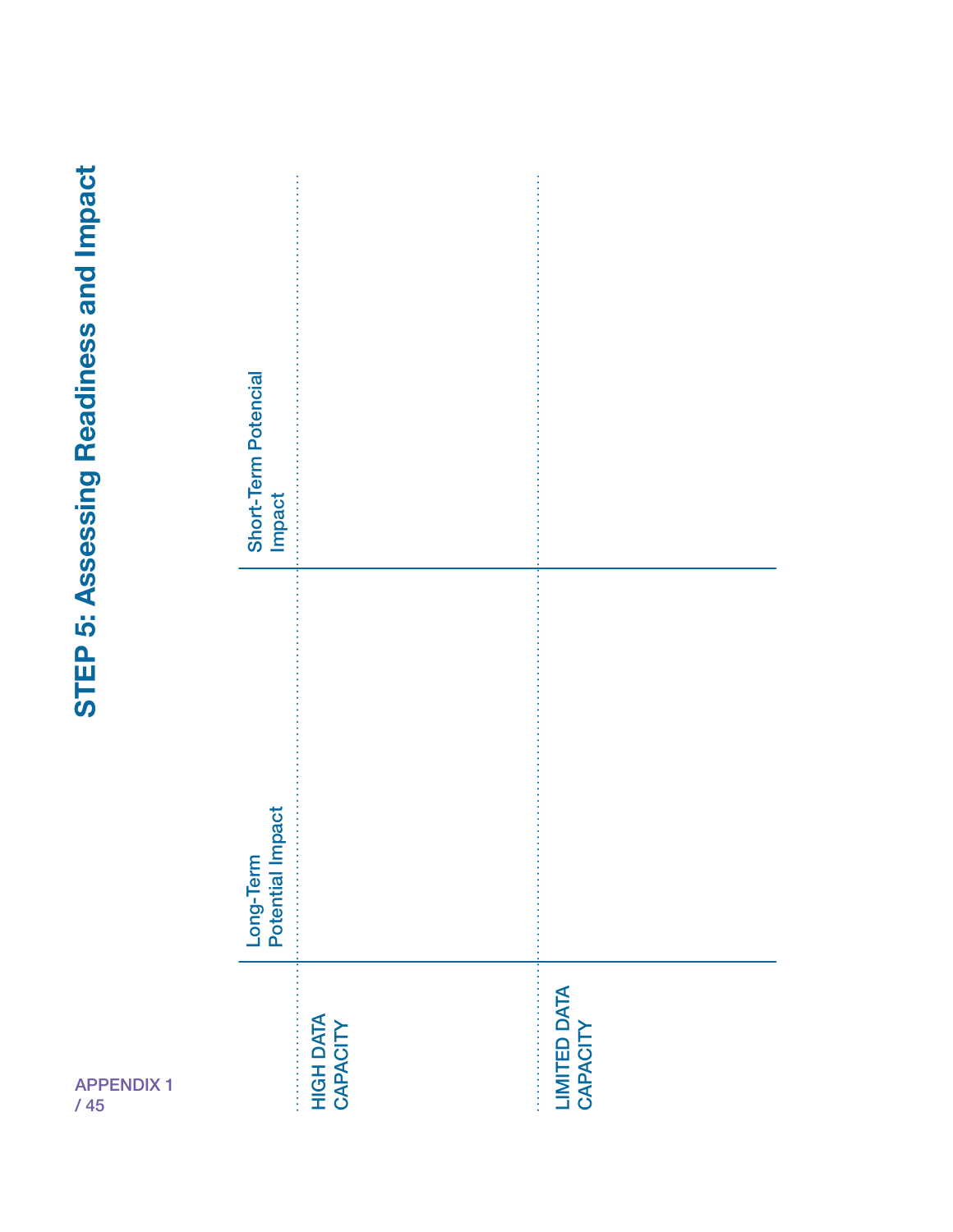# **STEP 6: Matching Demand** STEP 6: Matching Demand

| <b>Steps</b>                                                     | Strategy and Lessons Learned |
|------------------------------------------------------------------|------------------------------|
| 1. DATA AUDIT                                                    |                              |
| 2. CONSIDER THE POLITICAL ECONOMY                                |                              |
| 3. ENGAGE AGENCIES HOLDING THE DATA                              |                              |
| 4. ASSESS DATA QUALITY AND<br>RELEVANCE                          |                              |
| 5. BRING DATA EXPERTISE TO THE TABLE                             |                              |
| 6. DATA PREPARATION                                              |                              |
| 7. SHARE ANALYSES WITH STAKEHOLDERS                              |                              |
| 8. ORGANIZE ENGAGEMENT(S) BRINGING<br>TOGETHER SUPPLY AND DEMAND |                              |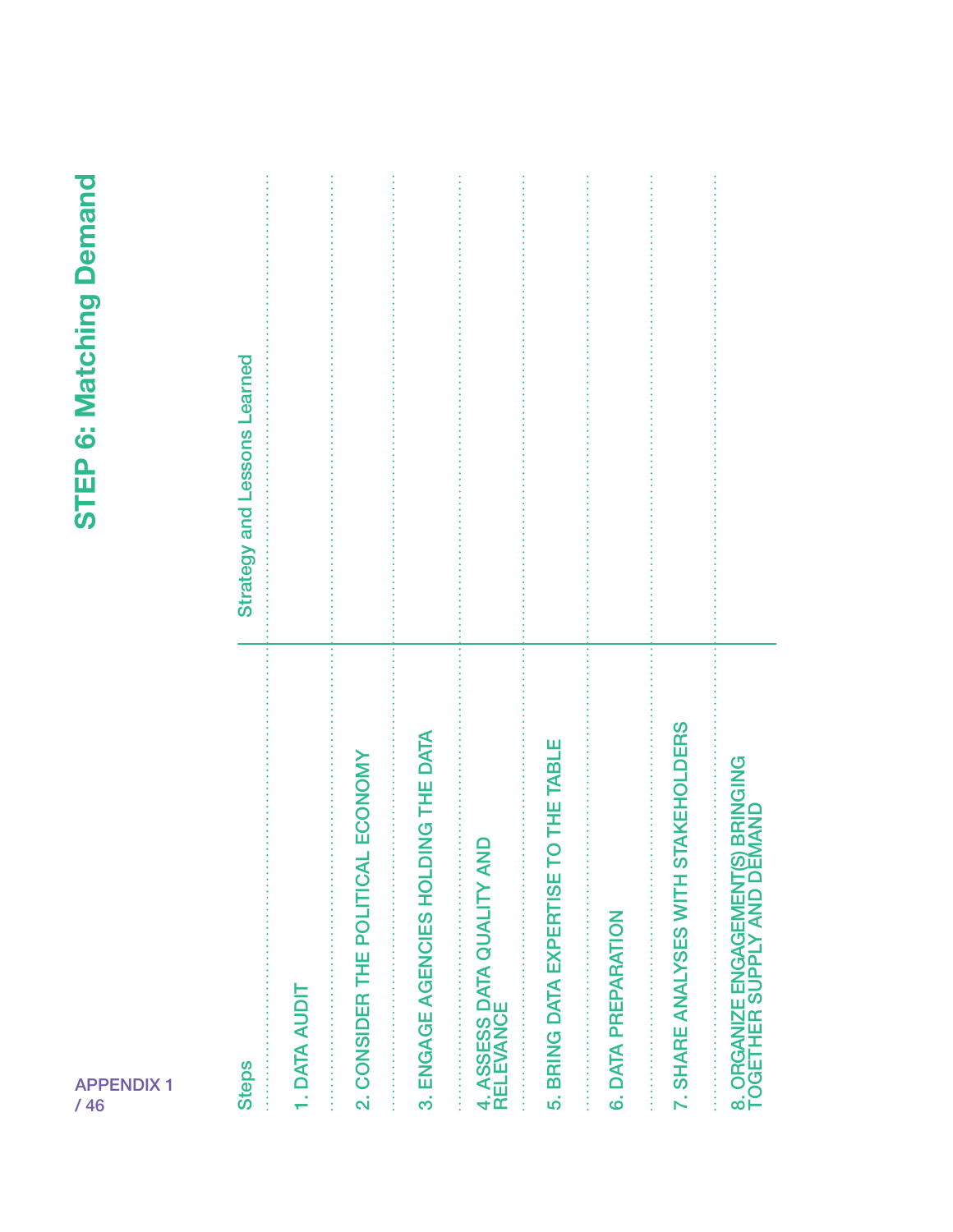# APPENDIX 2:

Open Data Periodic Table of Open Data Elements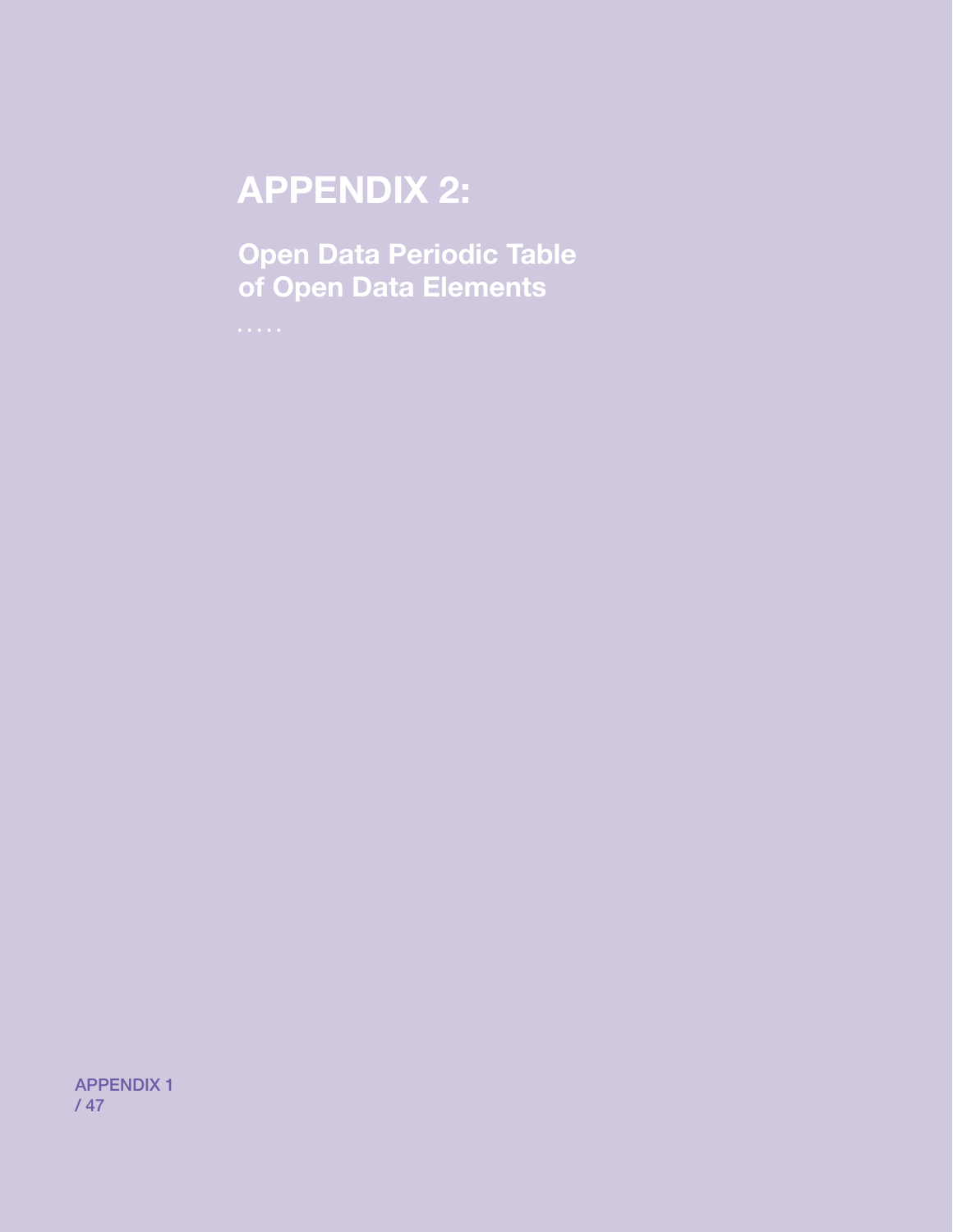Based on [existing literature](http://odimpact.org/files/odimpact-developing-economies-appendices.pdf) and [case studies,](http://odimpact.org/index.html#explore) The GovLab developed a Periodic Table of Open Data Elements detailing the enabling conditions and disabling factors that often determine the impact of open data initiatives. Although the importance of local variation and context is, of course, paramount, current research and practice shows that the elements included in five central issue categories — Problem and Demand Definition, Capacity and Culture, Partnerships, Risks, Governance — are likely to either enable or disrupt the success of open data projects when replicated across countries.

The Table can also be used as a checklist to either establish a baseline of current state of open data or assess readiness.

More information at http://odimpact.org/periodic-table.html

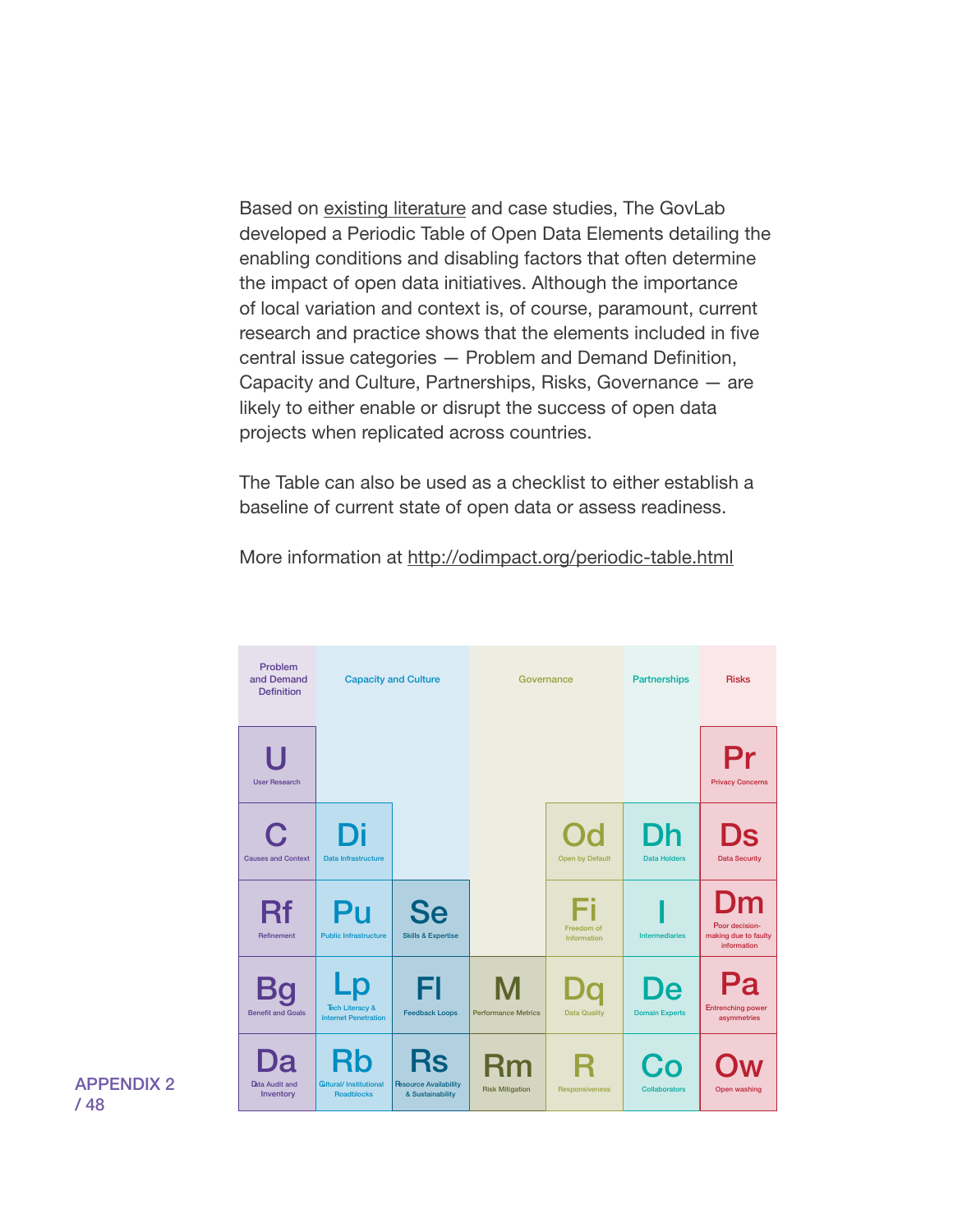